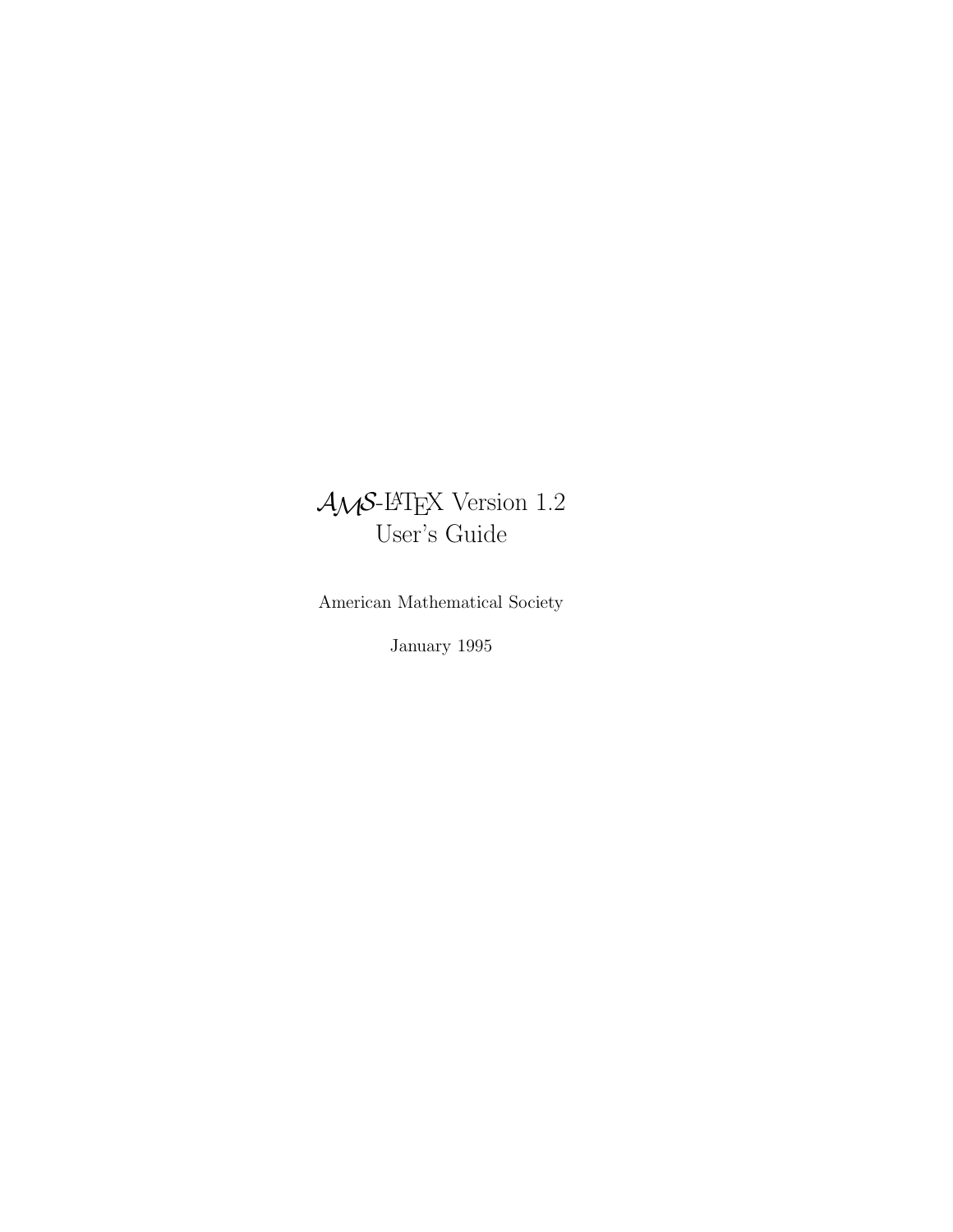# **Contents**

|          | What is ' $A_{\mathcal{M}}S$ -L <sup>A</sup> T <sub>E</sub> X', and why would anyone want to use it?                                | $\mathbf{v}$     |
|----------|-------------------------------------------------------------------------------------------------------------------------------------|------------------|
|          |                                                                                                                                     | $\mathbf{V}$     |
|          | Why would a L <sup>A</sup> T <sub>F</sub> X user want to bother with $\mathcal{A}_{\mathcal{M}}$ S-L <sup>A</sup> T <sub>F</sub> X? | $\rm{V}$         |
| 1        | How to use $A_{M}S$ -L <sup>AT</sup> EX                                                                                             | $\mathbf{1}$     |
|          | Using an AMS package in a $L^2F_X$ document<br>1.1                                                                                  | $\mathbf{1}$     |
|          | 1.2                                                                                                                                 | $\mathbf{1}$     |
| $\bf{2}$ | Displayed equations (amsmath package)                                                                                               | $\overline{2}$   |
|          | 2.1                                                                                                                                 | $\boldsymbol{2}$ |
|          | 2.2<br>Single equations $\ldots \ldots \ldots \ldots \ldots \ldots \ldots \ldots \ldots$                                            | 3                |
|          | 2.3<br>Split equations without alignment $\ldots \ldots \ldots \ldots \ldots$                                                       | $\overline{3}$   |
|          | Split equations with alignment $\ldots \ldots \ldots \ldots \ldots \ldots$<br>2.4                                                   | $\overline{5}$   |
|          | 2.5<br>Equation groups without alignment $\ldots \ldots \ldots \ldots \ldots$                                                       | $\overline{5}$   |
|          | Equation groups with mutual alignment $\dots \dots \dots \dots$<br>2.6                                                              | $\overline{5}$   |
|          | 2.7                                                                                                                                 | $\,6\,$          |
|          | $2.8\,$<br>Adjusting tag placement $\ldots \ldots \ldots \ldots \ldots \ldots \ldots$                                               | $\overline{7}$   |
|          | $2.9\,$<br>Vertical spacing and page breaks in multiline displays                                                                   | $\overline{7}$   |
|          | Textual interjections within a display<br>2.10                                                                                      | $8\,$            |
|          | 2.11 Equation numbering $\ldots \ldots \ldots \ldots \ldots \ldots \ldots \ldots$                                                   | 8                |
|          |                                                                                                                                     |                  |
|          |                                                                                                                                     |                  |
| 3        | Miscellaneous mathematics features (amsmath package)                                                                                | $9\phantom{.}$   |
|          | 3.1                                                                                                                                 | 9                |
|          | 3.2                                                                                                                                 | 10               |
|          | 3.3                                                                                                                                 | 11               |
|          | 3.4                                                                                                                                 | 11               |
|          | $3.5\,$                                                                                                                             | 11               |
|          | 3.6<br>Accents in math $\dots \dots \dots \dots \dots \dots \dots \dots \dots \dots \dots$                                          | 12               |
|          | 3.7                                                                                                                                 | 12               |
|          | 3.8                                                                                                                                 | 13               |
|          | 3.9                                                                                                                                 | 13               |
|          | 3.10 Affixing symbols to other symbols                                                                                              | 13               |
|          | 3.11 Fractions and related constructions                                                                                            | 13               |
|          |                                                                                                                                     | 14               |
|          | 3.13 Smash options $\ldots \ldots \ldots \ldots \ldots \ldots \ldots \ldots \ldots$                                                 | 15               |
|          |                                                                                                                                     | 15               |
| 4        | Operator names (amsopn, amsmath packages)                                                                                           | 17               |
|          | 4.1                                                                                                                                 | 17               |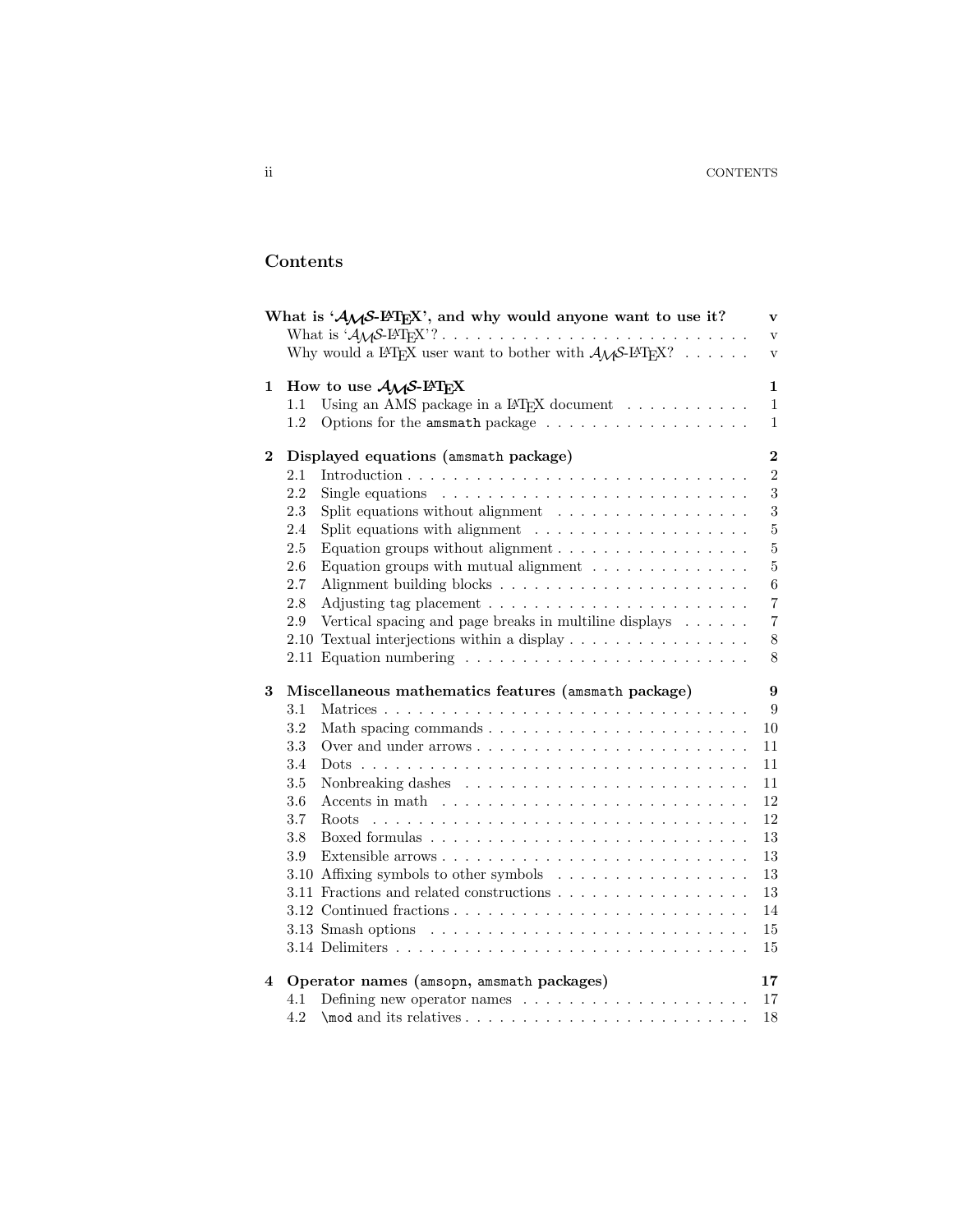# CONTENTS iii

| 5 | The \text command (amstext, amsmath packages)                                                                                                                                                                                                                                                                                                                                                                                  | 18                                       |
|---|--------------------------------------------------------------------------------------------------------------------------------------------------------------------------------------------------------------------------------------------------------------------------------------------------------------------------------------------------------------------------------------------------------------------------------|------------------------------------------|
| 6 | The \boldsymbol command (amsbsy, amsmath packages)                                                                                                                                                                                                                                                                                                                                                                             | 18                                       |
| 7 | Integrals and sums (amsmath, amsintx packages)<br>7.1<br>7.2<br>Multiline subscripts and superscripts<br>7.3<br>The amsintx package $\ldots \ldots \ldots \ldots \ldots \ldots \ldots \ldots$<br>7.4                                                                                                                                                                                                                           | 19<br>19<br>19<br>20<br>20               |
| 8 | Commutative diagrams (amscd package)                                                                                                                                                                                                                                                                                                                                                                                           | 20                                       |
| 9 | Using math fonts<br>9.1<br>Recommended use of math font commands $\ldots \ldots \ldots \ldots$<br>9.2                                                                                                                                                                                                                                                                                                                          | 21<br>21<br>21                           |
|   | 10 Theorems and related structures (amsthm package)<br>10.4 Changing styles for theorem-like environments                                                                                                                                                                                                                                                                                                                      | 22<br>22<br>23<br>23<br>24<br>25         |
|   | A Installation instructions<br>A.1<br>Putting files in a suitable place on your system<br>A.2<br>Testing<br>A.3<br>A.4<br>A.5<br>Files included in this distribution $\ldots \ldots \ldots \ldots \ldots \ldots$<br>A.6                                                                                                                                                                                                        | 27<br>27<br>27<br>27<br>27<br>27<br>28   |
|   | B Error messages and output problems<br>B.1<br>B.2<br>B.3                                                                                                                                                                                                                                                                                                                                                                      | 29<br>29<br>30<br>34                     |
|   | C Other useful items for mathematical documents<br>C.1<br>AMS document classes (amsart, amsbook, amsproc)<br>Extra math fonts (the AMSFonts collection) $\ldots \ldots \ldots \ldots$<br>C.2<br>Syntax checking (the syntonly package) $\ldots \ldots \ldots \ldots$<br>C.3<br>Verbatim and comments (the verbatim package) $\ldots \ldots \ldots$<br>C.4<br>Commutative diagrams and other diagrams (packages diagram,<br>C.5 | 35<br>35<br>$36\,$<br>$36\,$<br>36<br>36 |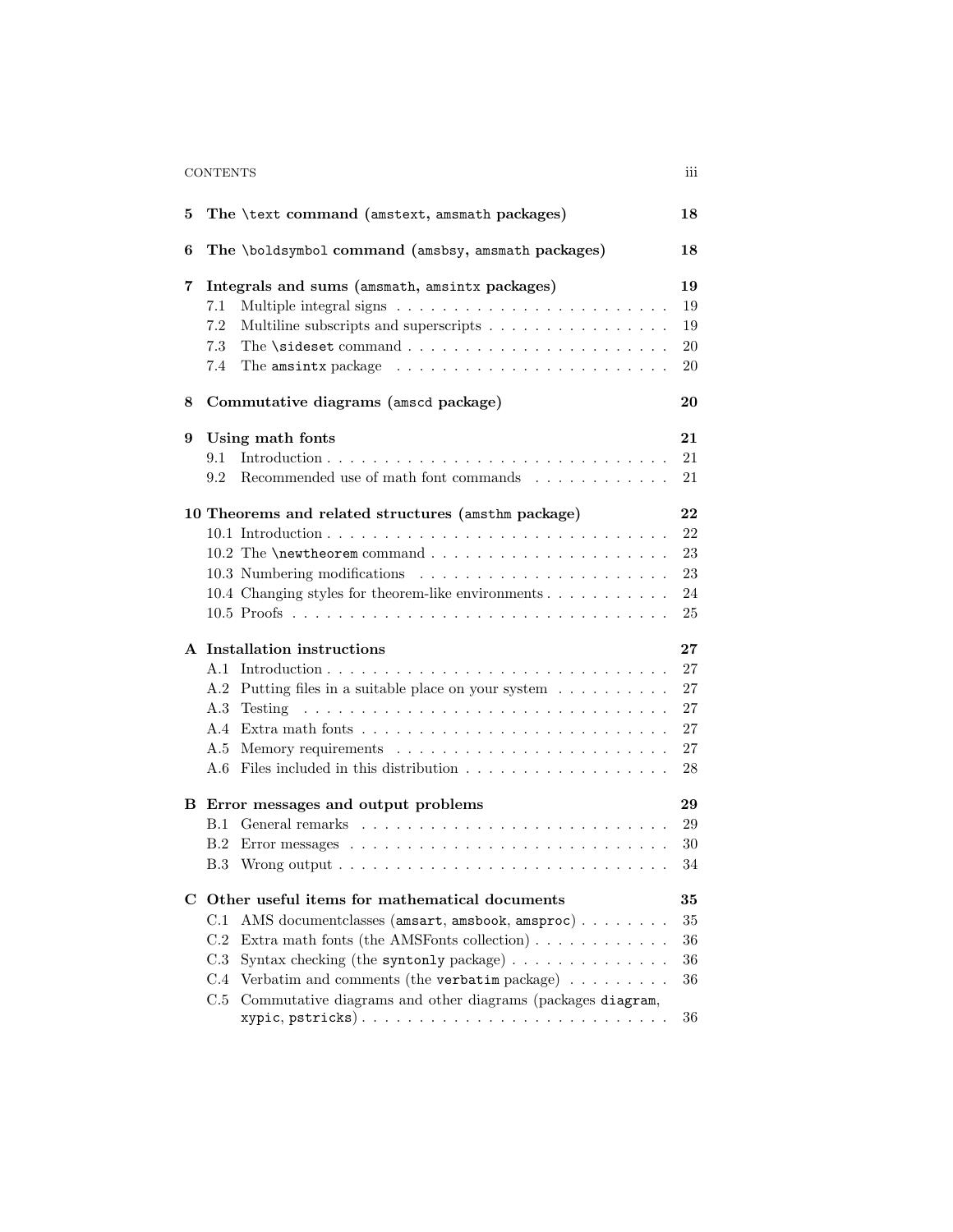| ıv | <b>CONTENTS</b> |
|----|-----------------|
|    |                 |

| Where to find other information<br>D.2 Differences between $A_{\mathcal{M}}S$ -L <sup>4</sup> T <sub>E</sub> X version 1.1 and $A_{\mathcal{M}}S$ -L <sup>4</sup> T <sub>F</sub> X ver- | 36       |
|-----------------------------------------------------------------------------------------------------------------------------------------------------------------------------------------|----------|
|                                                                                                                                                                                         |          |
| E Getting help                                                                                                                                                                          | 37<br>37 |
| <b>Bibliography</b>                                                                                                                                                                     | 38       |
| Index                                                                                                                                                                                   |          |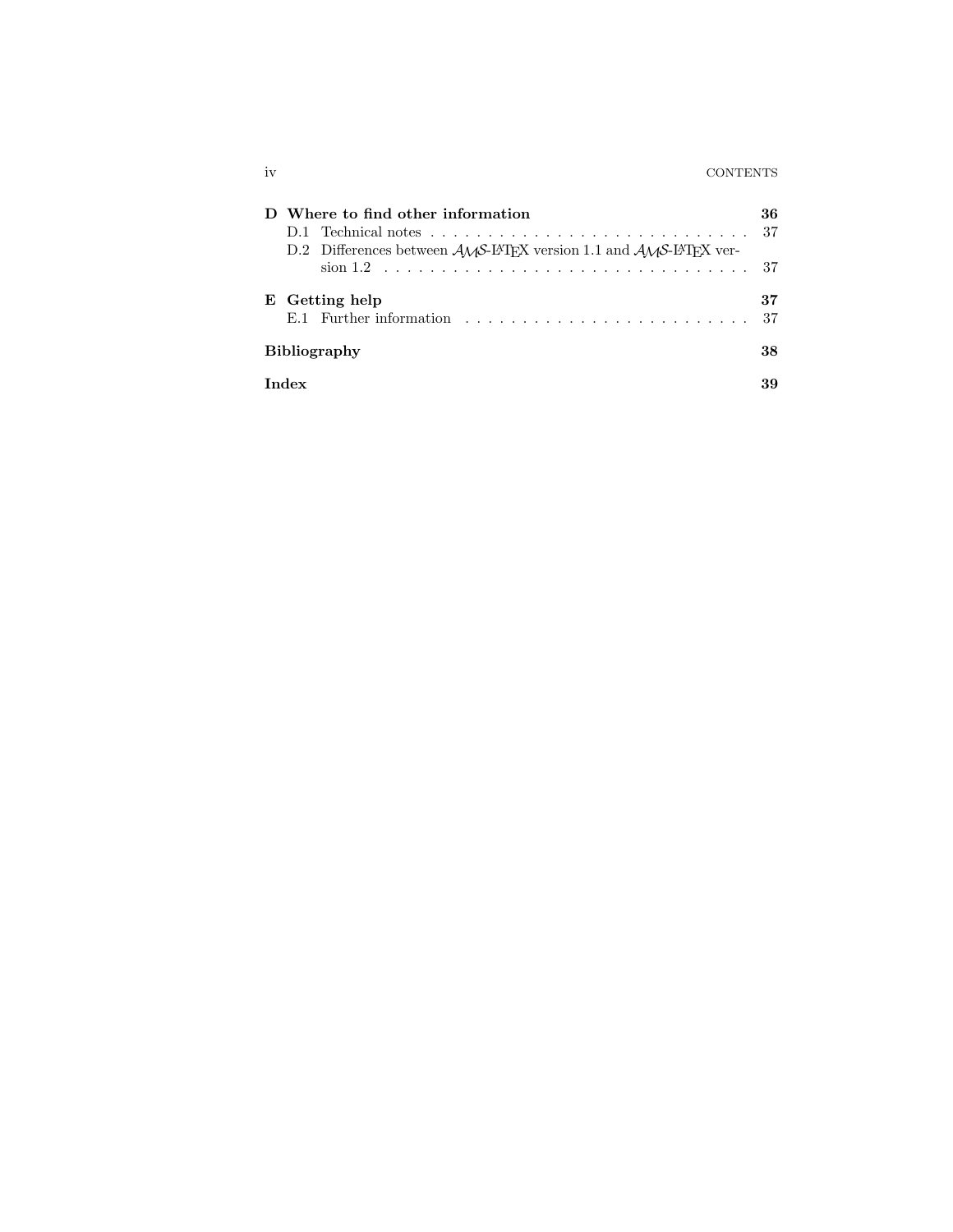# What is ' $A_M S$ <sup>-[ $\text{FTr}X$ ', and why would anyone want to use</sup> **it?**

### What is ' $A_{\mathcal{M}}S$ -L<sup>A</sup>T<sub>E</sub>X'?

The name  $A\mathcal{M}S$ -LAT<sub>F</sub>X is used for convenience to describe a set of loosely related files that are distributed together by the American Mathematical Society. Basically they may be described as miscellaneous enhancements to L<sup>AT</sup>EX for superior information structure of mathematical documents and superior printed *output.* Because  $\mathcal{A}_{\mathcal{M}}\mathcal{S}\text{-}L\mathcal{F}F\mathcal{X}$  is an extension for LAT<sub>EX</sub>, which in turn is a 'macro package' for the TEX typesetting program, it follows that in order to use any of the pieces of  $A_{\mathcal{M}}\mathcal{S}\text{-}L\text{-}T_{\mathcal{D}}\text{-}X$  you need to have T<sub>E</sub>X and L<sup>A</sup>T<sub>E</sub>X installed first.

LATEX by itself does a rather good job of typesetting mathematics, compared to non-TEX-based software; it doesn't add much, however, to the basic set of mathematical capabilities that it adopted from the Plain T<sub>E</sub>X macro package.

At the same time that LATEX was being developed by Leslie Lamport (roughly 1982–1986), the American Mathematical Society was throwing its resources into the development of a different macro package known as  $\mathcal{A}_{\mathcal{M}}$  -T<sub>E</sub>X, written by Michael Spivak. By 1987 or so it became evident that  $A_{\mathcal{M}}S$ -T<sub>F</sub>X and L<sup>A</sup>T<sub>F</sub>X had complementary feature sets:  $\mathcal{A}\mathcal{A}\mathcal{S}$ -TEX focused on the typesetting of math formulas and on fine-tuning typically done by publishers, and was relatively weak in other areas (for example no automatic numbering or cross-reference facilities); LATEX focused on document structure and logical markup of text, and had a comparatively limited set of features for dealing with math formula contents. This situation led to dissatisfaction among both  $A\mathcal{M}S$ -TEX and LATEX users who saw desirable features tantalizingly out of reach in the other macro package. So the American Mathematical Society looked into the question of producing some sort of combination of the two macro packages that would better serve mathematicians in their writing tasks. The decision that was eventually taken was to graft the mathematical capabilities of  $\mathcal{A}_{\mathcal{M}}$ S-TEX onto the base stock of LATEX through an extension package:  $A_{\mathcal{M}}S$ -L<sup>AT</sup>EX. Most of the programming work was done by Frank Mittelbach and Rainer Schöpf in 1989–1990 and version 1.0 of  $A_MS$ -LAT<sub>F</sub>X was released in mid-1990.

### Why would a  $\text{LATEX}$  user want to bother with  $\mathcal{A}_{\mathcal{M}}\mathcal{S}\text{-LATEX}$ ?

If you are just starting out as a LATEX user, you'll probably have to take our word for this (or the word of friends and colleagues), but:

If your writing contains a significant proportion of mathematics, and you care about the quality of the printed results, then sooner or later you'll find shortcomings in standard LAT<sub>EX</sub> and want to remedy them. Chances are that at least the first few of the shortcomings you encounter will be ones that are already addressed by an  $A_{\mathcal{M}}S$ -L<sup>AT</sup>EX package. If you want to have maximum mathematical typesetting power ready at hand, rather than stop to cast about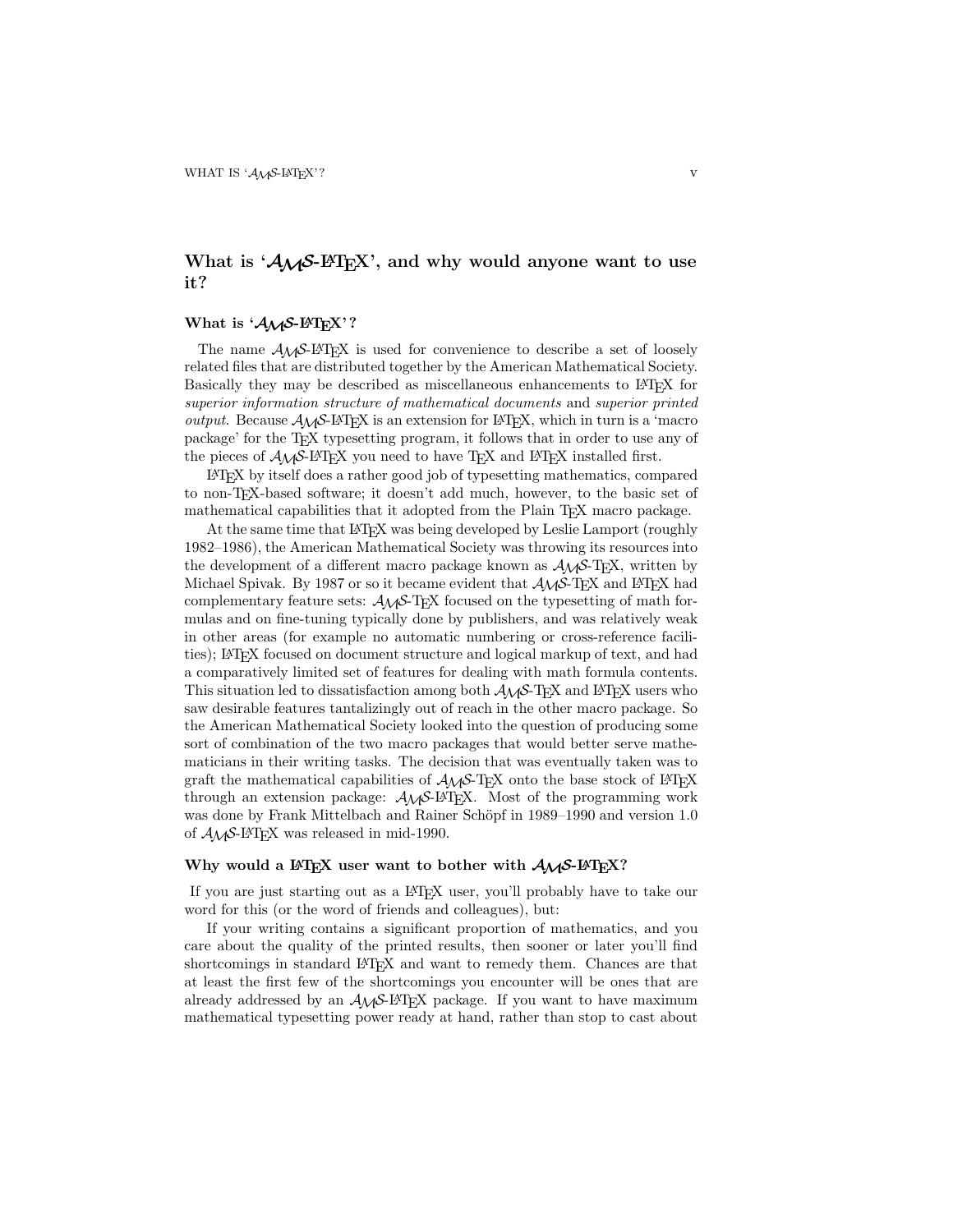### vi WHAT IS 'AMS-LATEX'?

for a solution whenever you run into some unusual demand in your writing, then  $A_{\mathcal{M}}S$ -LAT<sub>E</sub>X will go a long way toward meeting your needs.

If you are a long-time LATEX user and have lots of mathematics in what you write, then you may recognize solutions for some familiar problems in this list of  $\mathcal{A}_{\mathcal{M}}$ S-L<sup>A</sup>T<sub>F</sub>X features:

- A convenient way to define new 'operator name' commands analogous to \sin and \lim, including proper side spacing and automatic selection of the correct font style and size (even when used in sub- or superscripts).
- Multiple substitutes for the equarray environment to make various kinds of equation arrangements easier to write.
- Equation numbers automatically adjust up or down to avoid overprinting on the equation contents (unlike eqnarray).
- Spacing around equals signs matches the normal spacing in the equation environment (unlike eqnarray).
- A way to produce multiline subscripts as are often used with summation or product symbols.
- An easy way to substitute a variant equation number for a given equation instead of the automatically supplied number.
- An easy way to produce subordinate equation numbers of the form (1.3a) (1.3b) (1.3c) for selected groups of equations.
- A \boldsymbol command for printing bold versions of individual symbols, including things like  $\infty$  and lowercase Greek letters.
- An amsthm package that provides a useful proof environment and some enhancements to the \newtheorem command: support for multiple theorem styles in a single document and for unnumbered theorem types.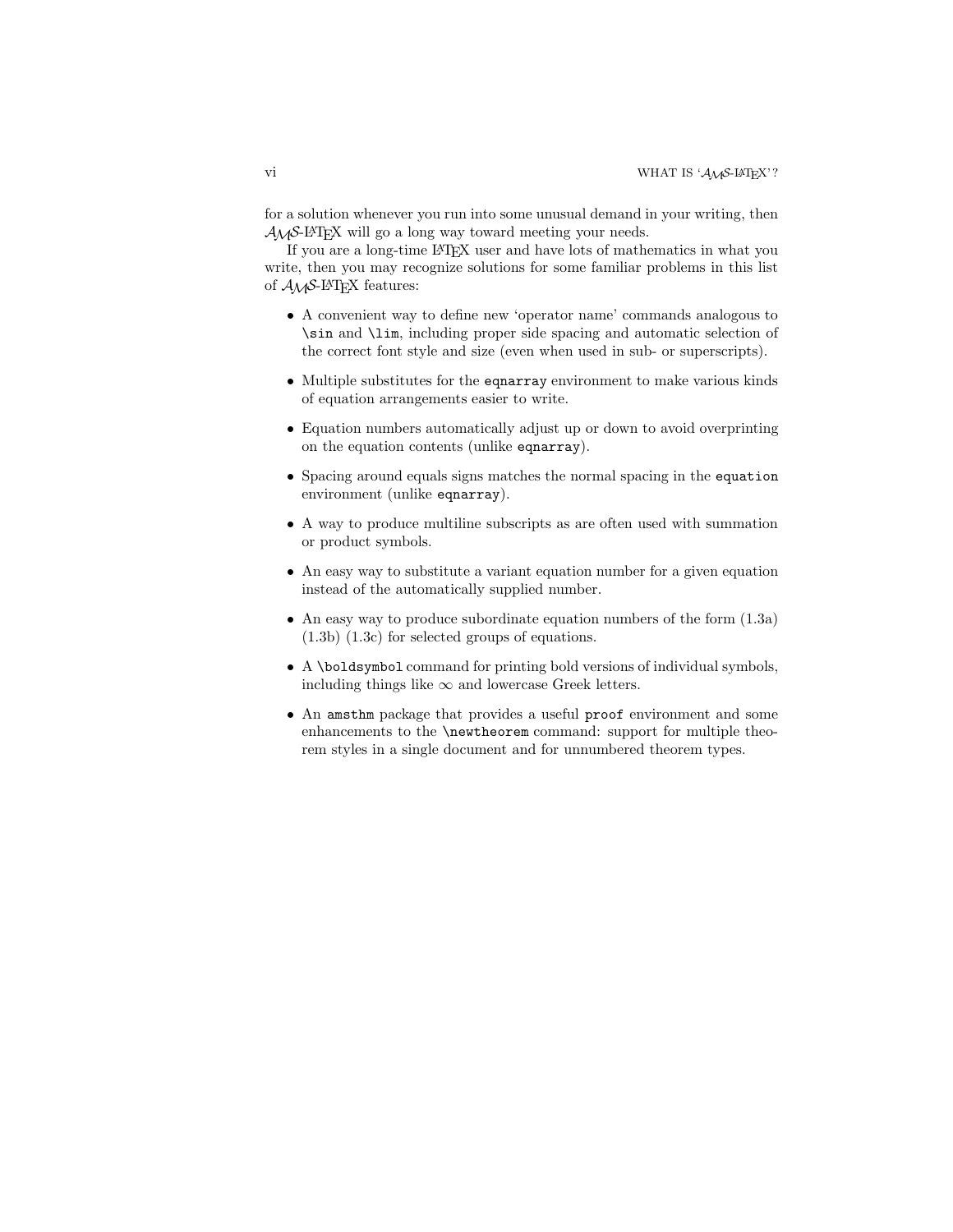### **—1—**

# How to use  $A_{\mathcal{M}}S$ -L<sup>A</sup>T<sub>E</sub>X

### 1.1 Using an AMS package in a L<sup>A</sup>T<sub>E</sub>X document

A 'package' in LATEX terminology is an extension written in such a form that it can be used via the \usepackage command. Many of the principal features of  $A_{\mathcal{M}}\mathcal{S}\text{-BTrX}$  are provided in separate packages so that they can be used individually on demand. The amsmath package is perhaps the single most noteworthy package, as it subsumes the amstext, amsbsy, and amsopn packages, and provides a number of other enhancements for mathematical typesetting. The current list of packages is:

- amsmath Defines extra environments for multiline displayed equations, as well as a number of other enhancements for math.
- amstext Provides a \text command for typesetting a fragment of text inside a display.
- amsbsy Defines \boldsymbol and \pmb 'poor man's bold' commands.
- amsopn Provides \DeclareMathOperator for defining new 'operator names' like \sin and \lim.
- amsthm Provides a proof environment and extensions for the \newtheorem command.
- amsintx Provides more descriptive command syntax for integrals and sums.
- amscd Provides a CD environment for simple commutative diagrams (no support for diagonal arrows).
- amsxtra Provides certain odds and ends such as \fracwithdelims and \accentedsymbol.
- upref Makes \ref print cross-reference numbers always in an upright/roman font regardless of context.

#### **1.2 Options for the** amsmath **package**

The amsmath package has the following options:

- centertags (default) For a split equation, place equation numbers vertically centered on the total height of the equation.
- tbtags 'Top-or-bottom tags': For a split equation, place equation numbers level with the last (resp. first) line, if numbers are on the right (resp. left).
- sumlimits (default) Place the subscripts and superscripts of summation symbols above and below, in displayed equations. This option also affects other symbols of the same type— $\prod, \prod, \bigotimes, \bigoplus$ , and so forth—but excluding integrals (see below).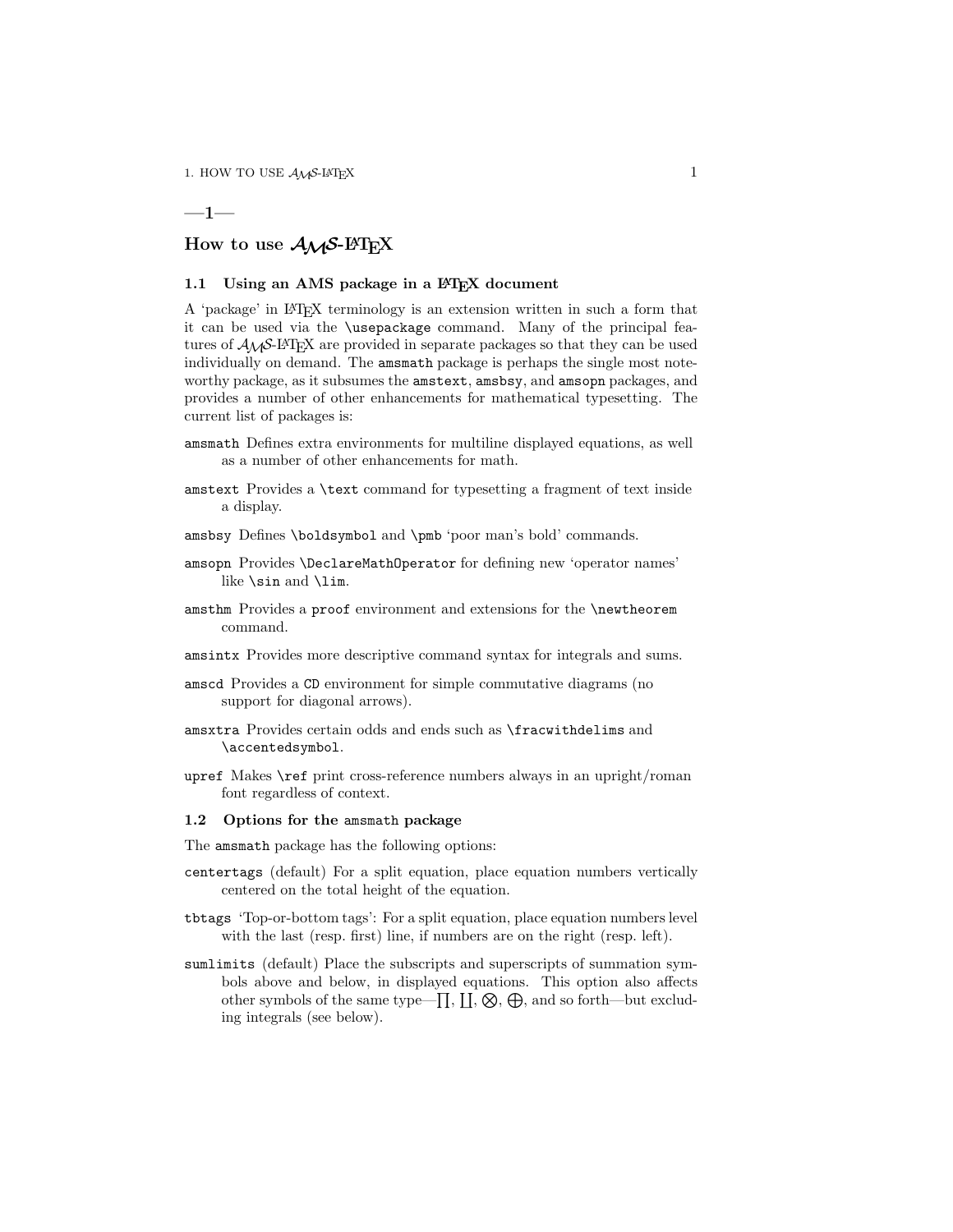nosumlimits Always place the subscripts and superscripts of summation-type symbols to the side, even in displayed equations.

intlimits Like sumlimits, but for integral symbols.

nointlimits (default) Opposite of intlimits.

namelimits (default) Like sumlimits, but for certain 'operator names' such as det, inf, lim, max, min, that traditionally have subscripts placed underneath when they occur in a displayed equation.

nonamelimits Opposite of namelimits.

To use one of these package options, put the option name in the optional argument of the \usepackage command—e.g., \usepackage[intlimits]{amsmath}.

The amsmath package also recognizes the following options which are normally selected (implicitly or explicitly) through the \documentclass command, and thus need not be repeated in the option list of the \usepackage{amsmath} statement.

leqno Place equation numbers on the left.

- reqno Place equation numbers on the right.
- fleqn Position equations at a fixed indent from the left margin rather than centered in the text column.

For symmetry there should perhaps be a centereqn option as well, to balance with fleqn, but as things currently stand there doesn't seem to be a genuine need for it.

**—2—**

# **Displayed equations (**amsmath **package)**

#### **2.1 Introduction**

The amsmath package provides a number of additional displayed equation structures beyond the basic equation and eqnarray environments provided in basic LATEX. The augmented set includes:

| equation | align   |
|----------|---------|
| gather   | flalign |
| multline | alignat |
| split    |         |

(Although the standard eqnarray environment remains available, align or split are recommended instead.)

Except for split, each environment has both starred and unstarred forms, where the unstarred forms have automatic numbering using LATFX's equation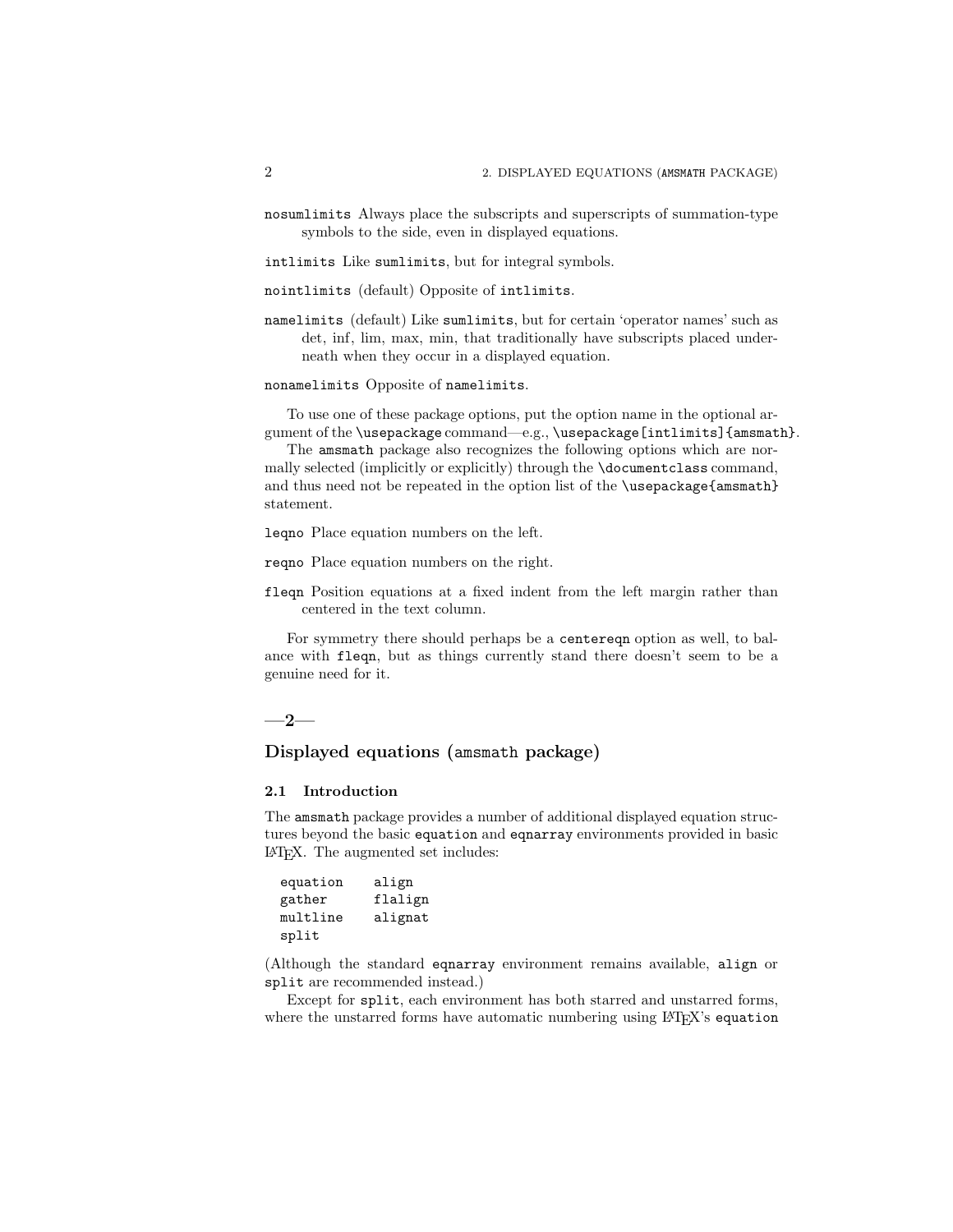counter. You can suppress the number on any particular line by putting \notag before the  $\setminus\$ ; you can also override it with a tag of your own using  $\text{tag}\{\text{label}\}$ , where  $\langle label \rangle$  means arbitrary text such as  $**\$  or ii used to "number" the equation. There is also a  $\tag{10} \tag{20} \text{equation}$ . be typeset literally, without adding parentheses around it. \tag and \tag\* can also be used within the unnumbered versions of all the amsmath alignment structures. Some examples of the use of  $\tag{5.14}$  the  $A_{\mathcal{M}}$ S-LAT<sub>EX</sub> sample files testmath.tex and subeqn.tex.

### **2.2 Single equations**

The equation environment is for a single equation with an automatically generated number. The equation\* environment is the same except for omitting the number. $<sup>1</sup>$ </sup>

### **2.3 Split equations without alignment**

The multline environment is a variation of the equation environment used for equations that don't fit on a single line. The first line of a multline will be at the left margin and the last line at the right margin, except for an indention on both sides in the amount of \multlinegap. Intermediate lines will be centered independently within the display width. However, it's possible to force a line to the left or right with commands \shoveleft, \shoveright. These commands take the entire line as an argument, up to but not including the final  $\setminus$ ; for example



\begin{multline} \framebox[.65\columnwidth]{A}\\ \framebox[.5\columnwidth]{B}\\ \shoveright{\framebox[.55\columnwidth]{C}}\\ \framebox[.65\columnwidth]{D} \end{multline}

The value of **\multlinegap** can be changed using LATEX's **\setlength** and \addtolength commands. If the multline contains more than two lines, any lines other than the first and last will be centered individually between the margins (except when the fleqn option is in effect).

<sup>&</sup>lt;sup>1</sup>Basic LAT<sub>EX</sub> doesn't provide an equation\* environment, but rather a functionally equivalent environment named displaymath.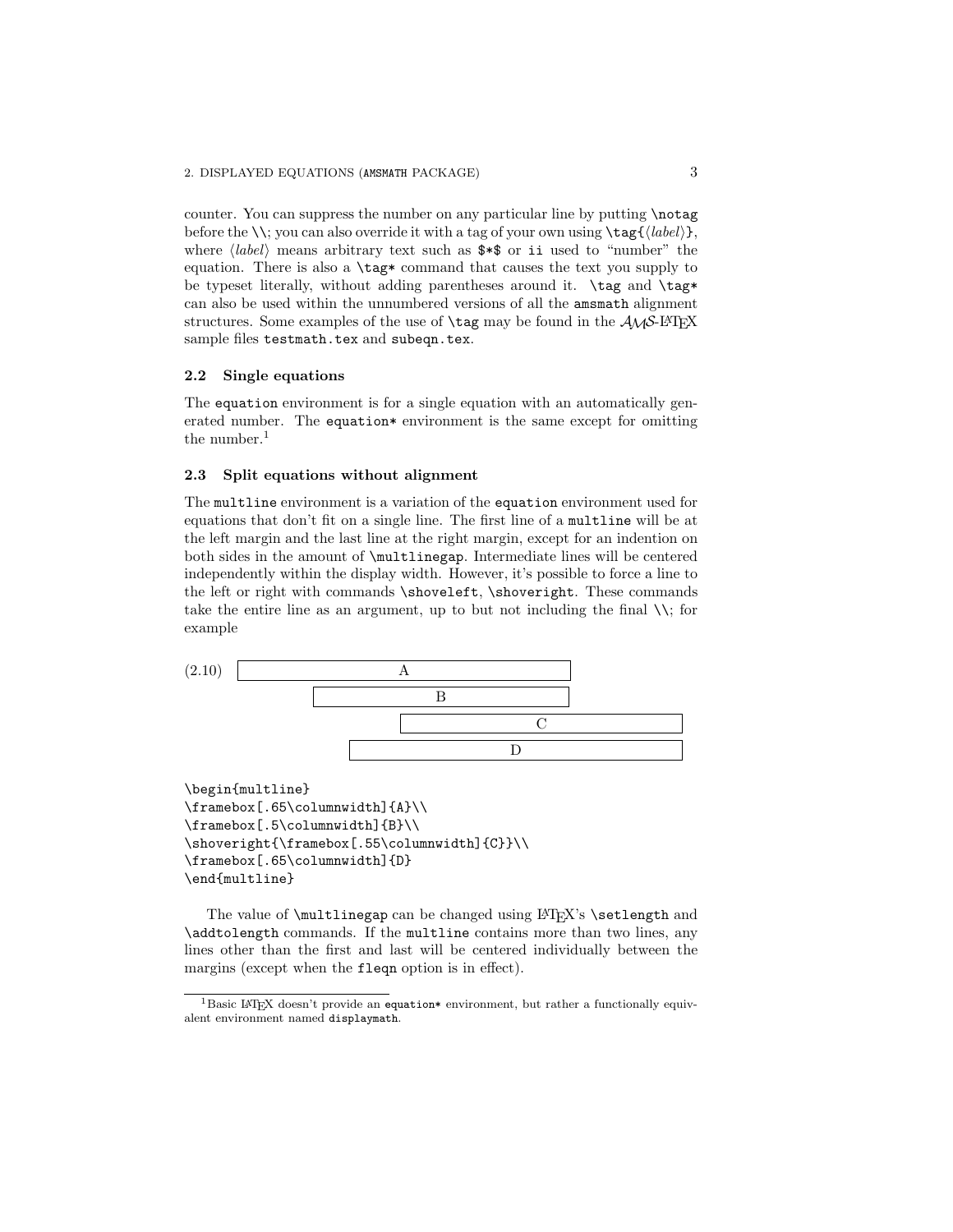**Table 2.1.** Comparison of displayed equation environments (vertical lines indicating nominal margins)

| $\begin{min}\$                                                                                |                   |                                     |                                              |  |
|-----------------------------------------------------------------------------------------------|-------------------|-------------------------------------|----------------------------------------------|--|
| a=b                                                                                           |                   |                                     | $a = b$                                      |  |
| \end{equation*}                                                                               |                   |                                     |                                              |  |
| \begin{equation}                                                                              |                   |                                     |                                              |  |
| a=b                                                                                           | (1)               |                                     | $a = b$                                      |  |
| \end{equation}                                                                                |                   |                                     |                                              |  |
| \begin{equation}\label{xx}<br>\begin{split}<br>$ak = b + c - d$<br>& $\quad +e-f$<br>& =g+h\\ | (2)               | $= g + h$                           | $a=b+c-d$<br>$+e-f$                          |  |
| $\&$ =i                                                                                       |                   | $= i$                               |                                              |  |
| \end{split}<br>\end{equation}                                                                 |                   |                                     |                                              |  |
| \begin{multline}<br>$a+b+c+d+e+f \backslash$<br>$+i+j+k+1+m+n$<br>\end{multline}              |                   |                                     | (3) $a+b+c+d+e+f$<br>+i+j+k+l+m+n            |  |
| \begin{gather}                                                                                |                   |                                     |                                              |  |
| $a_1=b_1+c_1\$                                                                                | (4)               | $a_1 = b_1 + c_1$                   |                                              |  |
| $a_{2}=b_{2}+c_{2}-d_{2}+e_{2}$                                                               | (5)               | $a_2 = b_2 + c_2 - d_2 + e_2$       |                                              |  |
| \end{gather}                                                                                  |                   |                                     |                                              |  |
| \begin{align}<br>$a_1\& =b_1+c_1\&$                                                           | (6)               | $a_1 = b_1 + c_1$                   |                                              |  |
| $a_2x = b_2+c_2-d_2+e_2$                                                                      | (7)               |                                     | $a_2 = b_2 + c_2 - d_2 + e_2$                |  |
| \end{align}                                                                                   |                   |                                     |                                              |  |
| \begin{align}<br>$a_{11}$ $x = b_{11}$                                                        | (8)               | $a_{11} = b_{11}$ $a_{12} = b_{12}$ |                                              |  |
| $a_{12}$ =b_{12}\\                                                                            |                   |                                     |                                              |  |
| $a_{21}$ =b_{21} &<br>$a_{22}$ =b_{22}+c_{22}}                                                | (9)               |                                     | $a_{21} = b_{21}$ $a_{22} = b_{22} + c_{22}$ |  |
|                                                                                               |                   |                                     |                                              |  |
| \end{align}                                                                                   |                   |                                     |                                              |  |
| \begin{flalign*}<br>$a_{11}$ $x = b_{11}$<br>$a_{12}$ =b_{12}\\                               | $a_{11} = b_{11}$ |                                     | $a_{12}=b_{12}$                              |  |
| $a_{121}$ =b <sub>(21</sub> } &                                                               |                   |                                     |                                              |  |
| $a_{22}$ =b_{22}+c_{22}}                                                                      | $a_{21}=b_{21}$   |                                     | $a_{22} = b_{22} + c_{22}$                   |  |
| \end{flalign*}                                                                                |                   |                                     |                                              |  |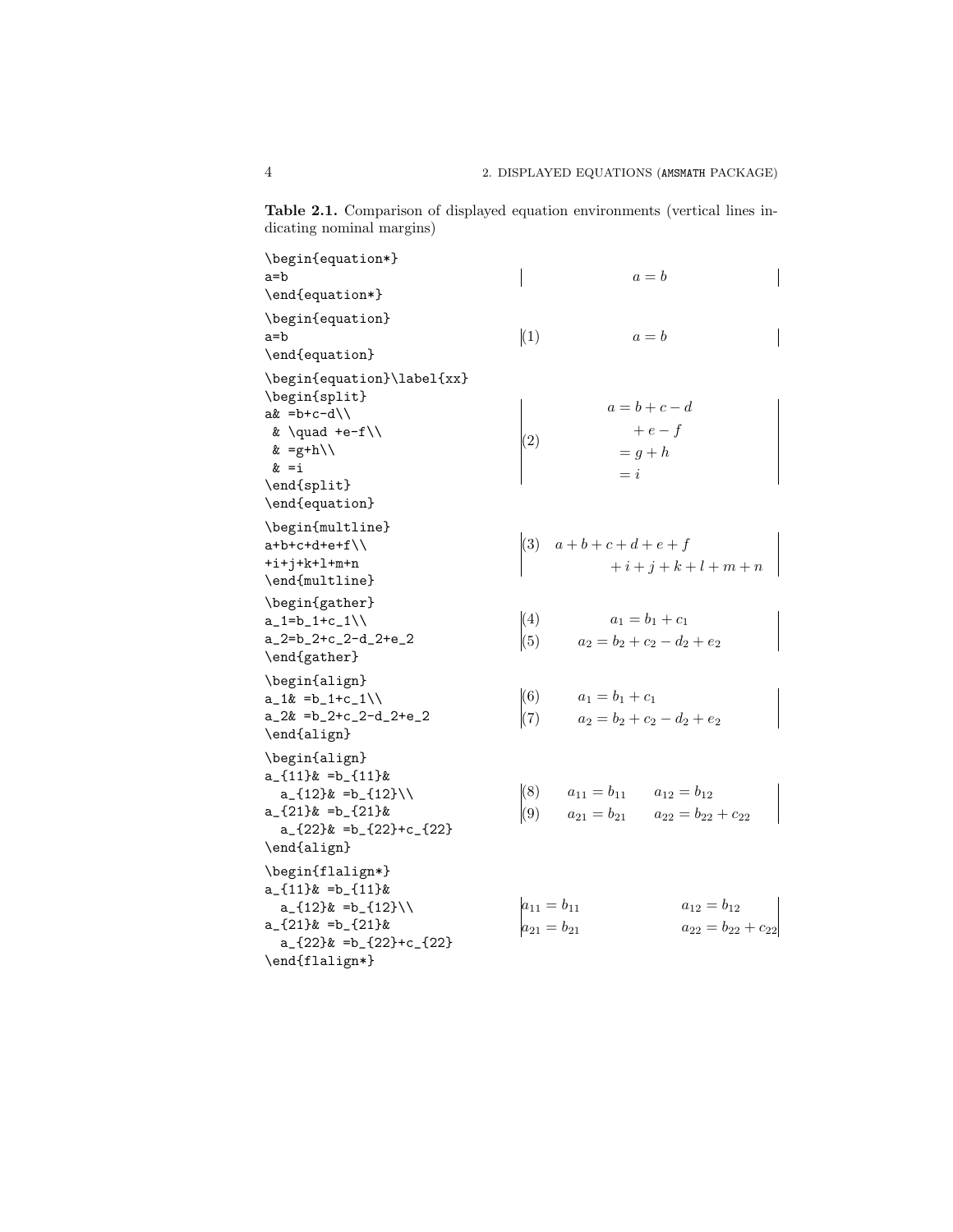#### **2.4 Split equations with alignment**

Like multline, the split environment is for single equations that are too long to fit on one line and hence must be split into multiple lines. Unlike multline, however, the split environment provides for alignment among the split lines, using & to mark alignment points, as usual. In addition, unlike the other amsmath equation structures, the split environment provides no numbering, because it is intended to be used only inside some other displayed equation structure, usually an equation, align, or gather environment, which provides the numbering. For example:

(2.11) 
$$
H_c = \frac{1}{2n} \sum_{l=0}^n (-1)^l (n-l)^{p-2} \sum_{l_1 + \dots + l_p = l} \prod_{i=1}^p \binom{n_i}{l_i}
$$

$$
\cdot [(n-l) - (n_i - l_i)]^{n_i - l_i} \cdot \left[ (n-l)^2 - \sum_{j=1}^p (n_i - l_i)^2 \right].
$$

\begin{equation}\label{e:barwq}\begin{split}  $H_c&=\frac{1}{2n} \sum^n_{l=0}(-1)^{l}n-{1}^p-2}$ \sum\_{l \_1+\dots+ l \_p=l}\prod^p\_{i=1} \binom{n\_i}{l \_i}\\  $\&\quad\cdot[(n-1)-(n_i-1-i)]^{n_i-1-i}\cdot\cdot\cdot$  $\bigcup_{n-1}^2-\sum^p_{j=1}(n_i-1_i)^2\Big].$ \end{split}\end{equation}

#### **2.5 Equation groups without alignment**

The gather environment is used for a group of consecutive equations when there is no alignment desired among them; each one is centered separately within the text width (see Table 2.1).

#### **2.6 Equation groups with mutual alignment**

The align environment is used for two or more equations when vertical alignment is desired; usually binary relations such as equal signs are aligned (see Table 2.1).

To have several equation columns side-by-side, use extra ampersands to separate the columns:

| (2.12)        | $x = y$           | $X = Y$           | $a=b+c$     |
|---------------|-------------------|-------------------|-------------|
| (2.13)        | $x'=u'$           | $X' = Y'$         | $a'=b$      |
| (2.14)        | $x + x' = y + y'$ | $X + X' = Y + Y'$ | $a'b = c'b$ |
| \begin{align} |                   |                   |             |

 $x&=y$  &  $X&=Y$  &  $ak=b+c\backslash\backslash$  $x'&=y'$  &  $X'&=Y'$  &  $a'&=b\}$ x+x'&=y+y' & X+X'&=Y+Y' & a'b&=c'b \end{align}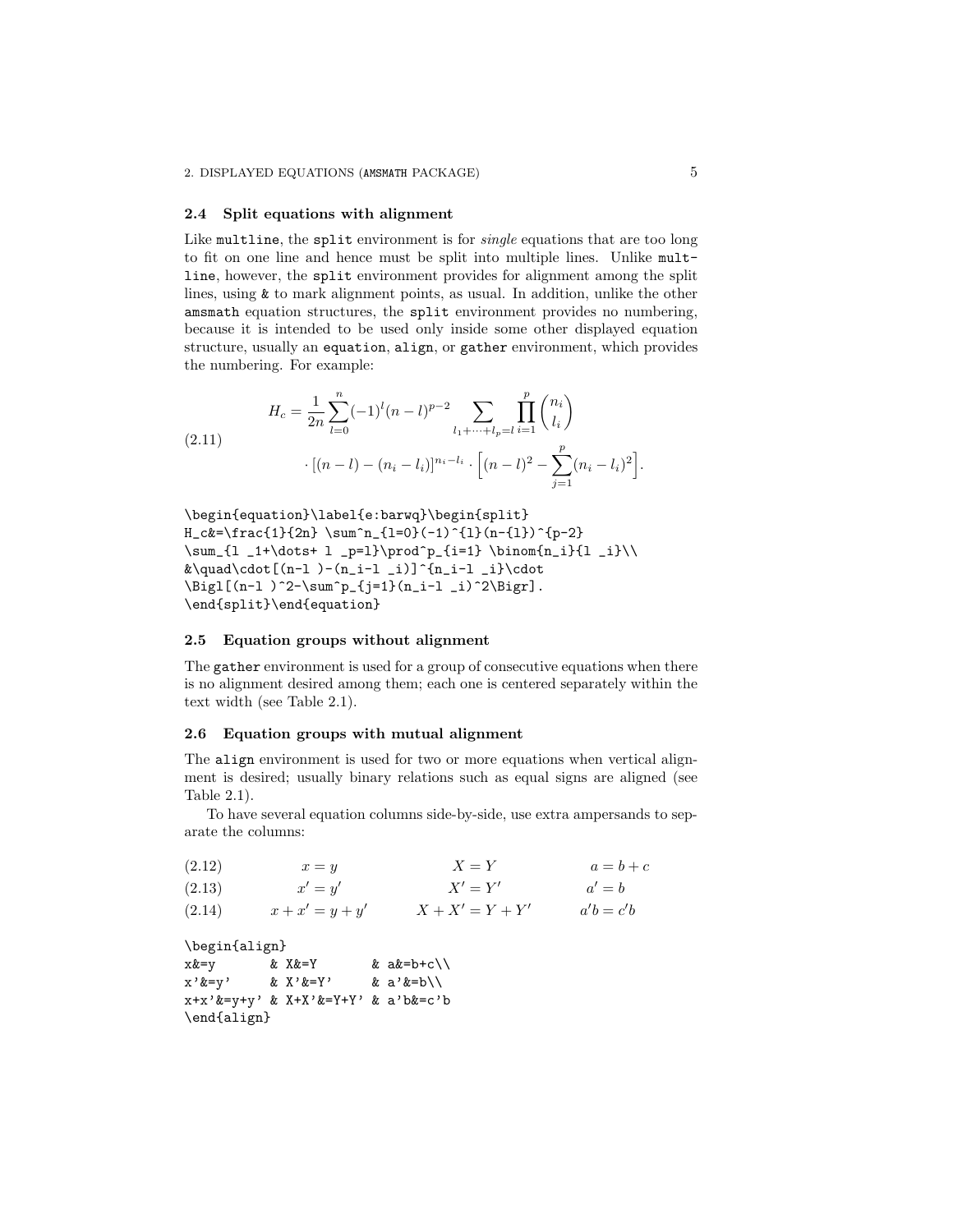Line-by-line annotations on an equation can be done by judicious application of \text inside an align environment:

| (2.15) | $x = y_1 - y_2 + y_3 - y_5 + y_8 - \ldots$ | by $(2.21)$ |
|--------|--------------------------------------------|-------------|
| (2.16) | $= u' \circ u^*$                           | by $(3.1)$  |
| (2.17) | $= y(0)y'$                                 | by Axiom 1. |

\begin{align}  $x& = y_1-y_2+y_3-y_5+y_8-\dots$ && \text{by \eqref{eq:C}}\\  $& = y' \circ y^*$  && \text{by \eqref{eq:D}}\\  $\& = y(0) y'$  && \text {by Axiom 1.} \end{align}

A variant environment alignat allows the space between equation columns to be explicitly specified. Here the number of equation columns must also be specified (where the number of 'columns' is calculated as  $(1 + \&_{\text{max}})/2$  with  $\&$ <sub>max</sub> = maximum number of  $\&$  markers on any line).

| $x = y_1 - y_2 + y_3 - y_5 + y_8 - \dots$ by $(2.21)$ |
|-------------------------------------------------------|

| (2.19) | $y' \circ y^*$ | by $(3.1)$  |
|--------|----------------|-------------|
| (2.20) | $= y(0)y'$     | by Axiom 1. |

\begin{alignat}{2}  $x& = y_1 - y_2 + y_3 - y_5 + y_8 - \dots$ &\quad& \text{by \eqref{eq:C}}\\  $& = y' \circ y^*$  && \text{by \eqref{eq:D}}\\  $\& = y(0)$  y'  $\&&$  \text {by Axiom 1.} \end{alignat}

### **2.7 Alignment building blocks**

Some other equation alignment environments, such as aligned and gathered, construct self-contained units that can be used inside of other expressions, or set side-by-side. These environments take an optional argument to specify their vertical positioning with respect to the material on either side. The default is 'middle' placement with the vertical midpoint of the total unit falling on the math axis<sup>2</sup>. For example:

| $\alpha = \alpha \alpha$                |        |                                   |
|-----------------------------------------|--------|-----------------------------------|
| $\beta = \beta \beta \beta \beta \beta$ | versus | $\delta = \delta \delta$          |
| $\gamma = \gamma$                       |        | $\eta = \eta \eta \eta \eta \eta$ |
|                                         |        | $\varphi=\varphi$                 |

<sup>&</sup>lt;sup>2</sup>The height of the cross-bar in the  $+$  symbol.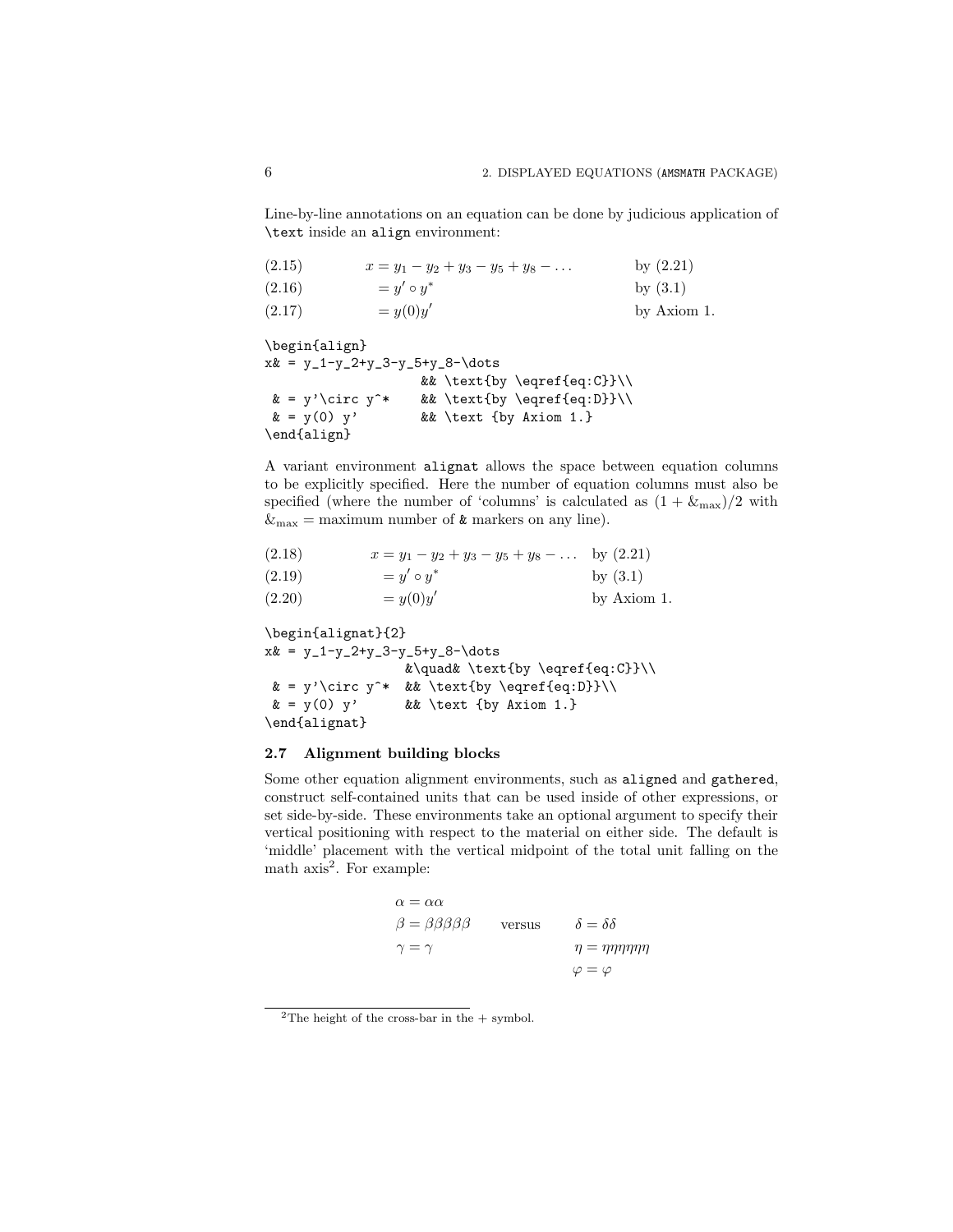2. DISPLAYED EQUATIONS (AMSMATH PACKAGE) 7

```
\begin{equation*}
\begin{aligned}
\alpha&=\alpha\alpha\\
\beta&=\beta\beta\beta\beta\beta\\
\gamma&=\gamma
\end{aligned}
\qquad\text{versus}\qquad
\begin{aligned}[t]
\delta&=\delta\delta\\
\eta&=\eta\eta\eta\eta\eta\eta\\
\varphi&=\varphi
\end{aligned}
\end{equation*}
```
"Cases" constructions like the following are common in mathematics:

(2.21) 
$$
P_{r-j} = \begin{cases} 0 & \text{if } r-j \text{ is odd,} \\ r! \, (-1)^{(r-j)/2} & \text{if } r-j \text{ is even.} \end{cases}
$$

and in the amsmath package there is a cases environment to make them easy to write:

```
P_{r-j}=\begin{cases}
    0& \text{if $r-j$ is odd},\\
    r!\\,(-1)^{(r-j)/2}& \text{if $r-j$ is even}.
  \end{cases}
```
Notice the use of \text and the embedded math.

### **2.8 Adjusting tag placement**

Placing equation numbers can be a rather complex problem in multiline displays. The environments of the amsmath package try hard to avoid overprinting an equation number on the equation contents, if necessary moving the number down or up to a separate line. Even so, difficulties in accurately calculating the profile of an equation can occasionally result in a number placement that doesn't look right. So there is a \raisetag command provided to adjust the vertical position of the current equation number. To move a particular number up by six points, write \raisetag{6pt}. (This kind of adjustment is fine tuning like line breaks and page breaks, and should therefore be left undone until your document is nearly finalized, or you may end up redoing the fine tuning several times to keep up with changing document contents.)

### **2.9 Vertical spacing and page breaks in multiline displays**

You can use the  $\{\langle\hat{dimension}\rangle\}$  command to get extra vertical space between lines in all the amsmath displayed equation environments, as is usual in LATEX. Unlike eqnarray, the amsmath environments don't allow page breaks between lines, unless \displaybreak or allowdisplaybreaks is used. The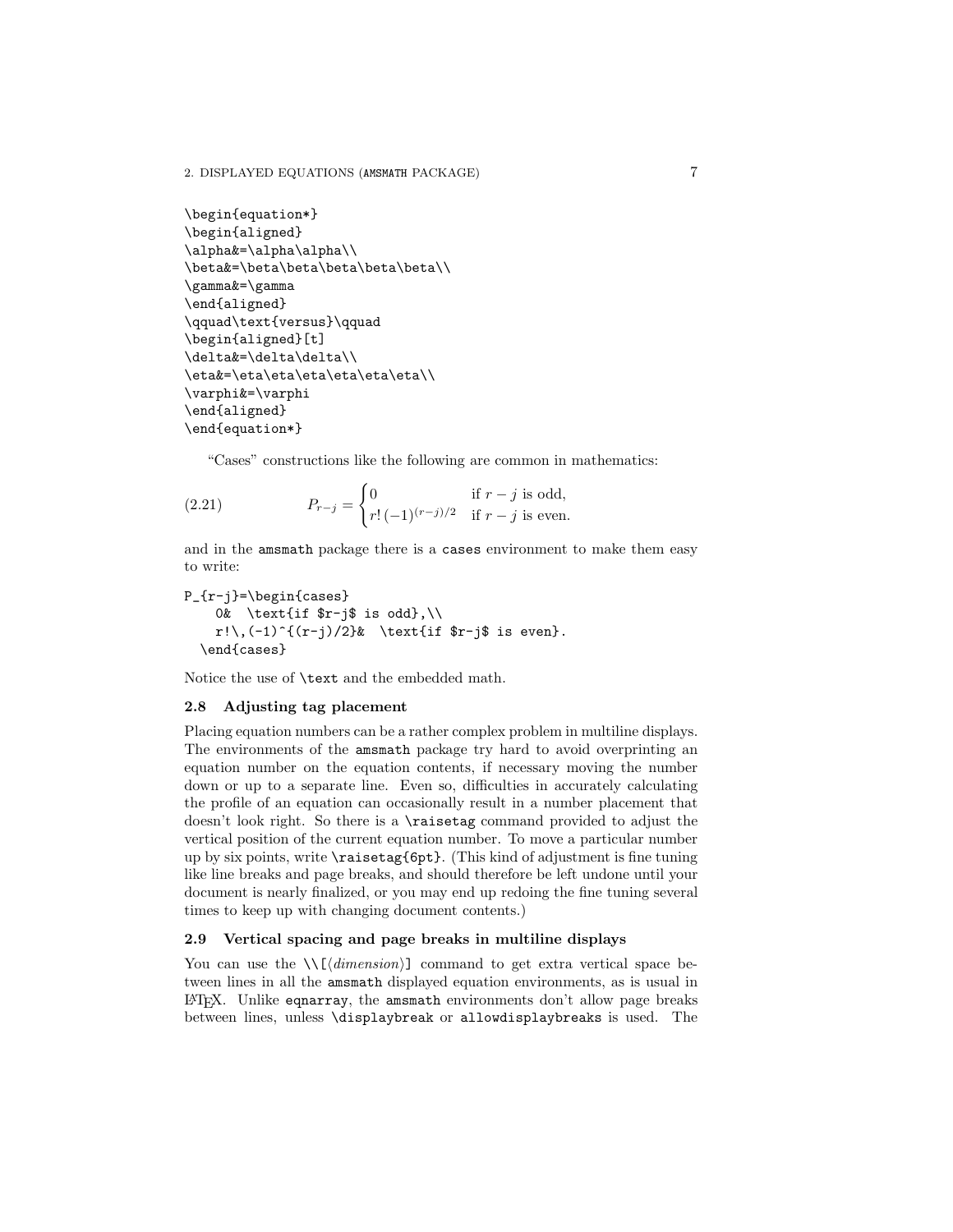philosophy is that page breaks in such situations should receive individual attention from the author. \displaybreak is best placed immediately before the  $\iota$  where it is to take effect. Like  $\operatorname{ETr}X$ 's  $\text{pagebreak} \cdot \text{display}$ takes an optional argument between 0 and 4 denoting the desirability of the pagebreak. \displaybreak[0] means "it is permissible to break here" without encouraging a break; \displaybreak with no optional argument is the same as \displaybreak[4] and forces a break.

If you prefer a strategy of letting page breaks fall where they may, even in the middle of a multi-line equation, then you might put \allowdisplaybreaks in the preamble of your document. An optional argument 1–4 can be used for finer control: [1] means allow page breaks, but avoid them as much as possible; values of 2,3,4 mean increasing permissiveness. When display breaks are enabled with \allowdisplaybreaks, the \\\* command can be used to prohibit a pagebreak after a given line, as usual.

#### **2.10 Textual interjections within a display**

The command \intertext is used for a short interjection of one or two lines of text in the middle of a display alignment. Its salient feature is preservation of the alignment, which would not happen if you simply ended the display and then started it up again afterwards. \intertext may only appear right after a  $\setminus \$  or  $\setminus \ast$  command. Notice the position of the word "and" in this example.

(2.22) 
$$
A_1 = N_0(\lambda; \Omega') - \phi(\lambda; \Omega'),
$$

(2.23) 
$$
A_2 = \phi(\lambda; \Omega') - \phi(\lambda; \Omega),
$$

and

$$
(2.24) \t\t A_3 = \mathcal{N}(\lambda; \omega).
$$

```
\begin{align}
A_1&=N_0(\lambda;\Omega')-\phi(\lambda;\Omega'),\\
A_2&=\phi(\lambda;\Omega')-\phi(\lambda;\Omega),\\
\intertext{and}
A_3&=\mathcal{N}(\lambda;\omega).
\end{align}
```
#### **2.11 Equation numbering**

#### **2.11.1 Numbering hierarchy**

In LATEX if you wanted to have equations numbered within sections—that is, have equation numbers  $(1.1), (1.2), \ldots, (2.1), (2.2), \ldots$ , in sections 1, 2, and so forth—you could redefine \theequation as suggested in the LATEX manual [5, §6.3, §C.8.4]:

### \renewcommand{\theequation}{\thesection.\arabic{equation}}

This works pretty well, except that the equation counter won't be reset to zero at the beginning of a new section or chapter, unless you do it yourself using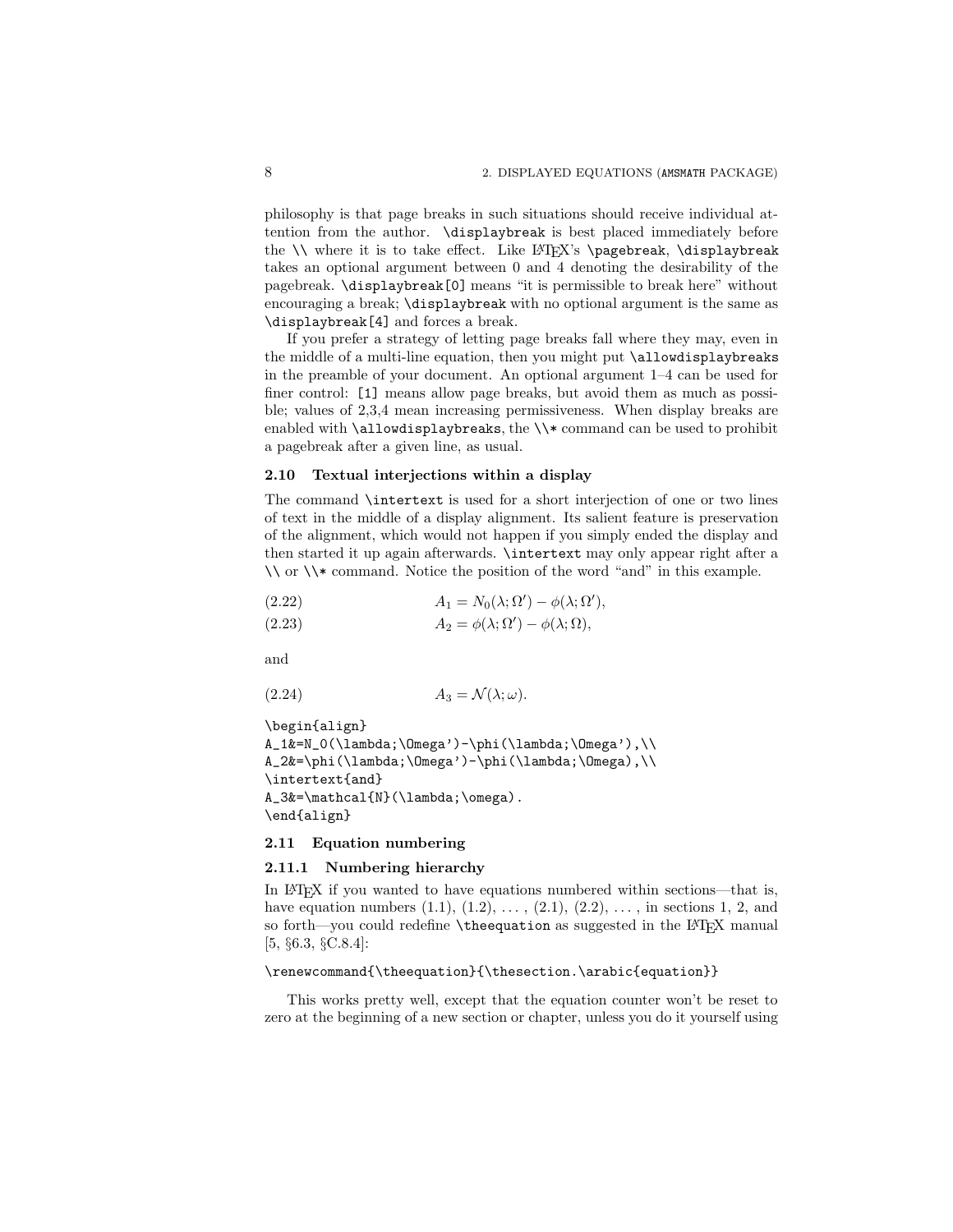\setcounter. To make this a little more convenient, the amsmath package provides a command \numberwithin. To have equation numbering tied to section numbering, with automatic reset of the equation counter, the command would be

\numberwithin{equation}{section}

#### **2.11.2 Cross references to equation numbers**

To make cross-references to equations easier, an \eqref command is provided. This automatically supplies the parentheses around the equation number, and adds an italic correction if necessary. To refer to an equation that was labeled with the label e:baset, the usage would be \eqref{e:baset}.

### **2.11.3 Subordinate numbering sequences**

The amsmath package provides also a subequations environment to make it easy to number equations in a particular group with a subordinate numbering scheme. For example

\begin{subequations}

\end{subequations}

...

causes all numbered equations within that part of the document to be numbered  $(4.9a)$   $(4.9b)$   $(4.9c)$ ..., if the preceding numbered equation was  $(4.8)$ . A \label command immediately after \begin{subequations} will produce a \ref of the parent number 4.9, not 4.9a. The counters used by the subequations environment are parentequation and equation and \addtocounter, \setcounter, \value, etc., can be applied as usual to those counter names. To get anything other than lowercase letters for the subordinate numbers, use standard LATEX methods for changing numbering style [5, §6.3, §C.8.4]. For example, redefining \theequation as follows will produce roman numerals.

\begin{subequations}

\renewcommand{\theequation}{\theparentequation \roman{equation}} ...

### **—3—**

### **Miscellaneous mathematics features (**amsmath **package)**

### **3.1 Matrices**

The amsmath package provides some environments for matrices beyond the basic array environment of LATEX. The pmatrix, bmatrix, vmatrix and Vmatrix have (respectively) ( ),  $[ \cdot, \cdot ]$ , and  $\parallel \parallel$  delimiters built in. For naming consistency there is a matrix environment sans delimiters. This is not entirely redundant with the array environment; the matrix environments all use more economical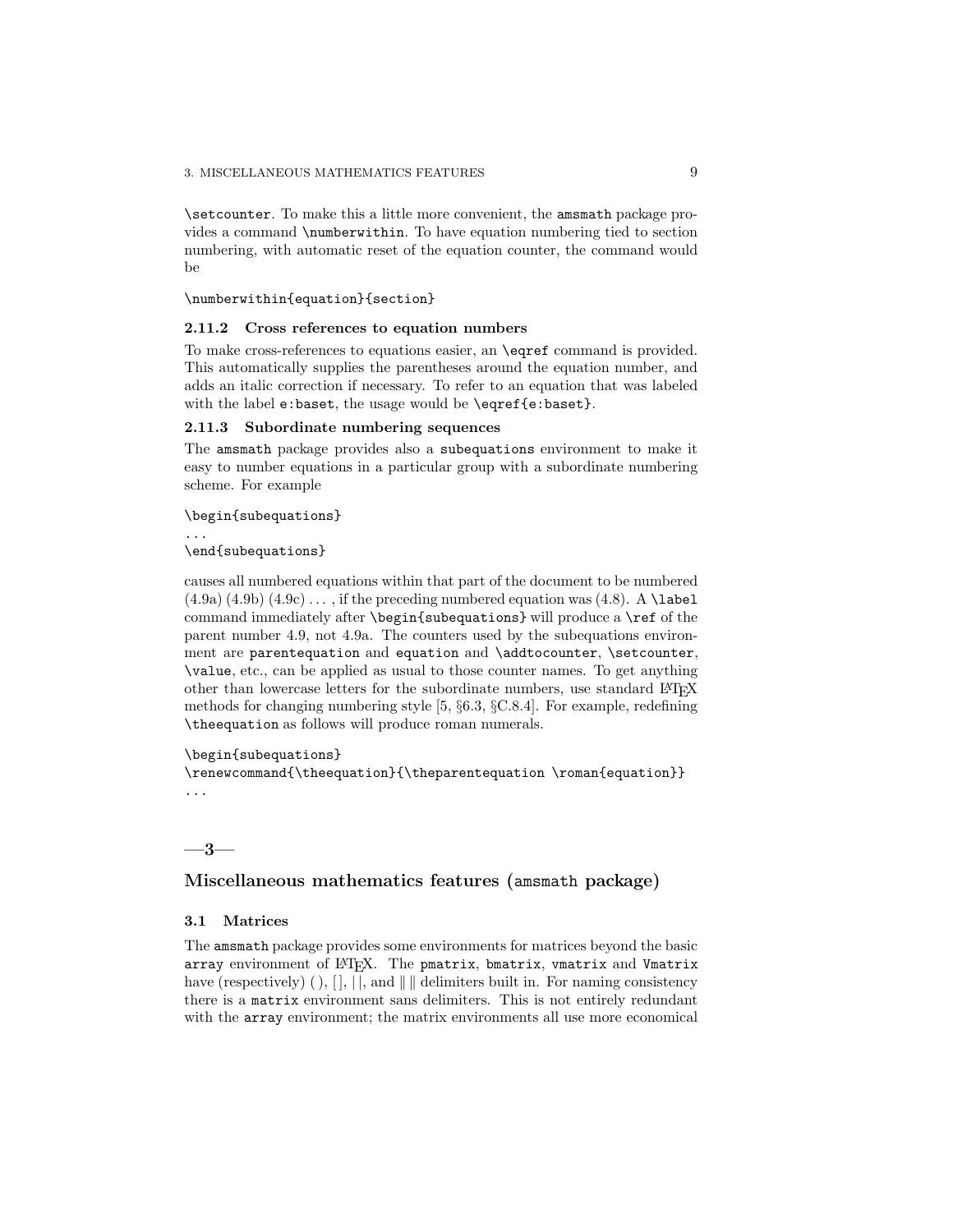horizontal spacing than the rather prodigal spacing of the array environment. Also, unlike the array environment, you don't have to give column specifications for any of the matrix environments; by default you can have up to 10 centered columns.<sup>1</sup> (If you need left or right alignment in a column or other special formats you must resort to array.)

To produce a small matrix suitable for use in text, there is a smallmatrix environment (e.g.,  $\begin{pmatrix} a & b \\ c & d \end{pmatrix}$ ) that comes closer to fitting within a single text line than a normal matrix. Delimiters must be provided; there are no p,b,v,V versions of smallmatrix. The above example was produced by

```
\bigl( \begin{smallmatrix}
  a&b\\ c&d
\end{smallmatrix} \bigr)
```
 $\hbar$ dotsfor $\{ \langle number \rangle \}$  produces a row of dots in a matrix spanning the given number of columns. For example,

| $a \quad b \quad c \quad d$ | \begin{matrix} a&b&c&d\\     |
|-----------------------------|------------------------------|
| $e$                         | $ek\hotsfor{3} \end{matrix}$ |

The spacing of the dots can be varied through use of a square-bracket option, for example, \hdotsfor[1.5]{3}. The number in square brackets will be used as a multiplier (i.e., the normal value is 1.0).

(3.1) 
$$
\begin{pmatrix} D_1t & -a_{12}t_2 & \dots & -a_{1n}t_n \\ -a_{21}t_1 & D_2t & \dots & -a_{2n}t_n \\ \dots & \dots & \dots & \dots & \dots \\ -a_{n1}t_1 & -a_{n2}t_2 & \dots & D_nt \end{pmatrix},
$$

\begin{pmatrix} D\_1t&-a\_{12}t\_2&\dots&-a\_{1n}t\_n\\  $-a_{21}t_{1k}D_{2t}dots&-a_{2n}t_{n}$  $\hbox{hdots}$ for[2]{4}\\ -a\_{n1}t\_1&-a\_{n2}t\_2&\dots&D\_nt\end{pmatrix}

#### **3.2 Math spacing commands**

The amsmath package slightly extends the set of math spacing commands, as shown below. Both the spelled-out and abbreviated forms of these commands are robust, and they can also be used outside of math

| Abbrev. | Spelled out | Example | Abbrev. | Spelled out    | Example |
|---------|-------------|---------|---------|----------------|---------|
|         | \thinspace  |         |         | \negthinspace  |         |
| \ :     | \medspace   |         |         | \negmedspace   |         |
|         | \thickspace |         |         | \negthickspace | Ш       |
|         | \quad       |         |         |                |         |
|         | \qquad      |         |         |                |         |

<sup>1</sup>More precisely: The maximum number of columns in a matrix is determined by the counter MaxMatrixCols (normal value  $= 10$ ), which you can change if necessary using  $\text{Lipx's}$ \setcounter or \addtocounter commands.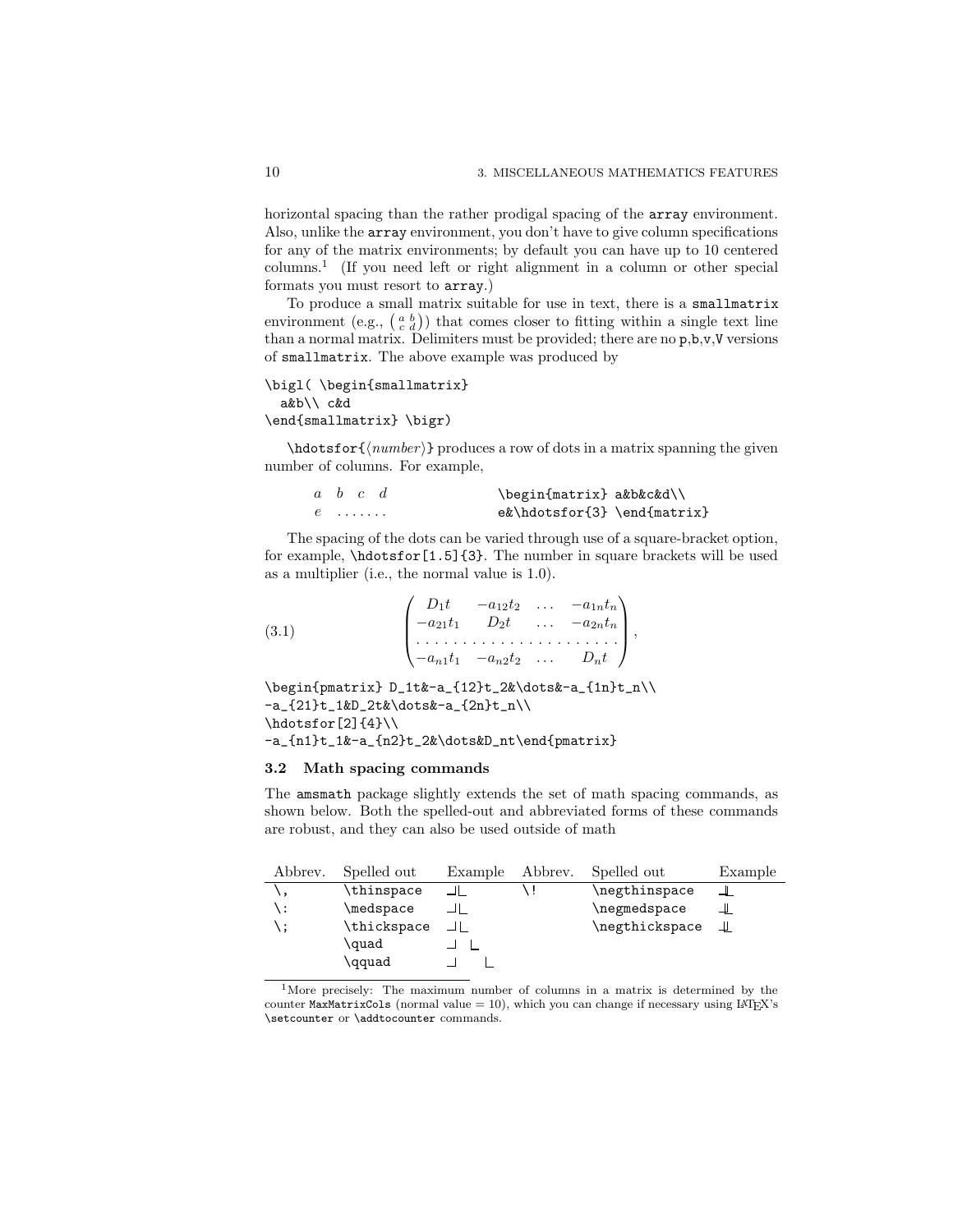For the greatest possible control over math spacing, use **\mspace** and 'math units'. One math unit, or mu, is equal to  $1/18$  em. Thus to get a negative  $\qquad$ you could write \mspace{-18.0mu}.

#### **3.3 Over and under arrows**

Basic LATEX provides \overrightarrow and \overleftarrow commands. Some additional over and under arrow commands are provided by the amsmath package to fill out the set:

| \overleftarrow      | \underleftarrow      |
|---------------------|----------------------|
| \overrightarrow     | \underrightarrow     |
| \overleftrightarrow | \underleftrightarrow |

### **3.4 Dots**

When the amsmath package is used, ellipsis dots should normally be typed as \dots. Placement (on the baseline or centered) is determined by whatever follows the \dots. If the next thing is a plus sign or other binary symbol, the dots will be centered; if it's any other kind of symbol, they will be on the baseline.

If the dots fall at the end of a math formula, the next thing is something like \end or \) or \$, which does not give any information about how to place the dots. Then you must help by using \dotsc for "dots with commas," or \dotsb for "dots with binary operators/relations," or \dotsm for "multiplication dots," or \dotsi for "dots with integrals." For example, the input

```
Then we have the series $A_1,A_2,\dotsc$,
the regional sum $A_1+A_2+\dotsb$,
the orthogonal product $A_1A_2\dotsm$,
and the infinite integral
\[\int_{A_1}\int_{A_2}\dot{s}\].
```
will produce low dots in the first instance and centered dots in the others, with the spacing on either side of the dots nicely adjusted:

Then we have the series  $A_1, A_2, \ldots$ , the regional sum  $A_1 + A_2 +$  $\cdots$ , the orthogonal product  $A_1A_2\cdots$ , and the infinite integral

$$
\int_{A_1}\int_{A_2}\cdots
$$

Specifying dots this way, in terms of their meaning rather than in terms of their visual placement, is in keeping with the general philosophy of LATEX and makes documents more easily adaptable to different conventions.

### **3.5 Nonbreaking dashes**

A command \nobreakdash is provided to suppress the possibility of a linebreak after the following hyphen or dash. For example, if you write 'pages 1–9' as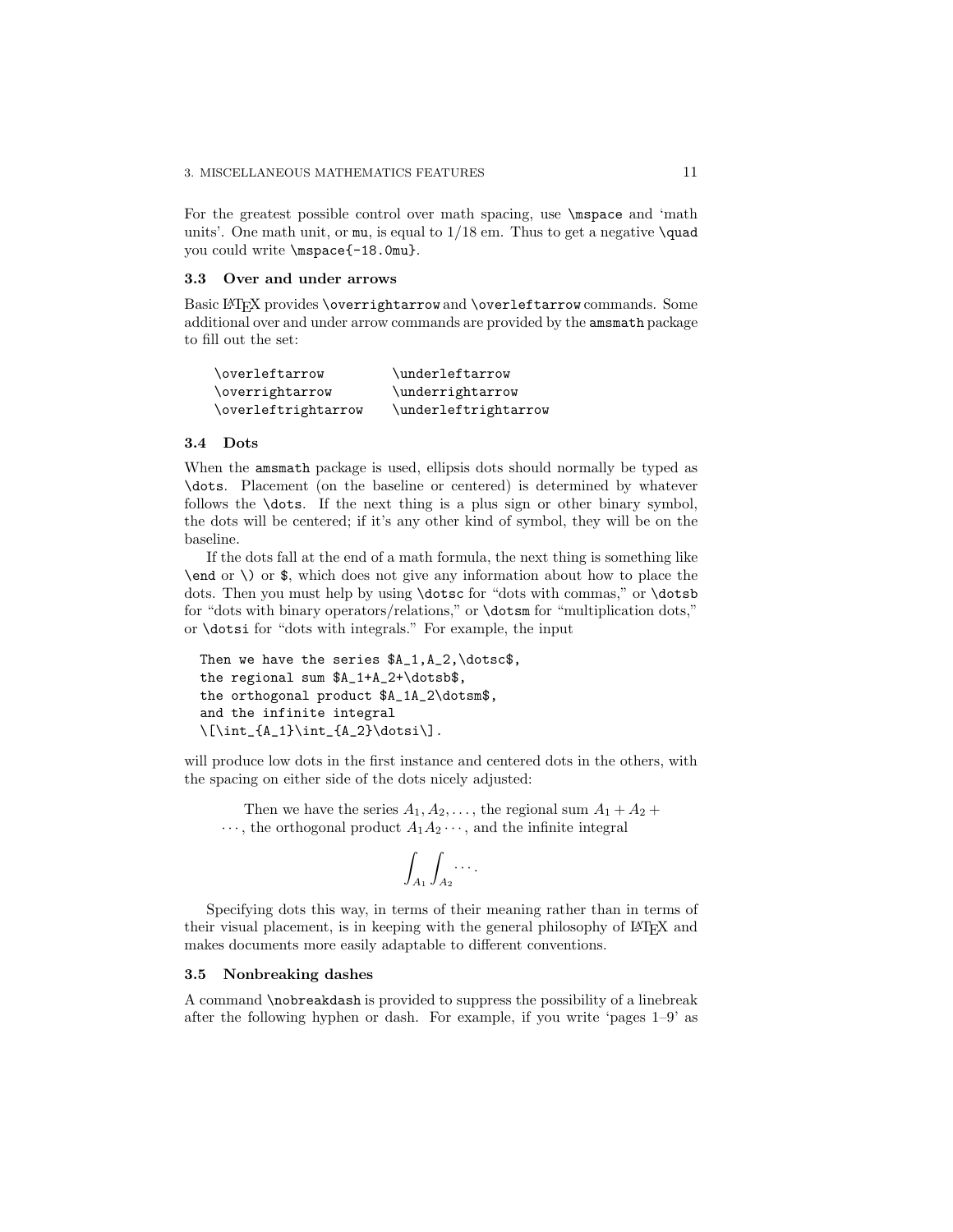pages 1\nobreakdash--9 then a linebreak will never occur between the dash and the 9. You can also use \nobreakdash to prevent undesirable hyphenations in combinations like \$p\$-adic. For frequent use, it's advisable to make abbreviations, e.g.,

```
\newcommand{\p}{$p$\nobreakdash}% for "\p-adic"
\newcommand{\Ndash}{\nobreakdash--}% for "pages 1\Ndash 9"
% For "\n-dimensional":
\newcommand{\n}[1]{$n$\nobreakdash-\hspace{0pt}}
```
The last example shows how to prohibit a linebreak after the hyphen but allow normal hyphenation in the following word. (It suffices to add a zero-width space after the hyphen.)

#### **3.6 Accents in math**

The following accent commands automatically give good positioning of double accents:

```
\Hat \Check \Tilde \Acute \Grave \Dot \Ddot
\Breve \Bar \Vec
```
With the usual non-capitalized math accent commands, the second accent will sometimes be askew; for example:  $\hat{A}(\hat{A})$ ). With the amsmath package, if you type \Hat{\Hat{A}} (using the capitalized form for both accents) the second accent will be better positioned:  $\hat{\hat{A}}$ .

This double accent operation is complicated and tends to slow down the processing of a document. If your document contains many double accents, you may wish to use the amsxtra package, which provides an \accentedsymbol command. \accentedsymbol is a sort of hybrid of \newcommand and \savebox; you use it in the preamble of your document to store the result of the double accent command in a 'box' for quick retrieval.

```
\accentedsymbol{\Ahathat}{\Hat{\Hat A}}
```
The commands \dddot and \ddddot are available to produce triple and quadruple dot accents in addition to the \dot and \ddot accents already available in LATEX.

### **3.7 Roots**

In ordinary LATEX the placement of root indices is sometimes not so good:  $\sqrt[6]{k}$ (\sqrt[\beta]{k}). In the amsmath package \leftroot and \uproot allow you to adjust the position of the root:

### \sqrt[\leftroot{-2}\uproot{2}\beta]{k}

will move the beta up and to the right:  $\sqrt[\beta]{k}$ . The negative argument used with  $\left( \Delta x \right)$  are a small amount that is a useful size for such adjustments.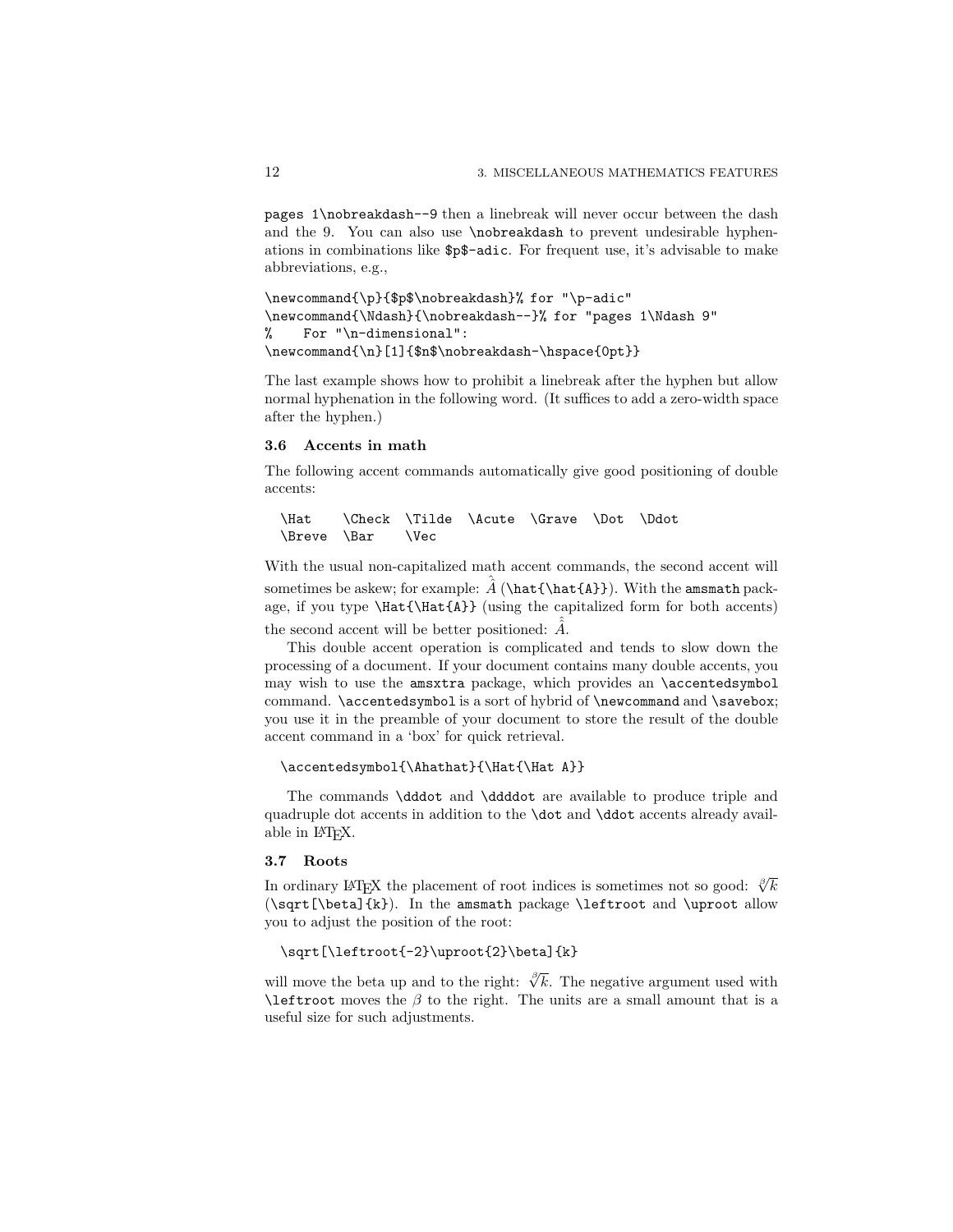### **3.8 Boxed formulas**

The command \boxed puts a box around its argument, like \fbox except that the contents are in math mode:

(3.2) 
$$
\eta \le C(\delta(\eta) + \Lambda_M(0,\delta))
$$

\boxed{\eta \leq C(\delta(\eta) +\Lambda\_M(0,\delta))}

### **3.9 Extensible arrows**

\xleftarrow and \xrightarrow produce arrows that extend automatically to accommodate unusually wide subscripts or superscripts. These commands take one optional argument (the subscript) and one mandatory argument (the superscript, possibly empty):

$$
(3.3) \t\t A \xleftarrow{n+\mu-1} B \xrightarrow{\text{n} \pm i-1} C
$$

\xleftarrow{n+\mu-1}\quad \xrightarrow[T]{n\pm i-1}

### **3.10 Affixing symbols to other symbols**

 $LAT$ <sub>EX</sub> provides  $\stackrel{\frown}{\text{stackrel}}$  for placing a superscript above a binary relation. In the amsmath package there are somewhat more general commands, \overset and \underset, that can be used to place one symbol above or below another symbol, whether it's a relation or something else. The input \overset{\*}{X}

will place a superscript-size  $*$  above the X:  $\overset{*}{X}$ ; \underset is the analog for adding a symbol underneath.

See also the description of **\sideset** in §7.3.

#### **3.11 Fractions and related constructions**

### **3.11.1 Disallowing primitive TEX fraction commands**

The six generalized fraction commands \over, \overwithdelims, \atop, \atopwithdelims, \above, \abovewithdelims are expressly forbidden by the amsmath package, as their syntax is decidedly out of place in LAT<sub>EX</sub>; use of the forms \frac, \binom, \genfrac, and variants is required.<sup>2</sup>

### **3.11.2 The** \frac**,** \dfrac**, and** \tfrac **commands**

The **\frac** command, which is in the basic command set of LATEX, takes two arguments—numerator and denominator—and typesets them in normal fraction

<sup>2</sup>Not only is the unusual syntax of the primitive TEX fraction commands rather out of place in LATEX, but furthermore that syntax seems to be solely responsible for one of the most significant flaws in TEX's mathematical typesetting capabilities: the fact that the current mathstyle at any given point in a math formula cannot be determined until the end of the formula, because of the possibility that a following generalized fraction command will change the mathstyle of the *preceding* material. As the side effects are a bit technical in nature, they are discussed in technote.tex rather than here.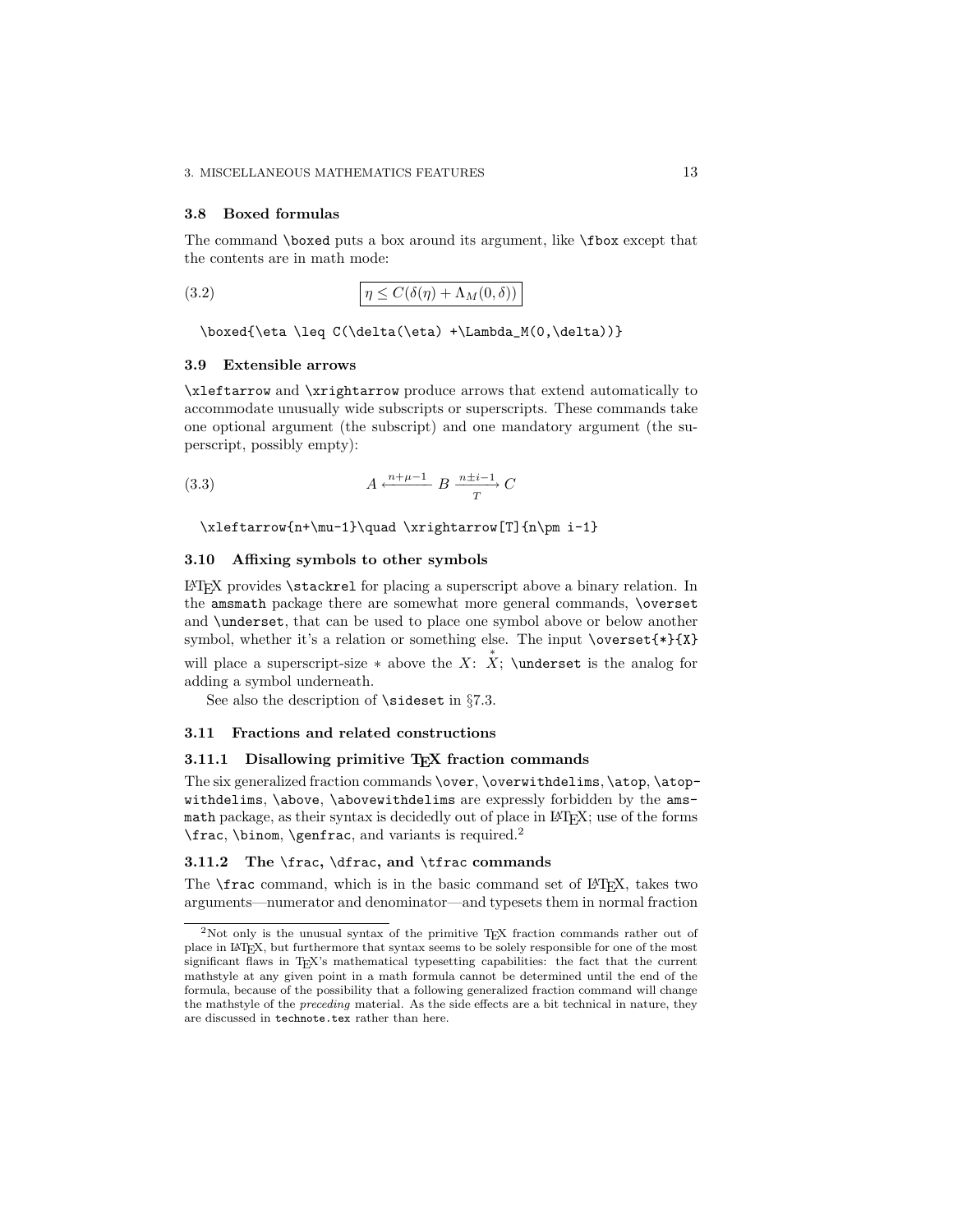form. The amsmath package provides also \dfrac and \tfrac as convenient abbreviations for  $\displaystyle{\sigma \dots}$  and  $\text{stackfulc}$  ... }.

(3.4) 
$$
\frac{1}{k} \log_2 c(f) \quad \frac{1}{k} \log_2 c(f) \quad \sqrt{\frac{1}{k} \log_2 c(f)} \quad \sqrt{\frac{1}{k} \log_2 c(f)}
$$

\begin{equation} \frac{1}{k}\log\_2 c(f)\;\tfrac{1}{k}\log\_2 c(f)\; \sqrt{\frac{1}{k}\log\_2 c(f)}\;\sqrt{\dfrac{1}{k}\log\_2 c(f)} \end{equation}

**3.11.3 The** \binom**,** \dbinom**, and** \tbinom **commands** For binomial expressions such as  $\binom{n}{k}$  amsmath has **\binom**, **\dbinom** and **\tbinom:** 

(3.5) 
$$
2^{k} - {k \choose 1} 2^{k-1} + {k \choose 2} 2^{k-2}
$$

 $2^k-\binom{k}{1}2^{\k-1}+\binom{k}{2}2^{\k-2}$ 

### **3.11.4 The** \genfrac **command**

The capabilities of \frac, \binom, and their variants are subsumed by a generalized fraction command \genfrac with six arguments. The last two correspond to \frac's numerator and denominator; the first two are optional delimiters (as seen in \binom); the third is a line thickness override (\binom uses this to set the fraction line thickness to 0—i.e., invisible); and the fourth argument is a mathstyle override: integer values 0–3 select respectively \displaystyle, \textstyle, \scriptstyle, and \scriptscriptstyle. If the third argument is left empty, the line thickness defaults to 'normal'.

\genfrac{left-delim}{right-delim}{thickness}{mathstyle} {numerator}{denominator}

To illustrate, here is how \frac, \tfrac, and \binom might be defined.

```
\newcommand{\frac}[2]{\genfrac{}{}{}{}{#1}{#2}}
\newcommand{\tfrac}[2]{\genfrac{}{}{}{1}{#1}{#2}}
\newcommand{\binom}[2]{\genfrac{(}{)}{0pt}{}{#1}{#2}}
```
If you find yourself repeatedly using \genfrac throughout a document for a particular notation, you will do yourself a favor (and your publisher) if you define a meaningfully-named abbreviation for that notation, along the lines of \frac and \binom.

### **3.12 Continued fractions**

The continued fraction

(3.6) 
$$
\frac{1}{\sqrt{2} + \frac{1}{\sqrt{2} + \frac{1}{\sqrt{2} + \dotsb}}}
$$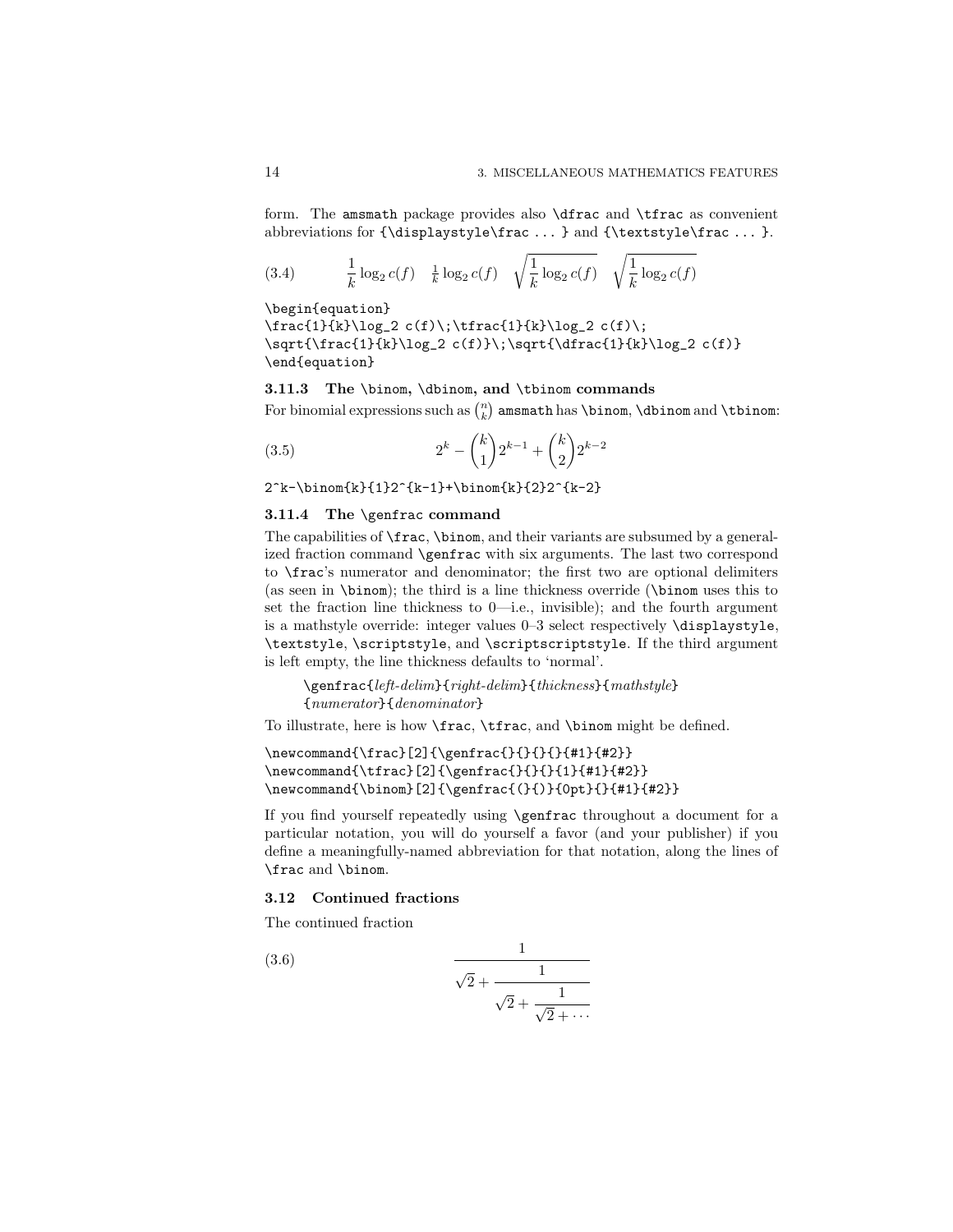can be obtained by typing

\cfrac{1}{\sqrt{2}+ \cfrac{1}{\sqrt{2}+ \cfrac{1}{\sqrt{2}+\dotsb }}}

This produces better-looking results than straightforward use of \frac. Left or right placement of any of the numerators is accomplished by using \cfrac[l] or \cfrac[r] instead of \cfrac.

#### **3.13 Smash options**

The command \smash is used to typeset a subformula and give it an effective height and depth of zero, which is sometimes useful in adjusting the subformula's position with respect to adjacent symbols. With the amsmath package \smash has optional arguments t and b, because occasionally it is advantageous to be able to "smash" only the top or only the bottom of something while retaining the natural depth or height. For example, when adjacent radical symbols are unevenly sized or positioned because of differences in the height and depth of their contents, \smash can be employed to make them more consistent. Compare  $\sqrt{x}+\sqrt{y}+\sqrt{z}$  and  $\sqrt{x}+\sqrt{y}+\sqrt{z}$ , where the latter was produced by \$\sqrt{x} + \sqrt{\smash[b]{y}} + \sqrt{z}\$.

### **3.14 Delimiters**

#### **3.14.1 Delimiter sizes**

A subject that escapes mention in the LATEX book is how to control the size of large delimiters if the automatic sizing done by \left and \right produces unsatisfactory results. The automatic sizing has two limitations: First, it is applied mechanically to produce delimiters large enough to encompass the largest contained item, and second, the range of sizes is not even approximately continuous but has fairly large quantum jumps. This means that a math fragment that is infinitesimally too large for a given delimiter size will get the next larger size, a jump of 3pt or so in normal-sized text. There are two or three situations where the delimiter size is commonly adjusted, using a set of commands that have 'big' in their names.

| Delimiter text |      | \left \bigl \Bigl |       |       | \biggl                                                                                                                                              | \Biggl |
|----------------|------|-------------------|-------|-------|-----------------------------------------------------------------------------------------------------------------------------------------------------|--------|
| size           | size | $\right\}$        | \bigr | \Bigr | \biggr                                                                                                                                              | \Biggr |
| Result         |      |                   |       |       | $\left( (b)(\frac{c}{d}) - (b)(\frac{c}{d}) - (b)(\frac{c}{d}) - (b)(\frac{c}{d}) - (b)(\frac{c}{d}) - (b)(\frac{c}{d}) - (b)(\frac{c}{d}) \right)$ |        |

The first kind of situation is a cumulative operator with limits above and below. With **\left** and **\right** the delimiters usually turn out larger than necessary,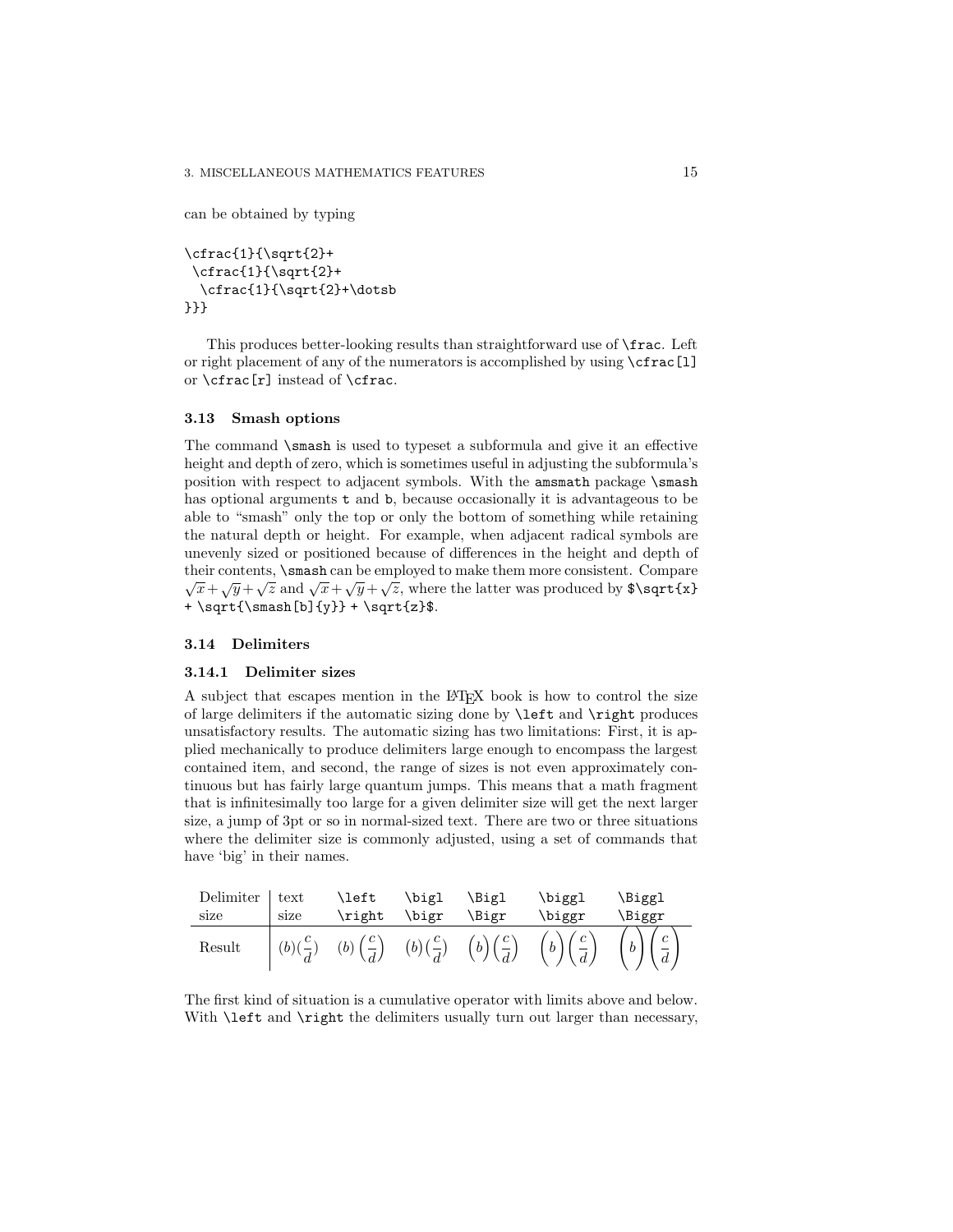and using the Big or bigg sizes instead gives better results:

$$
\left[\sum_{i} a_{i} \left| \sum_{j} x_{ij} \right|^{p} \right]^{1/p} \quad \text{versus} \quad \left[\sum_{i} a_{i} \left| \sum_{j} x_{ij} \right|^{p} \right]^{1/p}
$$

\biggl[\sum\_i a\_i\Bigl\lvert\sum\_j x\_{ij}\Bigr\rvert^p\biggr]^{1/p}

The second kind of situation is clustered pairs of delimiters where \left and \right make them all the same size (because that is adequate to cover the encompassed material) but what you really want is to make some of the delimiters slightly larger to make the nesting easier to see.

 $((a_1b_1) - (a_2b_2))((a_2b_1) + (a_1b_2))$  versus  $((a_1b_1) - (a_2b_2))((a_2b_1) + (a_1b_2))$  $\left( (a_1 b_1) - (a_2 b_2) \right)$  $\left( (a_2 b_1) + (a_1 b_2) \right)$ \quad\text{versus}\quad  $\big\{(a_1 b_1) - (a_2 b_2)\big\}$  $\big\{(a_2 b_1) + (a_1 b_2)\big\}$ 

The third kind of situation is a slightly oversize object in running text, such as  $\left|\frac{b'}{d'}\right|$  where the delimiters produced by **\left** and **\right** cause too much line  $\begin{bmatrix} a' \\ b \end{bmatrix}$  is equined spreading. In that case **\bigl** and **\bigr** can be used to produce delimiters that are slightly larger than the base size but still able to fit within the normal line spacing:  $\left|\frac{b'}{d'}\right|$ .

In ordinary LAT<sub>E</sub>X \big, \bigg, \Big, and \Bigg delimiters aren't scaled properly over the full range of LATEX font sizes. With the amsmath package they are.

#### **3.14.2 Vertical bar notations**

The amsmath package provides commands \lvert, \rvert, \lVert, \rVert (compare \langle, \rangle) to address the problem of overloading for the vert bar character |. This character is currently used in LAT<sub>E</sub>X documents to represent a wide variety of mathematical objects: the 'divides' relation in a number-theory expression like  $p|q$ , or the absolute-value operation |z|, or the 'such that' condition in set notation, or the 'evaluated at' notation  $f_{\zeta}(t)|_{t=0}$ . The multiplicity of uses in itself is not so bad; what is bad, however, is that fact that not all of the uses take the same typographical treatment, and that the complex discriminatory powers of a knowledgeable reader cannot be replicated in computer processing of mathematical documents, at least not without a significant cost in processing speed, and even then not without falling somewhat short of human readers' abilities. It is recommended therefore that there should be a one-to-one correspondence in any given document between the vert bar character | and a selected mathematical notation, and similarly for the doublebar command  $\setminus$ . This immediately rules out the use of  $|$  and  $\setminus$  for delimiters,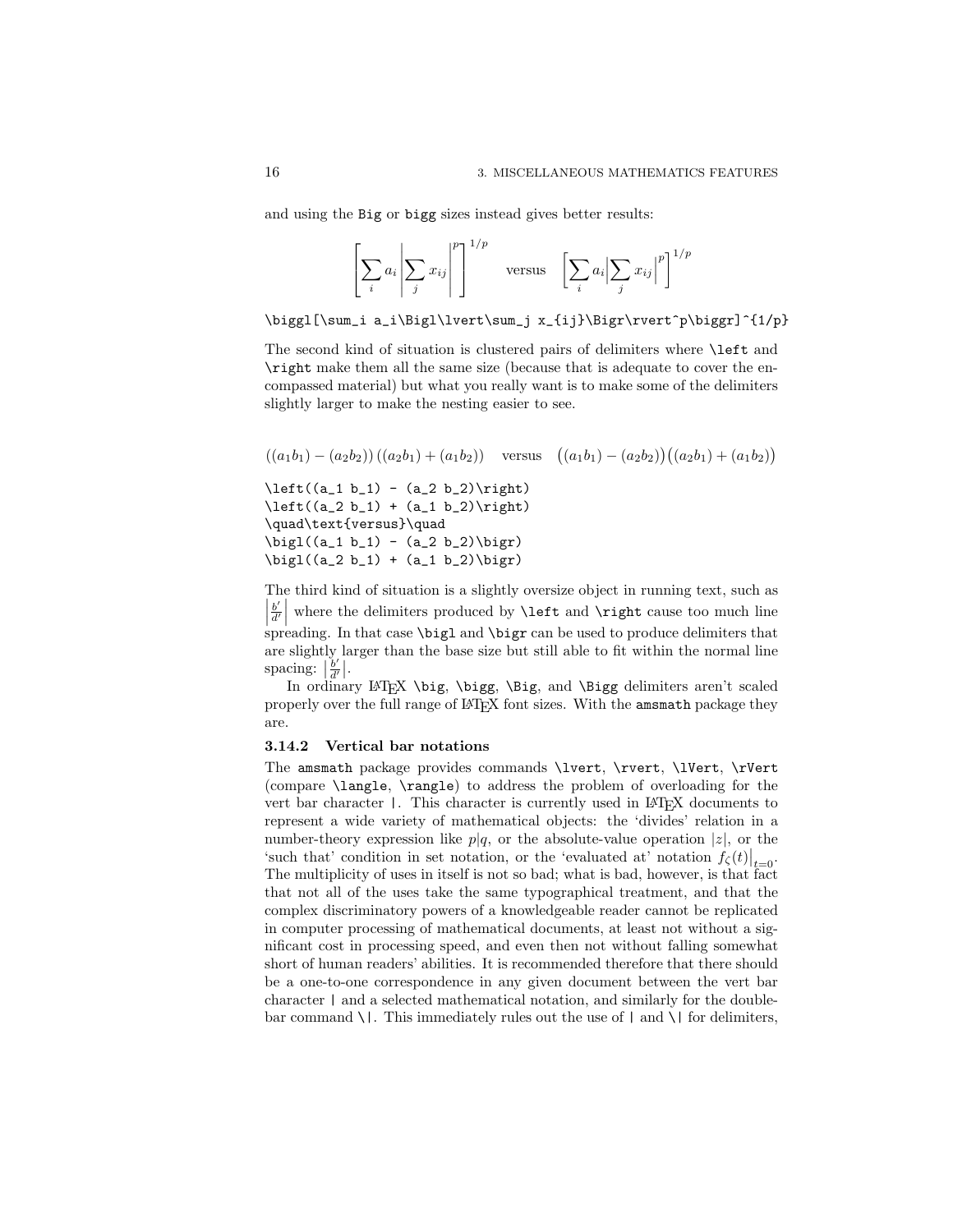as in the notations for absolute value or norm, because left and right delimiters are distinct usages that do not relate in the same way to adjacent symbols; recommended practice is therefore to define suitable commands in the document preamble for any paired-delimiter use of vert bar symbols:

### \newcommand{\abs}[1]{\lvert#1\rvert} \newcommand{\norm}[1]{\lVert#1\rVert}

whereupon the document would contain  $\abs{z}$  to produce  $|z|$  and  $\normal{\normalsize\char`$ to produce  $||v||$ .

$$
-4 -
$$

### **Operator names (**amsopn**,** amsmath **packages)**

### **4.1 Defining new operator names**

Math functions such as log, sin, and lim are traditionally typeset in roman type to make them visually more distinct from one-letter math variables, which are set in math italic. The more common ones have predefined names,  $\log$ ,  $\sin$ , \lim, and so forth, but new ones come up all the time in mathematical papers, so the amsopn package provides a general mechanism for defining new 'operator names'. As the amsopn package is loaded internally by the amsmath package, the following features are available there also. To define a math function \xxx to work like \sin, you write

### \DeclareMathOperator{\xxx}{xxx}

whereupon ensuing uses of  $\xxx$  will produce xxx in the proper font and automatically add proper spacing on either side when necessary, so that you get  $A$  xxx  $B$  instead of  $A$ xxx $B$ . In the second argument of  $\Delta$ DeclareMathOperator (the name text), a pseudo-text mode prevails: the hyphen character - will print as a text hyphen rather than a minus sign and an asterisk \* will print as a raised text asterisk instead of a centered math star. (Compare  $a-b$ <sup>\*</sup>c and  $a-b$  \*c.) But otherwise the name text is printed in math mode, so that you can use, e.g., subscripts and superscripts there.

If the new operator should have subscripts and superscripts placed in 'limits' position above and below as with lim, sup, or max, use the \* form of the \DeclareMathOperator command:

### \DeclareMathOperator\*{\Lim}{Lim}

A few special operator names are predefined by the amsopn package: \varinjlim, \varprojlim, \varliminf, and \varlimsup:

> $\varphi$  lim  $\lim_{n\to\infty} Q(u_n, u_n - u) \leq 0$  $\varphi$  \varliminf  $\lim_{n\to\infty} |a_{n+1}| / |a_n| = 0$  $\text{Vary} \leq 0$  $\text{Varyrojlim} \ \varprojlim_{p\in S(A)} A_p \leq 0$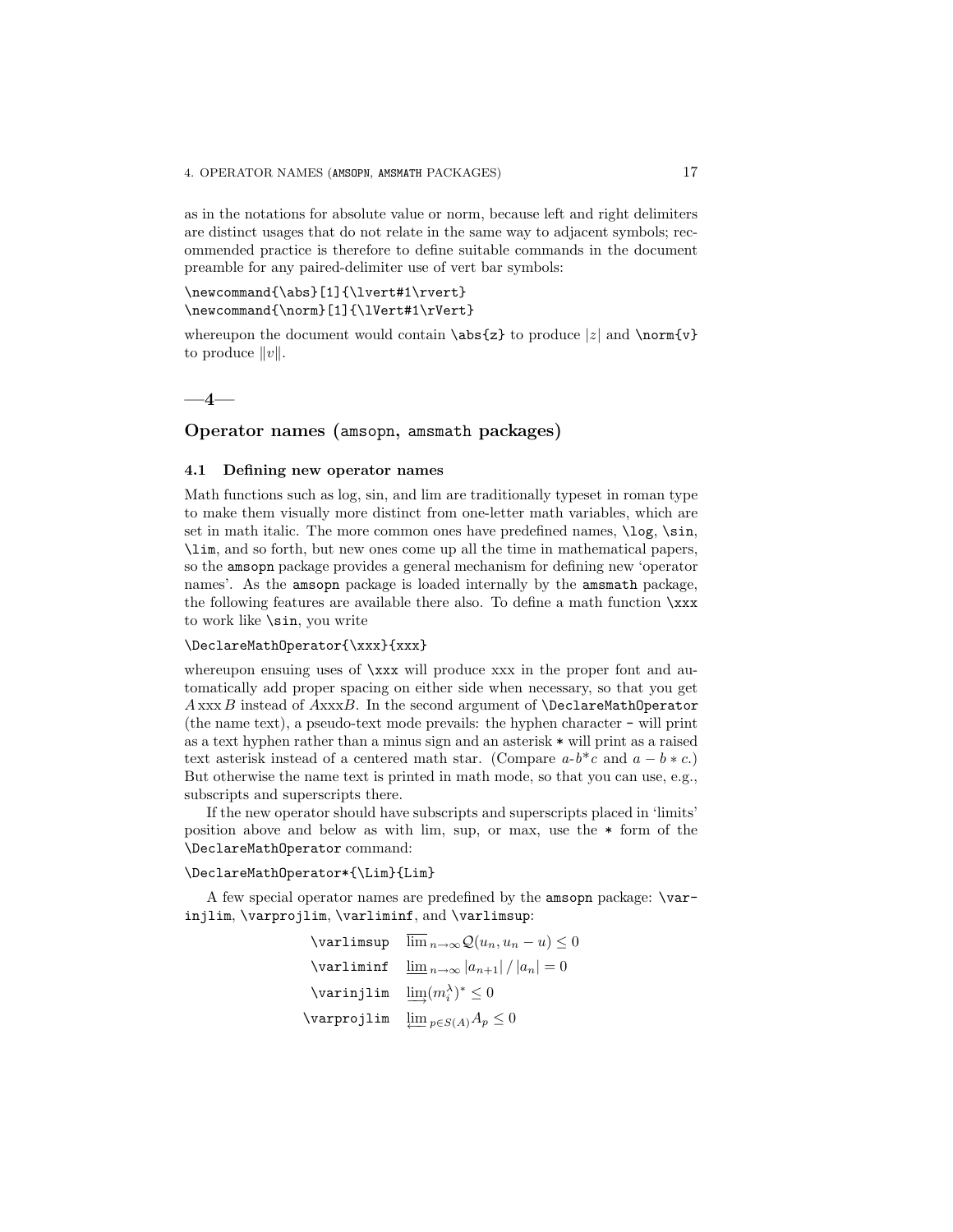#### **4.2** \mod **and its relatives**

Commands \mod, \bmod, \pmod, \pod are provided by the amsopn package to deal with the special spacing conventions of "mod" notation. \bmod and \pmod are available in LAT<sub>EX</sub>, but with the amsopn package the spacing of \pmod will adjust to a smaller value if it's used in a non-display-mode formula. \mod and \pod are variants of \pmod preferred by some authors; \mod omits the parentheses, whereas \pod omits the "mod" and retains the parentheses.

(4.1)  $gcd(n, m \mod n);$   $x \equiv y \pmod{b};$   $x \equiv y \mod c;$   $x \equiv y \pmod{d}$ 

\gcd(n,m\bmod n);\quad x\equiv y\pmod b ;\quad x\equiv y\mod c;\quad x\equiv y\pod d

### **—5—**

### **The** \text **command (**amstext**,** amsmath **packages)**

The \text command is defined by the amsmath package through a subordinate package amstext (which can also be used independently if desired). The main use of the command \text is for words or phrases in a display. It is very similar to the LATEX command \mbox in its effects, but has a couple of advantages. If you want a word or phrase of text in a subscript, you can type ...\_{\text{word or phrase}}, which is slightly easier than the \mbox equivalent:  $\ldots$  {\mbox{\scriptsize word or phrase}}. The other advantage is the more descriptive name.

(5.1)  $f_{[x_{i-1},x_i]}$  is monotonic,  $i = 1,...,c+1$ 

 $f_{[x_{i-1},x_i]}$  \text{ is monotonic,}  $\quad i = 1, \dots, c+1$ 

### **—6—**

### **The** \boldsymbol **command (**amsbsy**,** amsmath **packages)**

The \boldsymbol and \pmb commands are defined by the amsbsy package (also loaded by amsmath). The \boldsymbol command is used to obtain bold numbers and other nonalphabetic symbols, as well as bold Greek letters, which cannot be made bold via the **\mathbf** command.<sup>1</sup> It can also be used to obtain bold math italic letters; compare the results of M, \mathbf{M} and \boldsymbol{M}; M**M***M*.

<sup>1</sup>Actually, depending on which font set you use, \mathbf may—inconsistently—work for cap Greek letters but not for lowercase.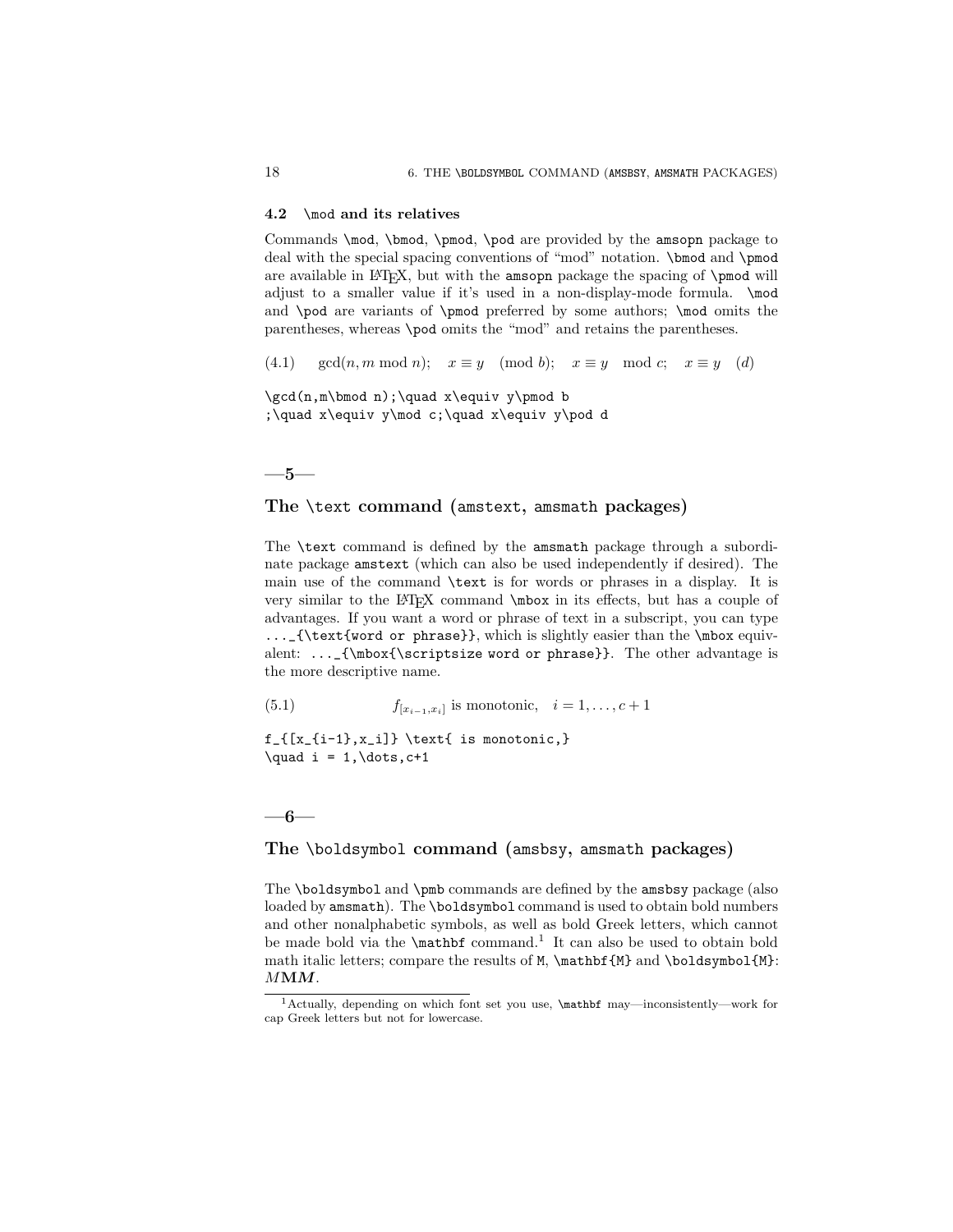The availability of bold symbols varies on different systems depending on whether or not suitable fonts are installed. The \boldsymbol command should usually work fine for the common math symbols at 10pt size or larger, but if you find that it is not having the desired effect for a particular symbol, you could either (a) verify that the necessary fonts are available and properly installed; or (b) use \pmb: "poor man's bold", which works by printing multiple copies of the same symbol with slight offsets.

(6.1) 
$$
A_{\infty} + \pi A_0 \sim \mathbf{A}_{\infty} + \pi \mathbf{A}_0 \sim A_{\infty} + \pi A_0
$$

 $A_\infty$ infty + \pi  $A_0$ 

\sim \mathbf{A}\_{\boldsymbol{\infty}} \boldsymbol{+} \boldsymbol{\pi} \mathbf{A}\_{\boldsymbol{0}} \sim\pmb{A}\_{\pmb{\infty}} \pmb{+}\pmb{\pi} \pmb{A}\_{\pmb{0}}

$$
\overline{\phantom{0}}^{7-}
$$

### **Integrals and sums (**amsmath**,** amsintx **packages)**

### **7.1 Multiple integral signs**

\iint, \iiint, and \iiiint give multiple integral signs with the spacing between them nicely adjusted, in both text and display style. \idotsint is an extension of the same idea that gives two integral signs with dots between them.

#### **7.2 Multiline subscripts and superscripts**

The \substack command can be used to produce a multiline subscript or superscript: for example

 $\sum_{\substack{0\\le i\\le m\\ 0\le i\le n}} P(i, j)$ 

produces a two-line subscript underneath the sum:

$$
\sum_{\substack{0 \le i \le m \\ 0 < j < n}} P(i, j)
$$

A slightly more generalized form is the subarray environment which allows you to specify that each line should be left-aligned instead of centered, as here:

$$
\sum_{\substack{i \in \Lambda \\ 0 < j < n}} P(i, j)
$$

\sum\_{\begin{subarray}{l} i\in\Lambda\\ 0<j<n \end{subarray}}  $P(i,j)$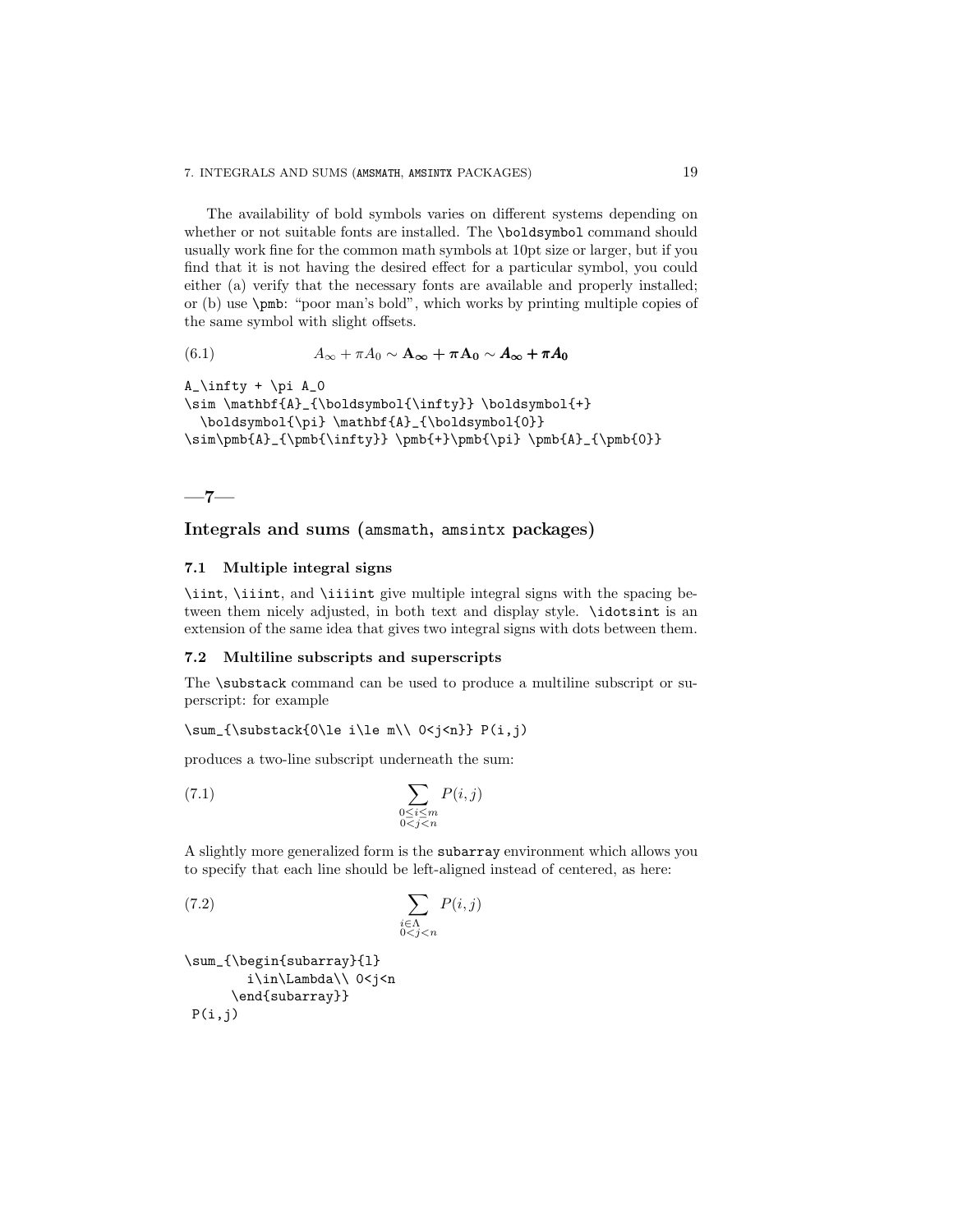#### **7.3 The** \sideset **command**

There's also a command called \sideset, for a rather special purpose: putting symbols at the subscript and superscript corners of a large operator symbol such as  $\sum$  or  $\Pi$ . The prime example is the case when you want to put a prime on a sum symbol. If there are no limits above or below the sum, you could just use \nolimits: here's \sum\nolimits' E\_n in display mode:

$$
(7.3)\t\t \t\t \sum' E_n
$$

If, however, you want not only the prime but also something below or above the sum symbol, it's not so easy—indeed, without \sideset, it would be downright difficult. With \sideset, you can write

\sideset{}{'}\sum\_{n<k,\;\text{\$n\$ odd}} nE\_n

to get

$$
(7.4) \qquad \qquad \sum_{n < k, n \text{ odd}}' nE_n
$$

The extra pair of empty braces is explained by the fact that \sideset has the capability of putting an extra symbol or symbols at each corner of a large operator; to put an asterisk at each corner of a product symbol, you would type

\sideset{\_\*^\*}{\_\*^\*}\prod

producing

 $(7.5)$   $*$   $\prod_{*}$ 

#### ∗ ∗  $\Pi^*$

#### **7.4 The** amsintx **package**

The amsintx package is an experimental package that provides variants of the \int and \sum commands to better mark the boundaries of the quantity being summed or integrated. Some commands for differential notation are also provided. If you are interested in this possibility, run LAT<sub>E</sub>X on the documentation file amsintx.dtx to get the most up-to-date information on usage.

**—8—**

### **Commutative diagrams (**amscd **package)**

Some commutative diagram commands like the ones in  $A_{\mathcal{M}}S$ -T<sub>E</sub>X are available as a separate package, amscd. For complex commutative diagrams authors will need to turn to more comprehensive packages like XY-pic (see §C.5), but for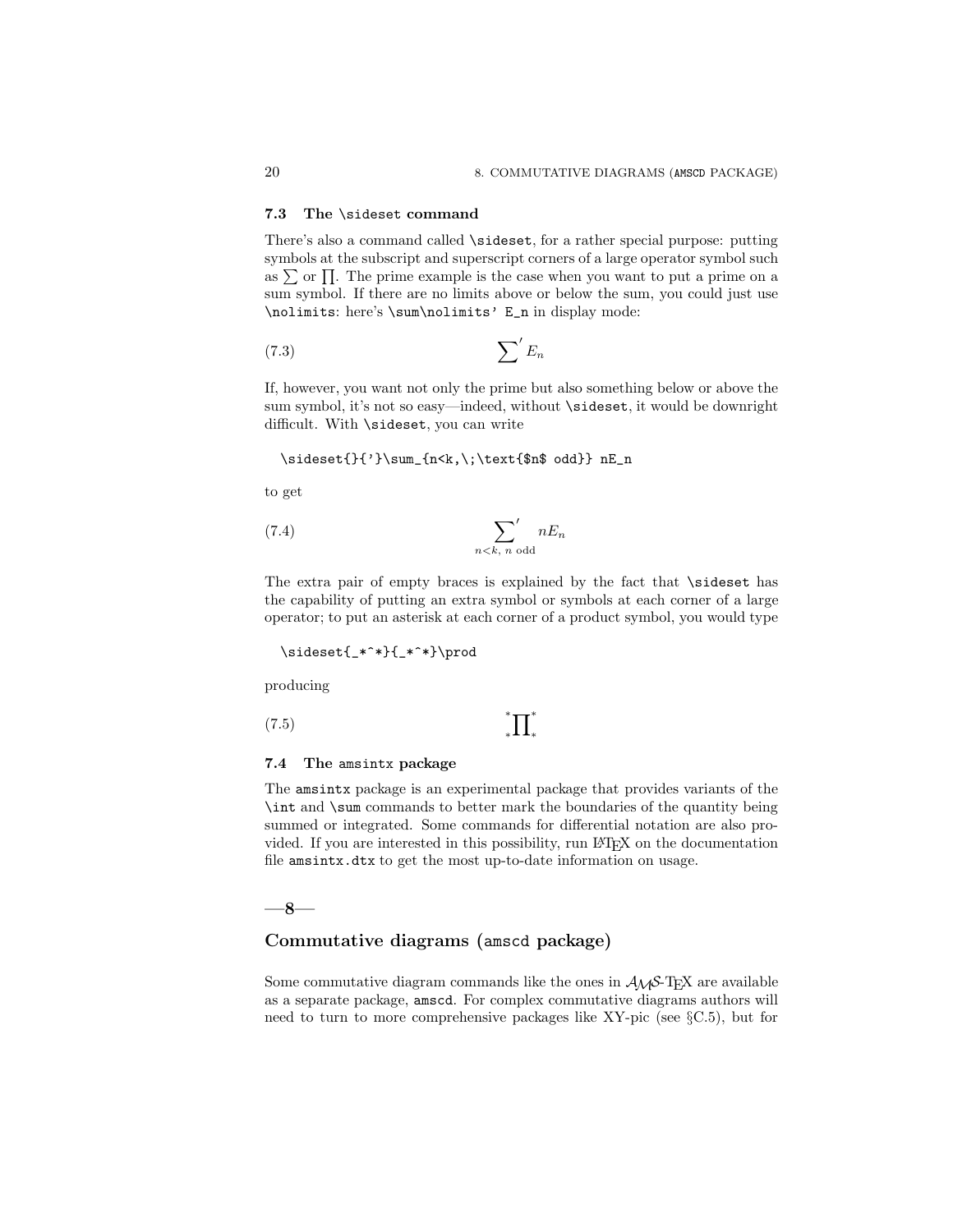simple diagrams without diagonal arrows the amscd commands may be more convenient. Here is one example.

<sup>S</sup>W<sup>Λ</sup> <sup>⊗</sup> <sup>T</sup> <sup>j</sup> −−−−→ <sup>T</sup> y y End P (S ⊗ T )/I (Z ⊗ T )/J \begin{CD} S^{{\mathcal{W}}\_\Lambda}\otimes T @>j>> T\\ @VVV @VV{\End P}V\\ (S\otimes T)/I @= (Z\otimes T)/J \end{CD}

In the CD environment the commands  $\circ \gg$ ,  $\circ <<$ ,  $\circ$ VVV, and  $\circ$ AAA give respectively right, left, down, and up arrows. For the horizontal arrows, material between the first and second > or < symbols will be typeset as a superscript, and material between the second and third will be typeset as a subscript. Similarly, material between the first and second or second and third As or Vs of vertical arrows will be typeset as left or right "sidescripts".

**—9—**

### **Using math fonts**

#### **9.1 Introduction**

For more comprehensive information on font use in L<sup>AT</sup>EX, see the L<sup>AT</sup>EX font guide (fntguide.tex) or The LATEX Companion [3]. Many users of  $A_{\mathcal{M}}S$ -LATEX also obtain an auxiliary collection of math fonts known as 'AMSFonts'. The basic set of math font commands in LAT<sub>E</sub>X includes \mathbf, \mathrm, \mathcal, \mathsf, \mathtt, \mathit. Additional math alphabet commands are available through the packages amsfonts and eucal, if the requisite fonts are installed on your system (see §C.2).

### **9.2 Recommended use of math font commands**

If you find yourself employing math font commands frequently in your document, you might wish that they had shorter names, such as \mb instead of \mathbf. Of course, there is nothing to keep you from providing such abbreviations for yourself by suitable **\newcommand** statements. But for L<sup>AT</sup>EX to provide shorter names would actually be a disservice to authors, as that would obscure a much better alternative: defining custom command names derived from the names of the underlying mathematical objects, rather than from the names of the fonts used to distinguish the objects. For example, if you are using bold to indicate vectors, then you will be better served in the long run if you define a 'vector' command instead of a 'math-bold' command: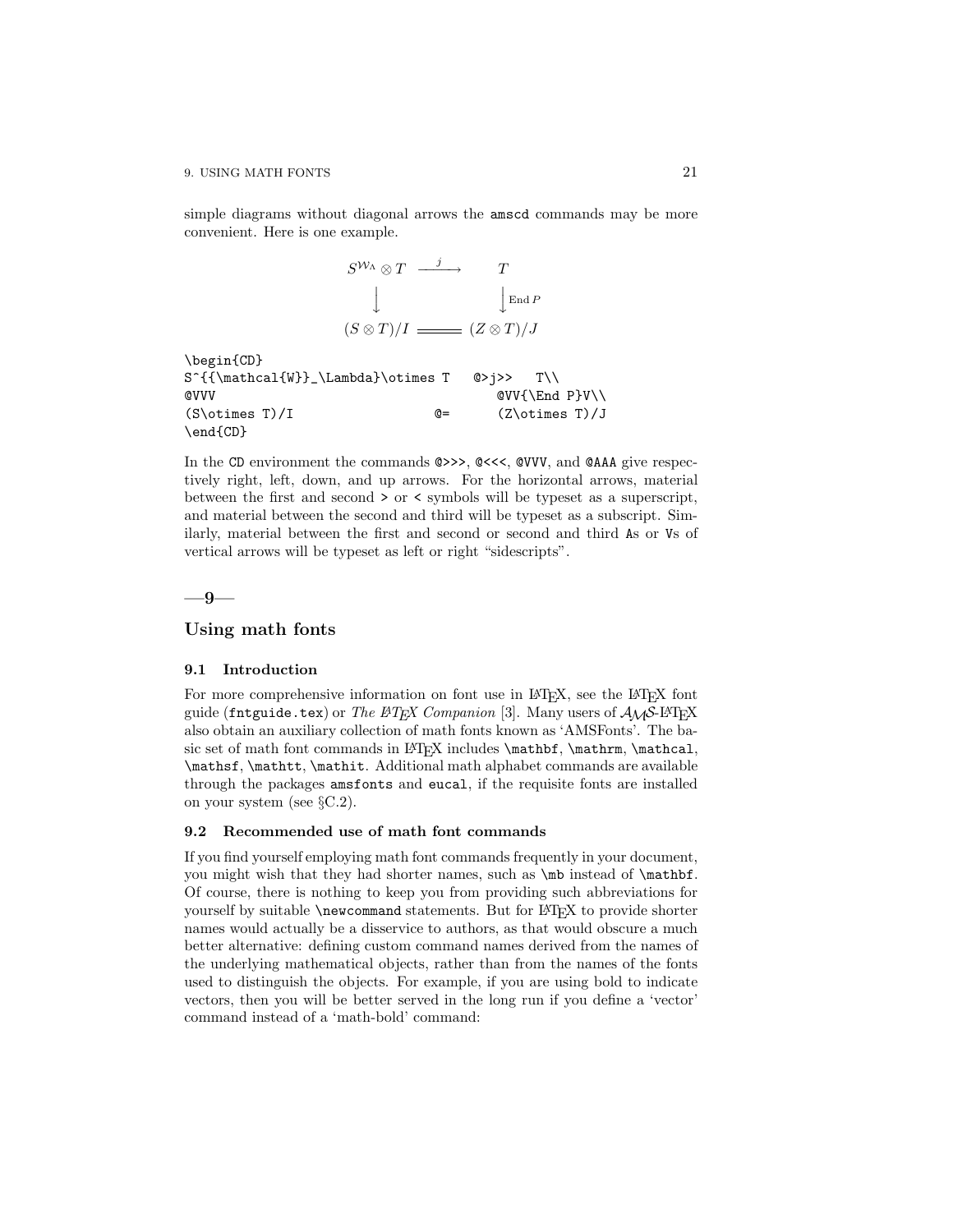```
\newcommand{\vec}[1]{\mathbf{#1}}
```
whereupon<sup>1</sup> you can write  $\vec{a} + \vec{b}$  to produce  $\vec{a} + \vec{b}$ . If you decide several months down the road that you want to use the bold font for some other purpose, and mark vectors by a small over-arrow instead, then you can put the change into effect merely by changing the definition of \vec; otherwise you would have to replace all occurrences of \mathbf throughout your document, perhaps even needing to inspect each one to see whether it is indeed an instance of a vector.

It can also be useful to assign distinct command names for different letters of a particular font:

```
\DeclareSymbolFont{AMSb}{U}{msb}{m}{n}% or use amsfonts package
\DeclareMathSymbol{\C}{\mathalpha}{AMSb}{"43}
\DeclareMathSymbol{\R}{\mathalpha}{AMSb}{"52}
```
These statements would define the commands  $\setminus$ C and  $\setminus$ R to produce blackboardbold letters from the 'AMSb' math symbols font. If you refer often to the complex numbers or real numbers in your document, you might find this method more convenient than (let's say) defining a \field command and writing \field{C}, \field{R}. But for maximum flexibility and control, define such a \field command and then define \C and \R in terms of that command:

```
\usepackage{amsfonts}% to get the \mathbb alphabet
\newcommand{\field}[1]{\mathbb{#1}}
\newcommand{\C}{\field{C}}
\newcommand{\R}{\field{R}}
```
**—10—**

### **Theorems and related structures (**amsthm **package)**

### **10.1 Introduction**

The amsthm package provides an enhanced version of the  $IATFX$  command  $\newcommand{\new}{{\newcommand{\new}}{\newcommand{\new}}{\newcommand{\new}}{\newcommand{\new}}$ theorem for defining theorem-like environments. The amsthm version of the \newtheorem command recognizes a \theoremstyle specification (as in Mittelbach's theorem package) and has a \* form for defining unnumbered environments. The amsthm package also defines a proof environment that automatically adds a Q.E.D. symbol at the end. AMS document classes automatically load the amsthm package, so everything described here applies to them as well. An example file that est.tex is provided in the  $A\mathcal{M}S$ -L<sup>AT</sup>EX distribution.

 $1$ If you actually tried this example you would discover that the command \vec is already defined. It produces a different sort of notation for vectors: a small over-arrow  $\vec{x}$ . The solution is to use \renewcommand (if you expect that you will never need the over-arrow version of the notation) or to choose a different name for your new vector command.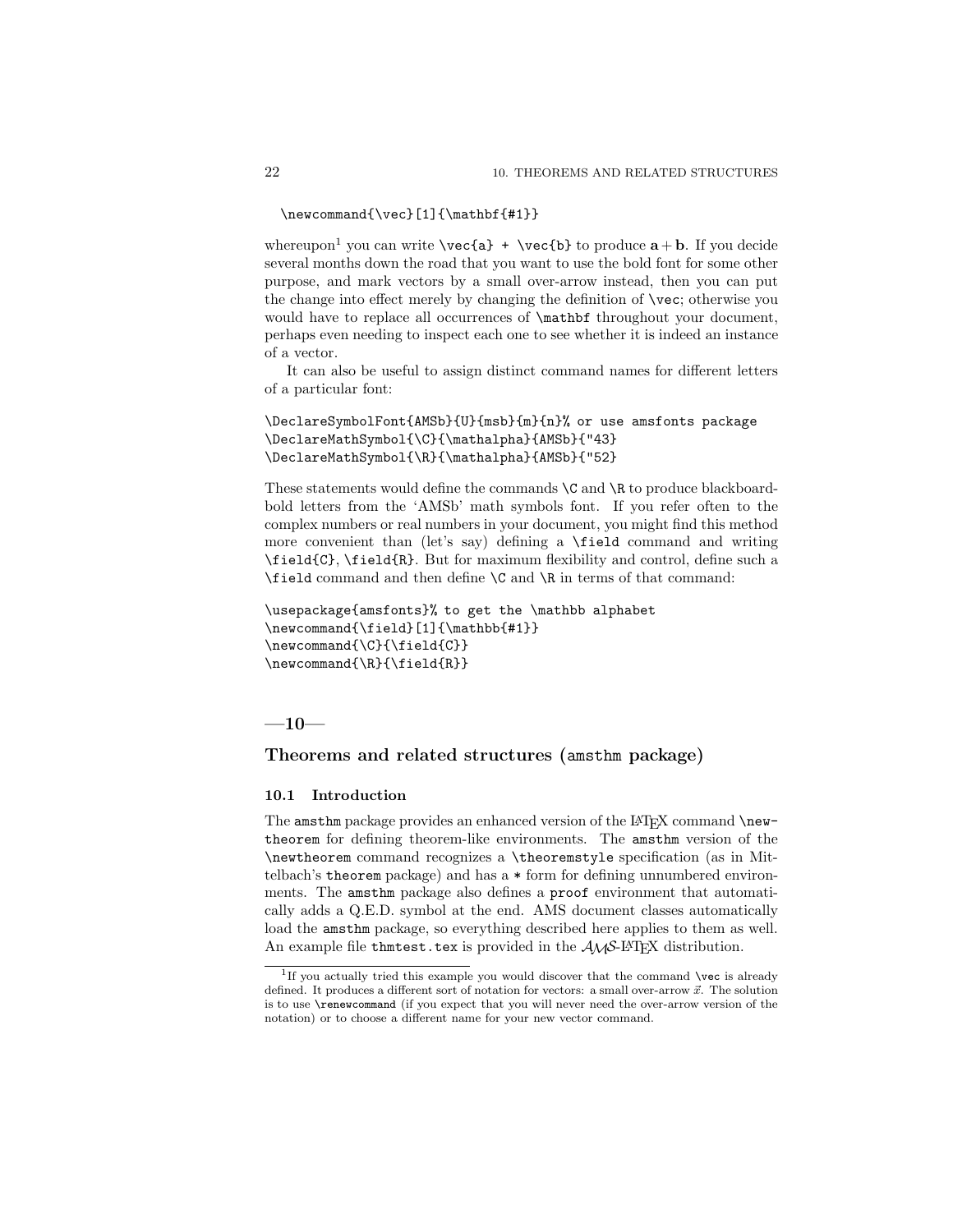#### **10.2 The** \newtheorem **command**

In mathematical research articles and books, theorems and proofs are among the most common elements, but authors also use many others that fall in the same general class: lemmas, propositions, axioms, corollaries, conjectures, definitions, remarks,, cases, steps, and so forth. As these elements form a slice of the text stream with well-defined boundaries, they are naturally handled in LATEX as environments. But LATEX document classes normally do not provide predefined environments for theorem-like elements because (a) that would make it difficult for authors to exercise the necessary control over the automatic numbering, and (b) the variety of such elements is so wide that it's just not possible for a document class to provide every one that will ever be needed. Instead there is a command \newtheorem, similar to \newenvironment in effect, that makes it easy for authors to set up the elements required for a particular document.

The \newtheorem command has two mandatory arguments; the first one is the environment name that the author would like to use for this element; the second one is the heading text. For example,

\newtheorem{lem}{Lemma}

means that instances in the document of

\begin{lem} Text text ... \end{lem}

will produce

Lemma 1.  $Tert$  text ...

where the heading consists of the specified text 'Lemma' and an automatically generated number and punctuation.

If \newtheorem\* is used instead of \newtheorem in the above example, there will not be any automatic numbers generated for any of the lemmas in the document. This form of the command can be useful if you have only one lemma and don't want it to be numbered; more often, though, it is used to produce a special named variant of one of the common theorem types. For example, if you have a lemma whose name should be 'Klein's Lemma' instead of 'Lemma' + number, then the statement

#### \newtheorem\*{KL}{Klein's Lemma}

would allow you to write

\begin{KL} Text text ... \end{KL}

and get the desired output.

### **10.3 Numbering modifications**

In addition to the two mandatory arguments, **\newtheorem** has two mutually exclusive optional arguments. These affect the sequencing and hierarchy of the numbering.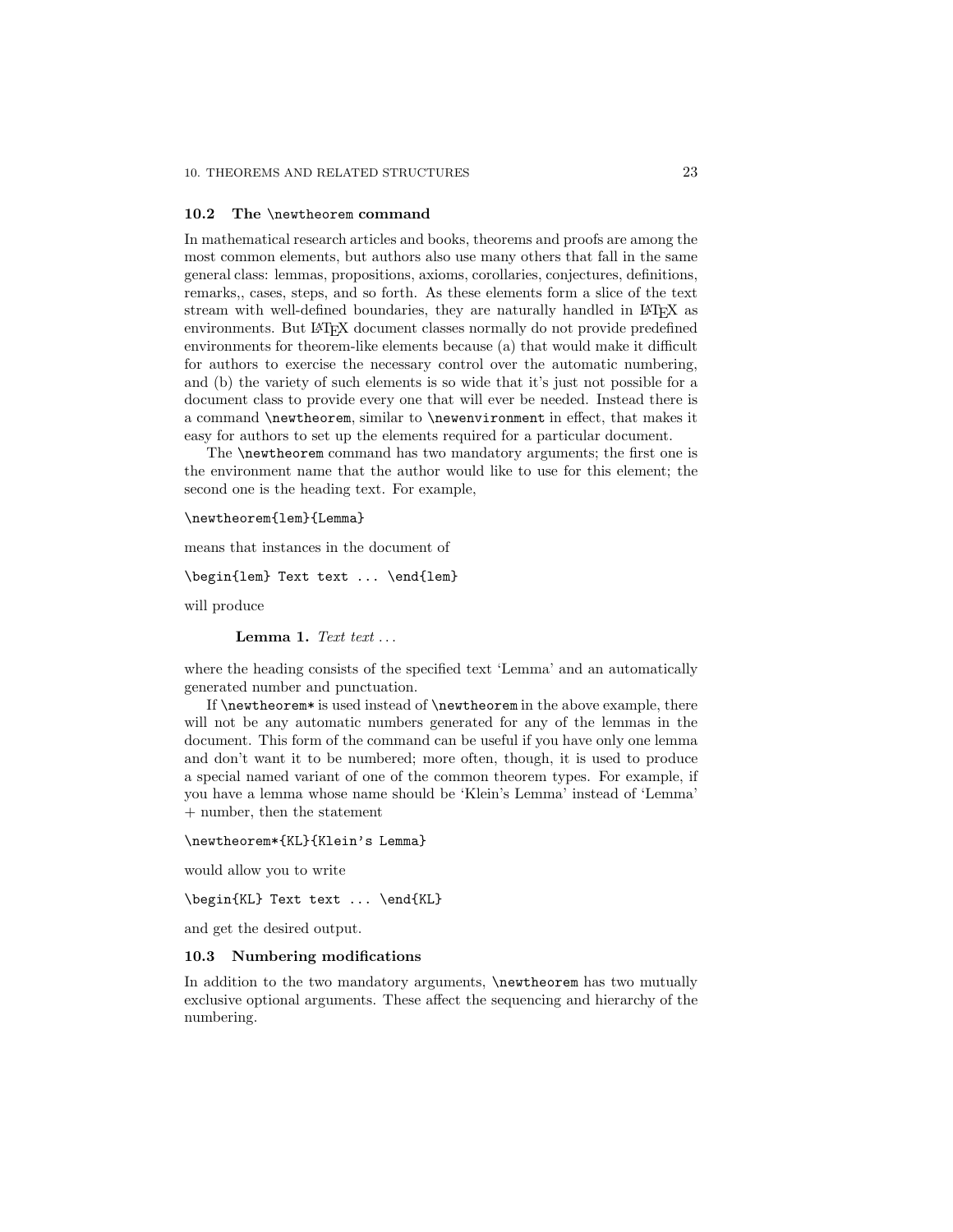By default each kind of theorem-like environment is numbered independently. Thus if you have three lemmas and two theorems interspersed, they will be numbered something like this: Lemma 1, Lemma 2, Theorem 1, Lemma 3, Theorem 2. If you want lemmas and theorems to share the same numbering sequence—Lemma 1, Lemma 2, Theorem 3, Lemma 4, Theorem 5—then you should indicate the desired relationship as follows:

### \newtheorem{thm}{Theorem} \newtheorem{lem}[thm]{Lemma}

The optional argument [thm] in the second statement means that the lem environment should share the thm numbering sequence instead of having its own independent sequence.

To have a theorem-like environment numbered subordinately within a sectional unit—e.g., to get propositions numbered Proposition 2.1, Proposition 2.2, and so on in Section 2—put the name of the parent unit in square brackets in final position:

### \newtheorem{prop}{Proposition}[section]

With the optional argument [section], the prop counter will be reset to 0 whenever the parent counter section is incremented.

#### **10.4 Changing styles for theorem-like environments**

#### **10.4.1 The** \theoremstyle **command**

The amsthm package supports the notion of a current theorem style, which determines what will be produced by a given \newtheorem command. The three theorem styles provided—plain, definition, and remark—receive different typographical treatment that gives them visual emphasis corresponding to their relative importance. The details of this typographical treatment may vary depending on the document class, but typically the plain style produces italic body text, while the other two styles produce roman body text.

To create new theorem-like environments in the different styles, divide your \newtheorem commands into groups and preface each group with the appropriate \theoremstyle. If no \theoremstyle command is given, the style used will be plain. Some examples:

```
\theoremstyle{plain}% default
\newtheorem{thm}{Theorem}[section]
\newtheorem{lem}[thm]{Lemma}
\newtheorem{prop}[thm]{Proposition}
\newtheorem*{cor}{Corollary}
\newtheorem*{KL}{Klein's Lemma}
```
\theoremstyle{definition} \newtheorem{defn}{Definition}[section] \newtheorem{conj}{Conjecture}[section] \newtheorem{exmp}{Example}[section]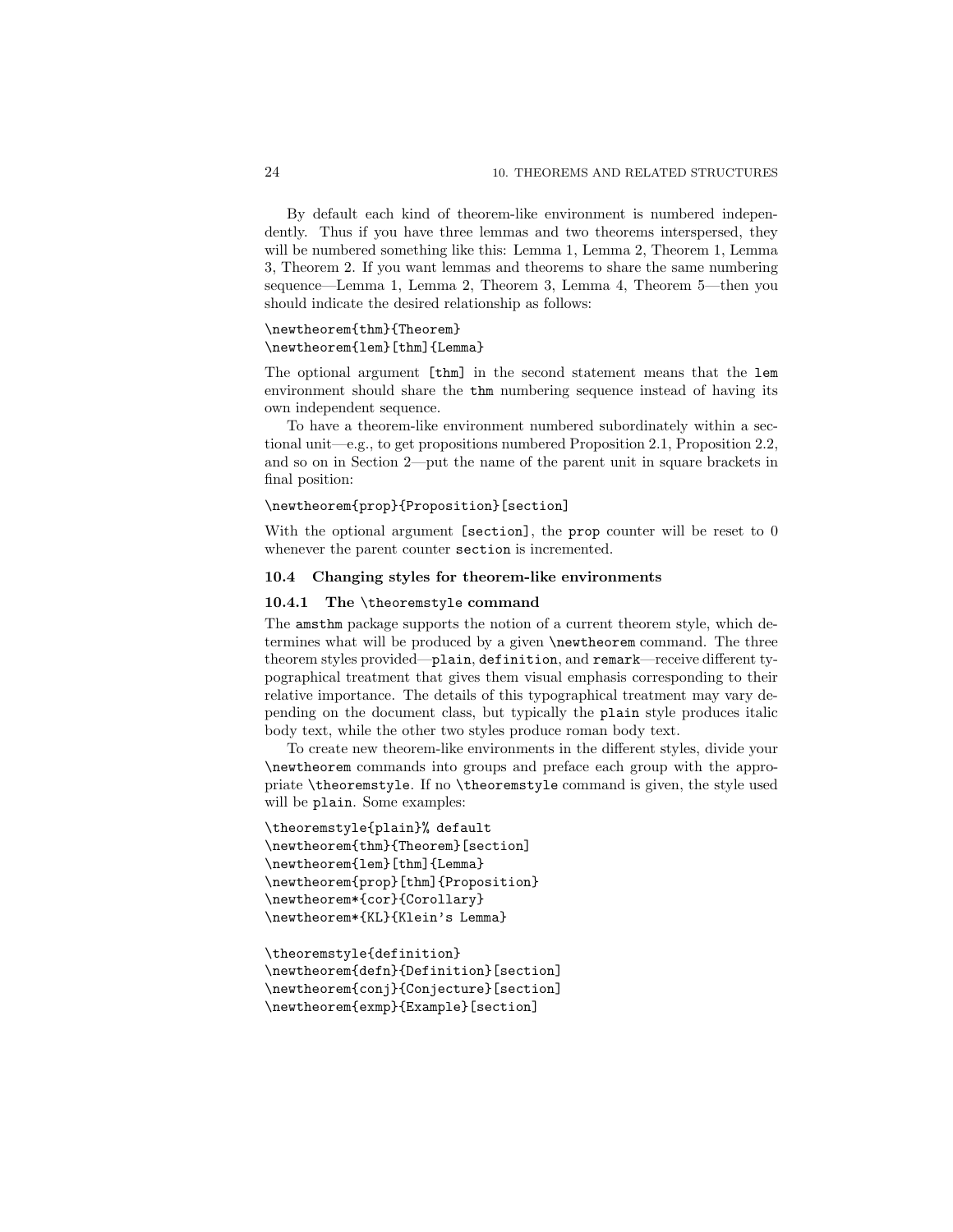```
\theoremstyle{remark}
\newtheorem*{rem}{Remark}
\newtheorem*{note}{Note}
\newtheorem{case}{Case}
```
### **10.4.2 Number swapping**

A not uncommon style variation for theorem heads is to have the theorem number on the left, at the beginning of the heading, instead of on the right. As this variation is usually applied across the board regardless of individual \theoremstyle changes, number-swapping is done by placing a \swapnumbers command at the beginning of the list of \newtheorem statements that should be affected. For example:

```
\swapnumbers
\theoremstyle{plain}
\newtheorem{thm}{Theorem}
\theoremstyle{remark}
\newtheorem{rem}{Remark}
```
After the above declarations, theorem and remark heads will be printed in the form **1.4 Theorem.**, 9.1. Remark.

#### **10.4.3 Further customization possibilities**

More extensive customization capabilities are provided by the amsthm package in the form of a \newtheoremstyle command and a mechanism for using package options to load custom theoremstyle definitions. As these capabilities are somewhat beyond the needs of the average user, discussion of the details is consigned to the example file thmtest.tex and to the commentary in amsthm.dtx.

#### **10.5 Proofs**

A predefined proof environment provided by the amsthm package produces the heading "Proof" with appropriate spacing and punctuation. The proof environment is primarily intended for short proofs, no more than a page or two in length; longer proofs are usually better done as a separate  $\setminus$  section or  $\setminus$  subsection in your document.

A 'Q.E.D.' symbol,  $\Box$ , is automatically appended at the end of a proof environment. To substitute a different end-of-proof symbol, use \renewcommand to redefine the command \qedsymbol. For a long proof done as a subsection or section instead of with the proof environment, you can obtain the symbol and the usual amount of preceding space by using **\qed.** 

Placement of the Q.E.D. symbol can be problematic if the last part of a proof environment is a displayed equation or list environment or something of that nature. Adequate results can sometimes be obtained by using \qed at the appropriate spot and then undefining \qed just before the end of the proof. (The effect will be automatically localized to the current proof by normal LAT<sub>EX</sub> scoping rules.) For example: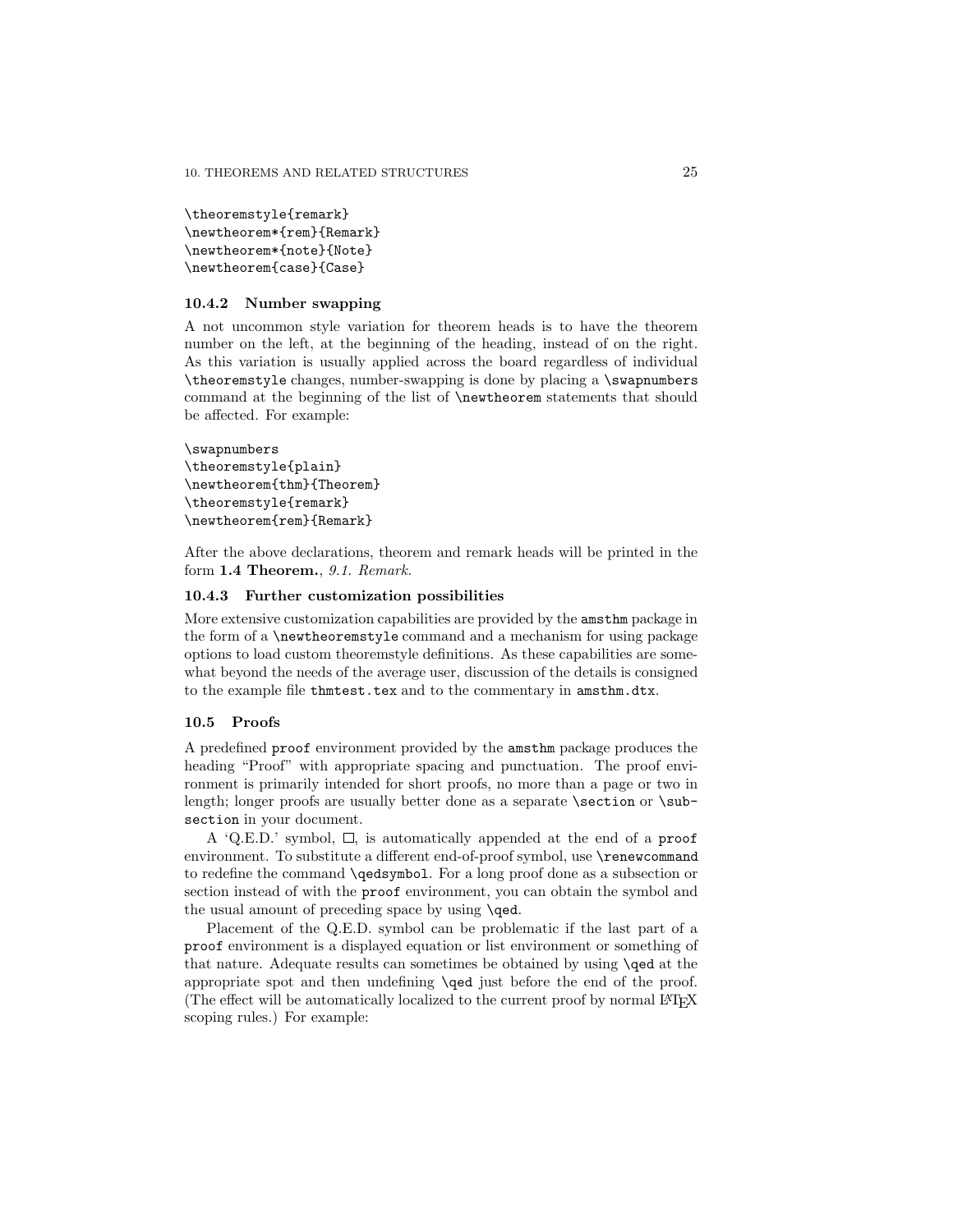```
\begin{proof}
...
\begin{equation}
G(t)=L\gamma! \, t^{\{-\gamma\}}+t^{\{-\delta\}}\eta(t) \, \qquad\end{equation}
\verb|\remewcommand{{\q0}+{\}+end{proof}|
```
An optional argument of the proof environment allows you to substitute a different name for the standard "Proof". If you want the proof heading to be, say, "Proof of the Main Theorem", then write

\begin{proof}[Proof of the Main Theorem]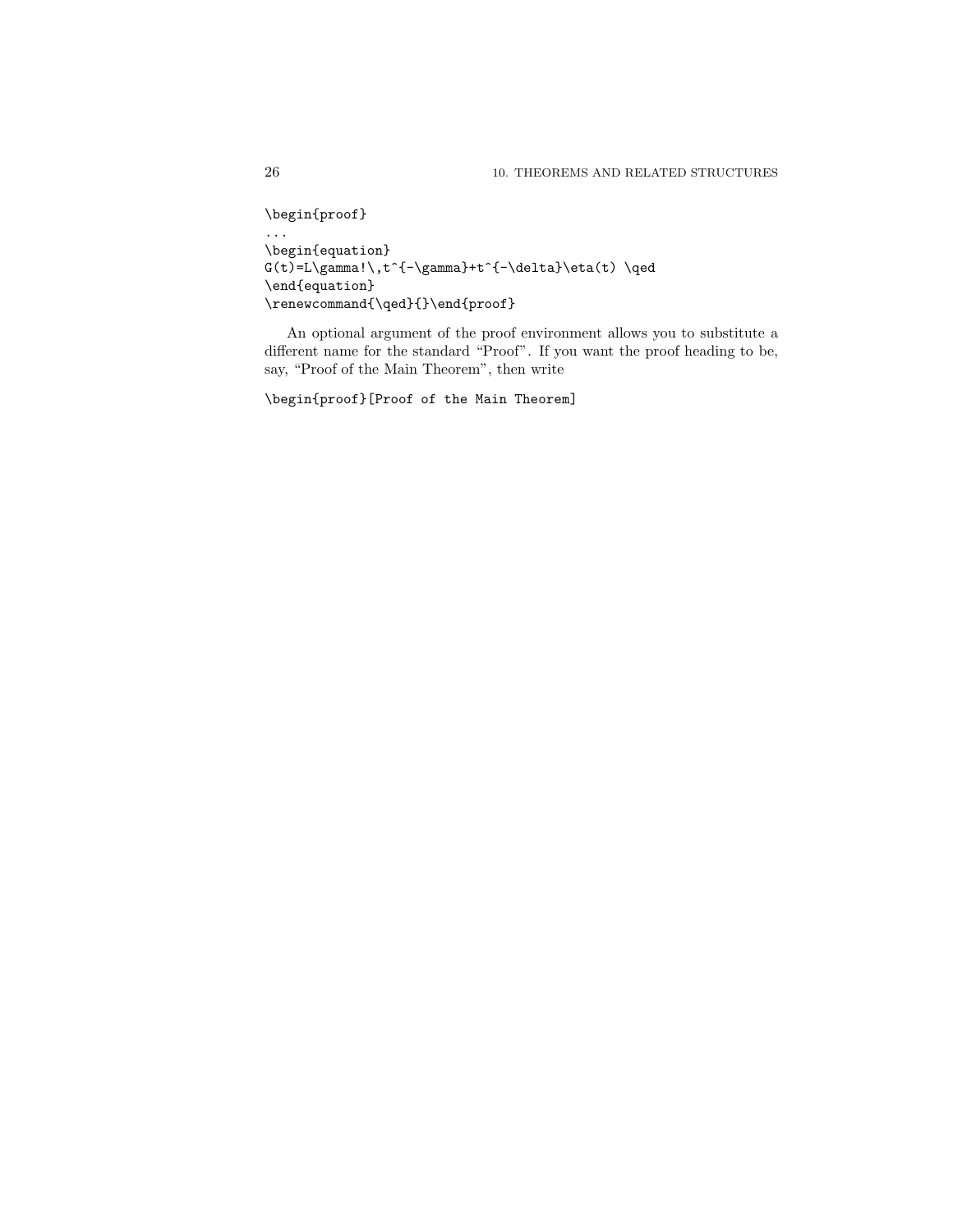# **—Appendix A—**

### **Installation instructions**

### **A.1 Introduction**

To use version 1.2 of  $A\mathcal{M}S$ -L<sup>AT</sup>EX it is necessary for you to have a recent version of LAT<sub>EX</sub> (June 1994 or later, 'LAT<sub>EX</sub>  $2\varepsilon$ '). If you're not sure about the version, look at the startup message that is printed on screen and in the T<sub>E</sub>X log when you run LAT<sub>E</sub>X. It should mention the LAT<sub>E</sub>X version number and date somewhere in the first ten lines. If your version of LAT<sub>E</sub>X is older than June 1994, we suggest getting the latest version from the Comprehensive TEX Archive Network (CTAN), directory tex-archive/macros/latex, ftp addresses ftp.shsu.edu (US), ftp.dante.de (Germany), or ftp.tex.ac.uk (UK). If ftp file transfer is not an option for you, contact the source from which you originally obtained LATEX.

#### **A.2 Putting files in a suitable place on your system**

See the READ.ME file for possible updates about installation procedures.

There are two 'areas' (directories or folders) on your system that are involved in installing  $A_{\mathcal{M}}S$ -L<sup>AT</sup>EX: an  $A_{\mathcal{M}}S$ -L<sup>AT</sup>EX source files area, and a L<sup>AT</sup>EX input files area. All files in the inputs subdirectory of the  $\mathcal{A}\mathcal{A}\mathcal{S}\text{-}L\text{+}T\text{P}\text{X}$  distribution should be placed in the LAT<sub>EX</sub> input directory or folder on your system. Consult your T<sub>E</sub>X documentation if you don't know where this is. (You could also try looking for the file article.cls; the place where you find it is almost surely your LAT<sub>EX</sub> input files area.)

All other files in the  $A\mathcal{M}S$ -LAT<sub>EX</sub> distribution (the ones in the math and classes subdirectories) can be placed in an  $A_{\mathcal{M}}S$ -LAT<sub>EX</sub> source files area; if you are installing  $\mathcal{A}_{\mathcal{M}}$ S-L<sup>A</sup>T<sub>E</sub>X for the first time, create a new folder or directory for this purpose.

#### **A.3 Testing**

For a quick test of the installation, try printing the test file subeqn.tex. For more extensive tests print the  $A_{\mathcal{M}}\mathcal{S}\text{-}L\text{-}T_{\mathcal{F}}X$  user's guide (amsldoc.tex) or testmath.tex.

### **A.4 Extra math fonts**

For information on the AMSFonts collection, a set of extra math fonts that supplements the standard set of  $L^2E^X$  math fonts, see §C.2.

### **A.5 Memory requirements**

TEX divides up the memory available to it into various categories. On most systems the sizes of these categories are fixed at the beginning of a T<sub>EX</sub> run and cannot dynamically grow to meet unexpected demands. (In fact certain implementations of TEX have the sizes fixed at the time a format file is created, or even when the TEX program is compiled.) Use of extra packages places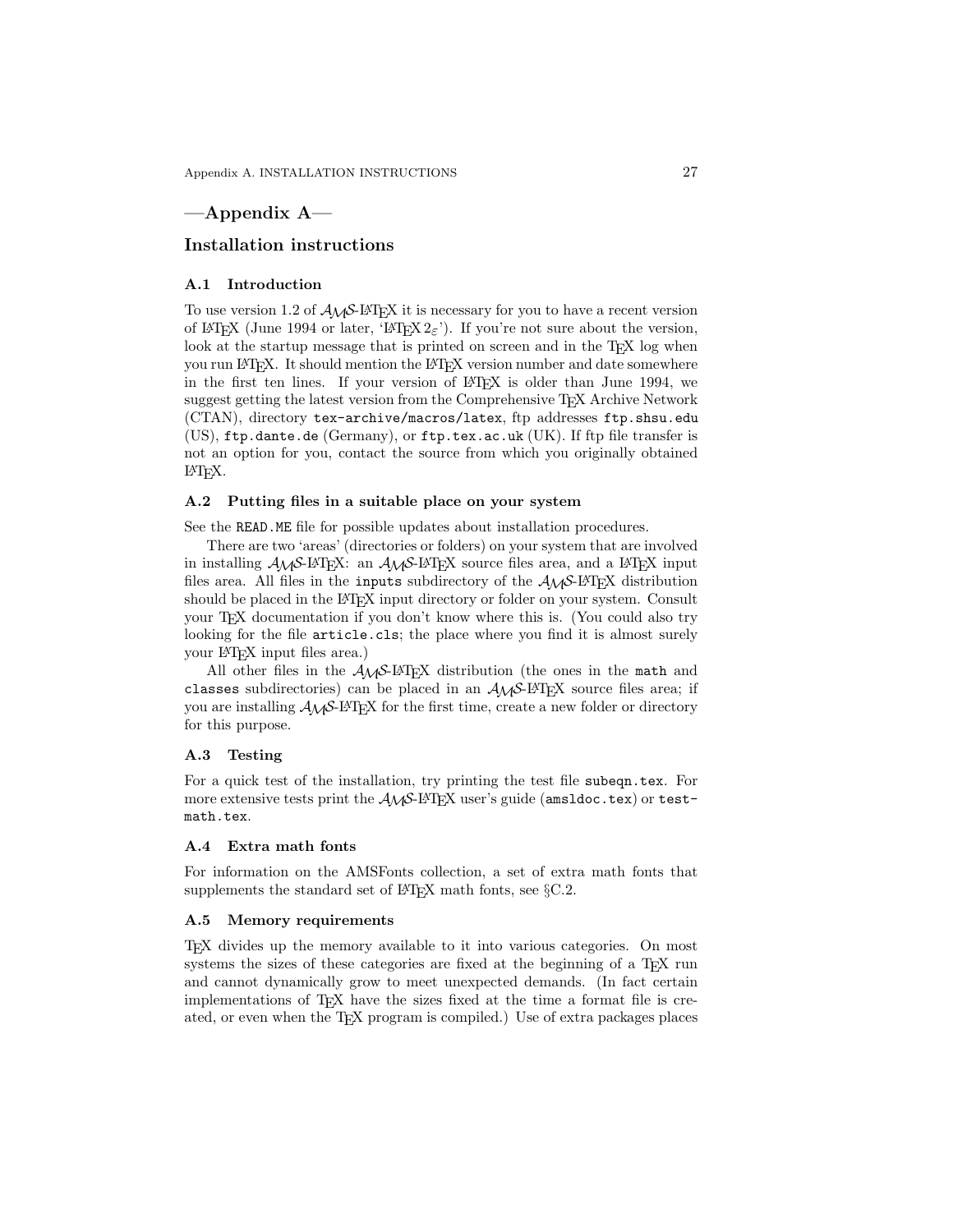burdens on certain memory categories (string pool, hash size, main memory) in proportion to the total size of the packages. Table A.1 lists the recommended capacities in various categories for successful use of the AMS-LATEX major documentstyles or the amsmath package. Not all categories are listed; the ones that appear are the ones where problems tend to occur nowadays.

Note in particular that the base value for string pool needs to be much larger than the values typically found at the end of a LATEX log. This is because the string pool capacity reported by T<sub>EX</sub> in response to a **\tracingstats** command is not the base value, but the result of subtracting from the base value the number of characters in TEX's built-in error messages, the names of primitive control sequences, and the names of all additional control sequences defined in the format file (in our case, the whole of  $\mathbb{F}(\mathbb{F}(\mathbb{R}^N))$ , not to mention font names and file names. Thus the reported value only measures the amount of string capacity that remains to the user after the format file is loaded. The reported value for number of strings is reduced in the same way.

Table A.1. Recommended values for selected T<sub>EX</sub> memory categories

|                    | Capacity             |         |                  |
|--------------------|----------------------|---------|------------------|
| Category           | Adequate<br>Generous |         | WEB variable     |
| strings            | 5000                 | 30000   | max_strings      |
| string characters  | 80000                | 300 000 | pool_size        |
| macro string pool* | 50000                | 270 000 | string_vacancies |
| main memory        | 80000                | 250000  | main_mem         |
| control sequences  | 5000                 | 20 000  | hash_size        |
| font information   | 60000                | 300 000 | font_mem_size    |
| number of fonts    | 128                  | 256     | font_max         |
| input buffer       | 1 0 0 0              | 5 0 0 0 | buf_size         |
| save stack         | 2000                 | 10000   | save_size        |

∗The number of string characters left for macro packages and user commands, after all primitives and built-in error messages have been loaded—i.e., the total number of string characters available for a format file and individual documents using that format file.

#### **A.6 Files included in this distribution**

As files are occasionally added or removed from the distribution, you should check the READ.ME file if you want the most up-to-date possible list.

| File name | Description |
|-----------|-------------|
|-----------|-------------|

amsldoc.tex user's guide amslatex.faq frequently asked questions amslatex.bug description of bug fixes and other changes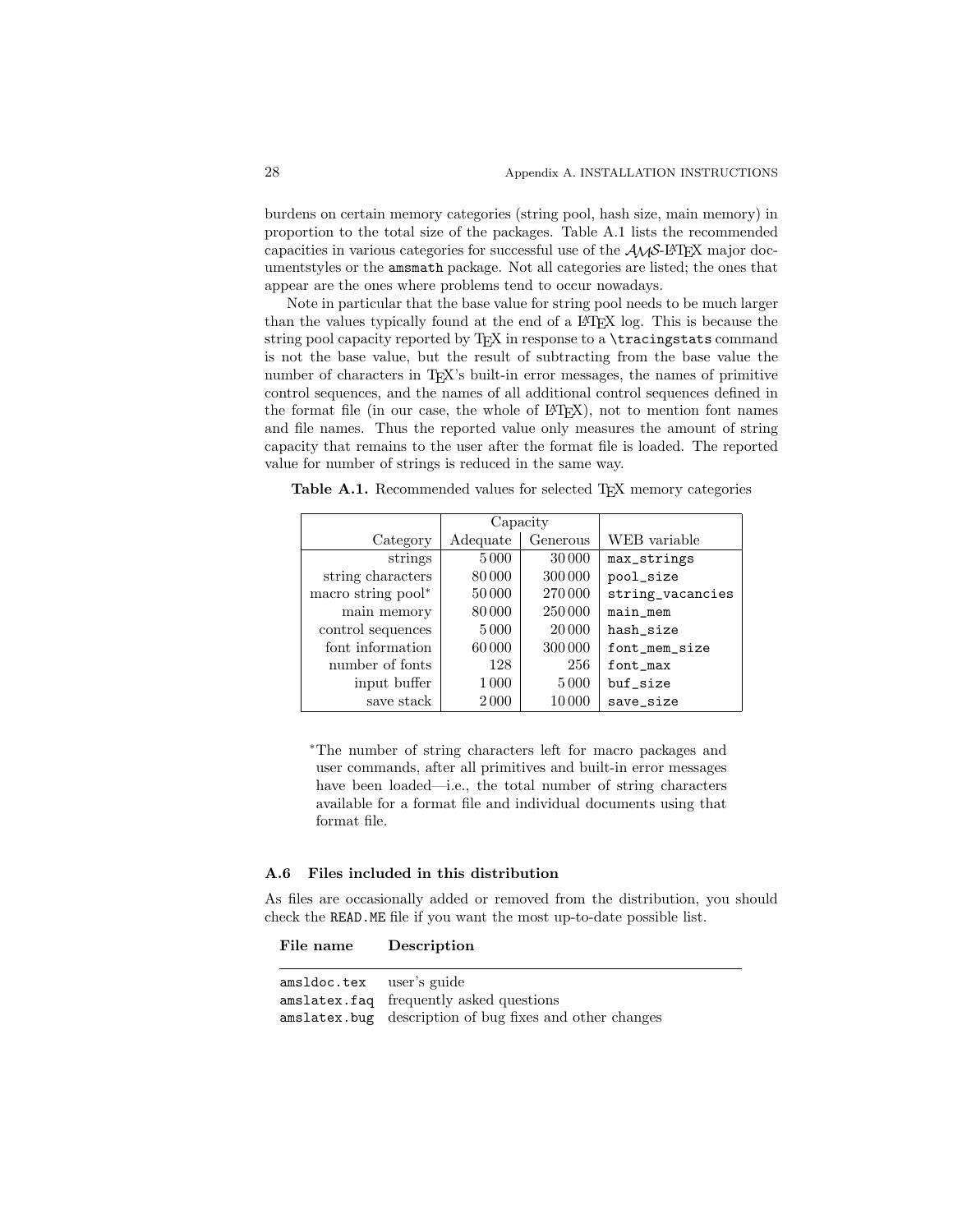| diff12.tex   | description of differences between versions 1.1 and 1.2 |
|--------------|---------------------------------------------------------|
| technote.tex | some technical notes                                    |
| amslatex.ins | installation file                                       |
| testmath.tex | test file for general math features                     |
| subeqn.tex   | test file for 'subequations' environment                |
| amsbsy.dtx   | for \boldsymbol and \pmb                                |
| amscd.dtx    | for commutative diagrams                                |
| amsgen.dtx   | auxiliary file                                          |
| amsintx.dtx  | alternative command syntax for integrals and sums       |
| amsmath.dtx  | equations and other math                                |
| amsopn.dtx   | operator names                                          |
| amstext.dtx  | \text command                                           |
| amsxtra.dtx  | misc rarely used commands                               |
| amstex.sty   | frozen version of old amstex package                    |
| amsdtx.dtx   | document class for printing AMS .dtx files              |
| instr-1.tex  | instructions for using AMS document classes             |
| amsclass.dtx | Source for amsart, amsbook, and amsproc document        |
|              | classes                                                 |
| amsthm.dtx   | provides \theoremstyle, \newtheorem*                    |
| upref.dtx    | makes \ref always produce roman/upright numbers         |
| thmtest.tex  | Test file for the amsthm package                        |
| amsalpha.bst | Bibliography style for BibTFX                           |
| amsplain.bst | Bibliography style for BibT <sub>F</sub> X              |
| mrabbrev.bib | BibT <sub>F</sub> X abbreviations for MR journal names  |

# **—Appendix B—**

### **Error messages and output problems**

#### **B.1 General remarks**

This is a supplement to Chapter 8 of the LATEX manual [5] (first edition: Chapter 6). For the reader's convenience, the set of error messages discussed here overlaps somewhat with the set in that chapter, but please be aware that we don't provide exhaustive coverage here. The error messages are arranged in alphabetical order, disregarding unimportant text such as ! LaTeX Error: at the beginning, and nonalphabetical characters such as \. Where examples are given, we show also the help messages that appear on screen when you respond to an error message prompt by entering h.

There is also a section discussing some output errors, i.e., instances where the printed document has something wrong but there was no LATEX error during typesetting.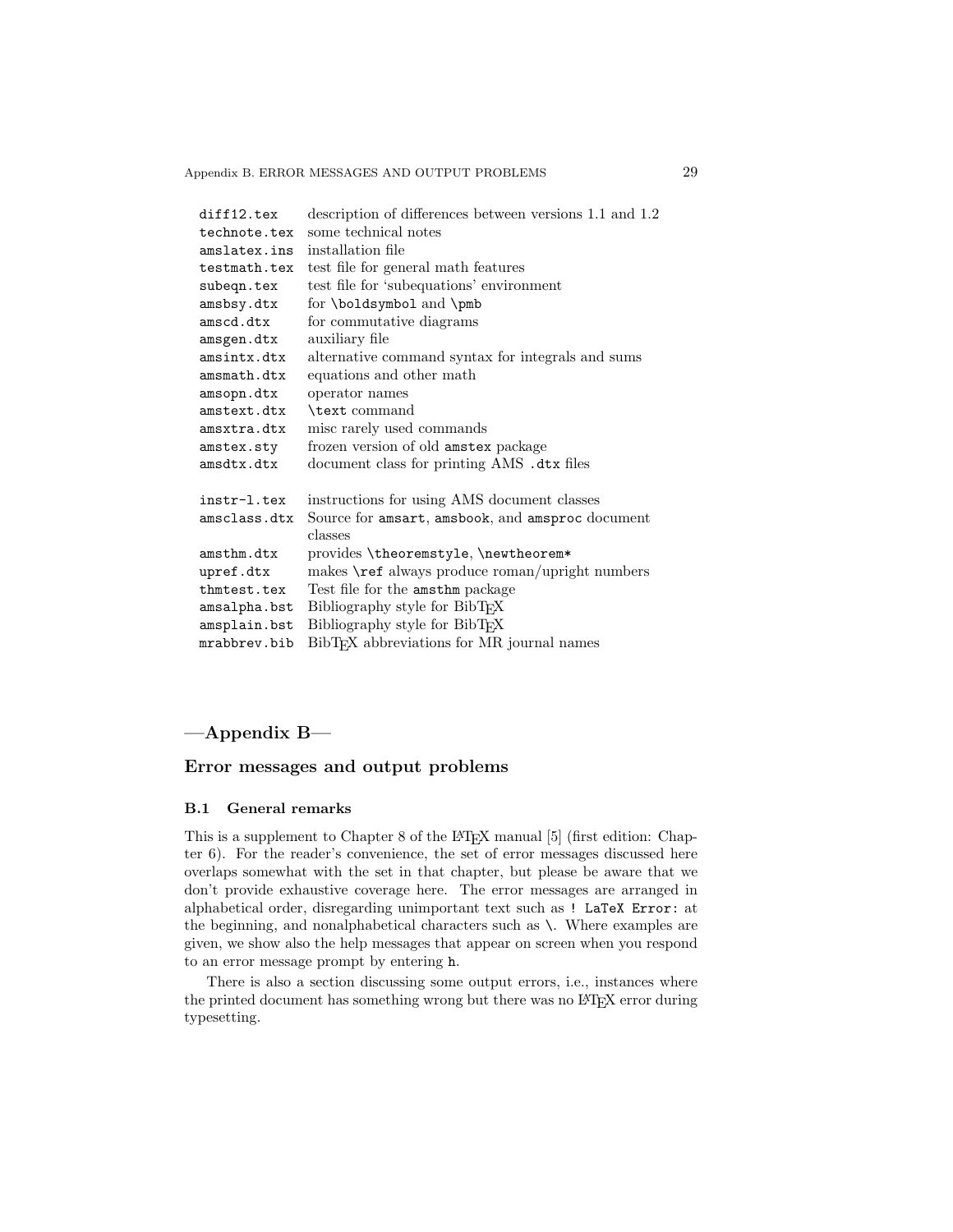### **B.2 Error messages**

```
\Box \begin{split} won't work here.
Example:
! Package amsmath Error: \begin{split} won't work here.
...
l.8 \begin{split}
? h
\Did you forget a preceding \begin{equation}?
If not, perhaps the 'aligned' environment is what you want.
?
```
Explanation: The split environment does not construct a stand-alone displayed equation; it needs to be used within some other environment such as equation or gather.

```
Extra & on this line
Example:
! Package amsmath Error: Extra & on this line.
See the amsmath package documentation for explanation.
Type H <return> for immediate help.
...
l.9 \end{alignat}
? h
\An extra & here is so disastrous that you should probably exit
and fix things up.
?
Explanation: In an alignat structure the number of alignment points per line
is dictated by the numeric argument given after \begin{alignat}. If you use
more alignment points in a line it is assumed that you accidentally left out a
newline command \\ and the above error is issued.
Font OMX/cmex/m/n/7=cmex7 not loadable ...
```
Example:

```
! Font OMX/cmex/m/n/7=cmex7 not loadable: Metric (TFM) file not found.
<to be read again>
                   relax
l.8 $a
     b+b^2$
? h
```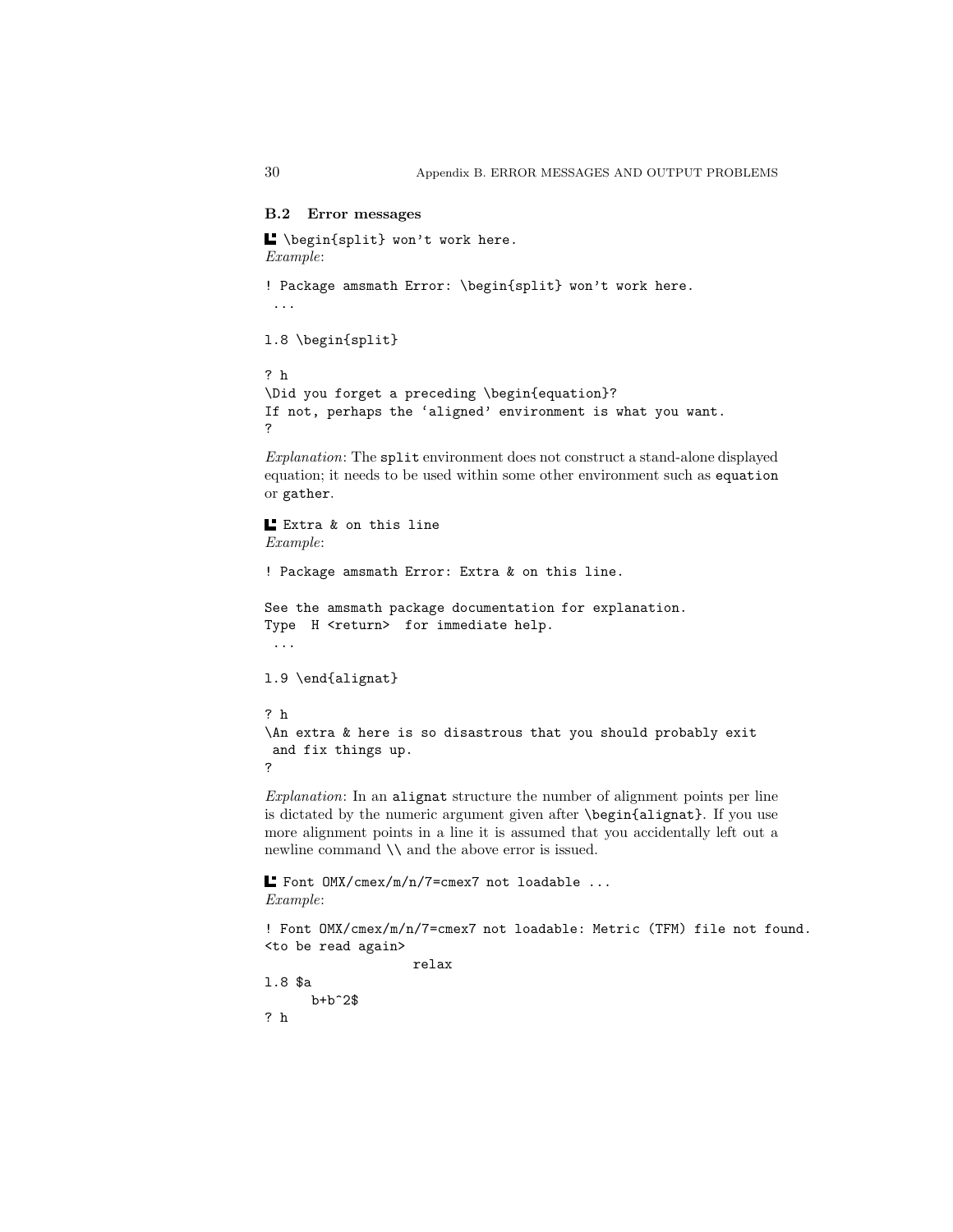```
I wasn't able to read the size data for this font,
so I will ignore the font specification.
[Wizards can fix TFM files using TFtoPL/PLtoTF.]
You might try inserting a different font spec;
e.g., type 'I\font<same font id>=<substitute font name>'.
?
```
Explanation: Certain extra sizes of some Computer Modern fonts that were formerly available mainly through the AMSFonts distribution are considered part of standard LAT<sub>E</sub>X (as of June 1994): cmex7-9, cmmib5-9, and cmbsy5-9. If these extra sizes are missing on your system, you should try first to get them from the source where you obtained LAT<sub>E</sub>X. If that fails, you could try getting the fonts from CTAN (e.g., in the form of Metafont source files, directory /texarchive/fonts/latex/mf, or in PostScript Type 1 format, directory /texarchive/fonts/cm/ps-type1/bakoma).

If the font name begins with cmex, there is a special option cmex10 for the amsmath package that provides a temporary workaround. I.e., change the \usepackage to

### \usepackage[cmex10]{amsmath}

This will force the use of the 10-point size of the cmex font in all cases. Depending on the contents of your document this may be adequate.

Foreign command \over; use \frac or \genfrac instead Example:

! Package amsmath Error: Foreign command: \over; use \frac or \genfrac instead.

```
See the amsmath package documentation for explanation.
Type H <return> for immediate help.
...
```
l.49 Fractions \${1\over 2}\$ and ?

 $Explanation$ : The primitive generalized fraction commands of T<sub>E</sub>X are disallowed by the amsmath package because their syntax is foreign to LAT<sub>E</sub>X. The substitutes \frac and \genfrac are provided instead. See §3.11.1 for further information.

Math formula deleted: Insufficient extension fonts Example:

```
! Math formula deleted: Insufficient extension fonts.
l.8 $ab+b^2$
```
?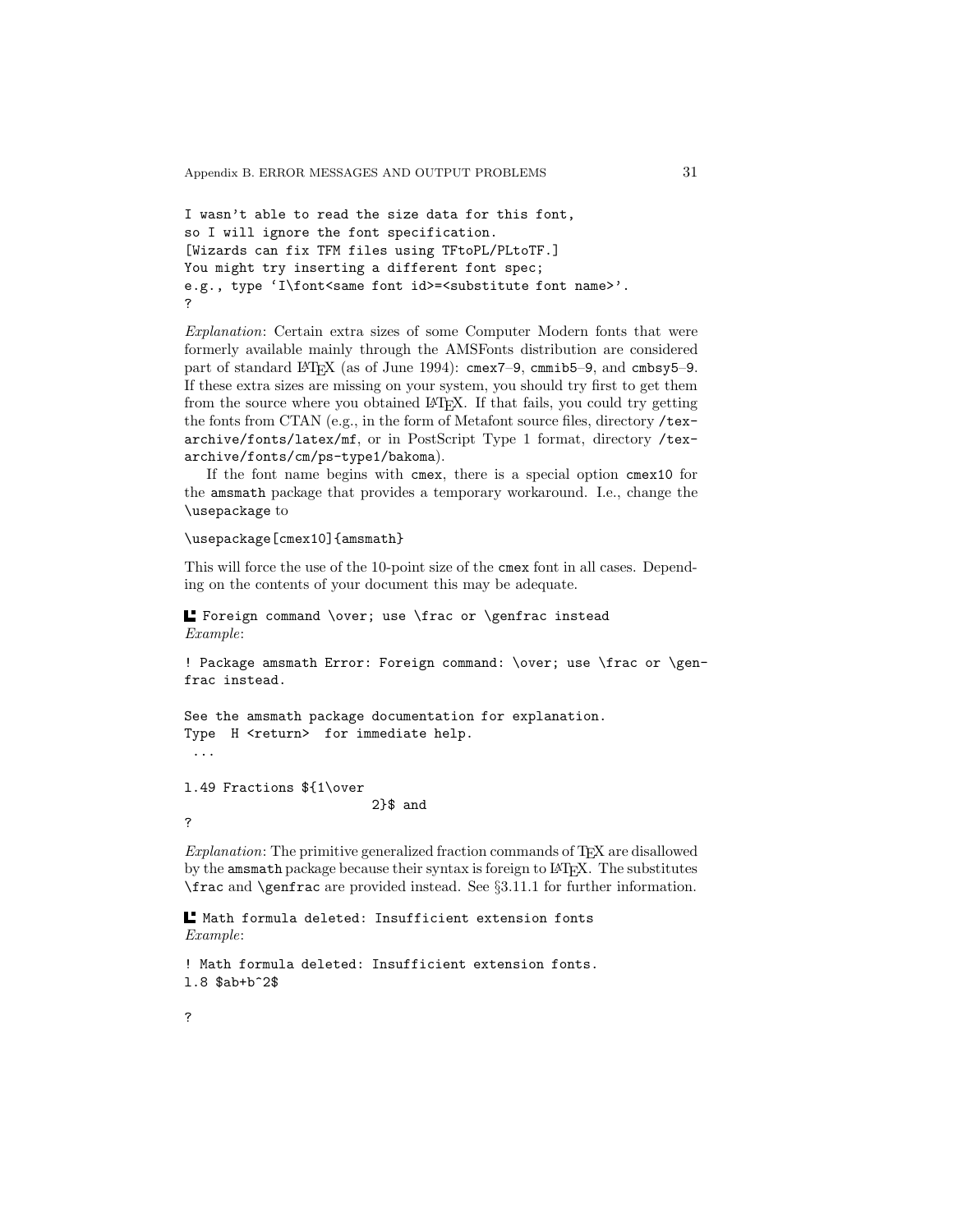Explanation: This usually follows a previous error Font ... not loadable; see the discussion of that error (above) for solutions.

Missing number, treated as zero Example:

```
! Missing number, treated as zero.
<to be read again>
                    a
l.100 \end{alignat}
```
? h A number should have been here; I inserted '0'. (If you can't figure out why I needed to see a number, look up 'weird error' in the index to The TeXbook.)

?

Explanation: There are many possibilities that can lead to this error. However, one possibility that is relevant for the amsmath is that you forgot to give the number argument of an alignat environment, as in:

\begin{alignat}  $ak = bk$   $ck = d \backslash \backslash$  $a'$ & =b'& c'& =d' \end{alignat}

where the first line should read instead

```
\begin{alignat}{2}
```
Another possibility is that you have a left bracket character [ following a linebreak command  $\setminus$  in a multiline construction such as array, tabular, or eqnarray. This will be interpreted by LATEX as the beginning of an 'additional vertical space' request [5, §C.1.6], even if it occurs on the following line and is intended to be part of the contents. For example

```
\begin{array}
a+b\backslash\backslash[f,g]\setminusm+n
\end{array}
```
To prevent the error message in such a case, you can add braces as discussed in the L<sup>AT</sup>FX manual  $[5, \S C.1.1]$ :

```
\begin{array}
a+b\backslash\backslash\{[f,g]\}\setminus\setminusm+n
\end{array}
```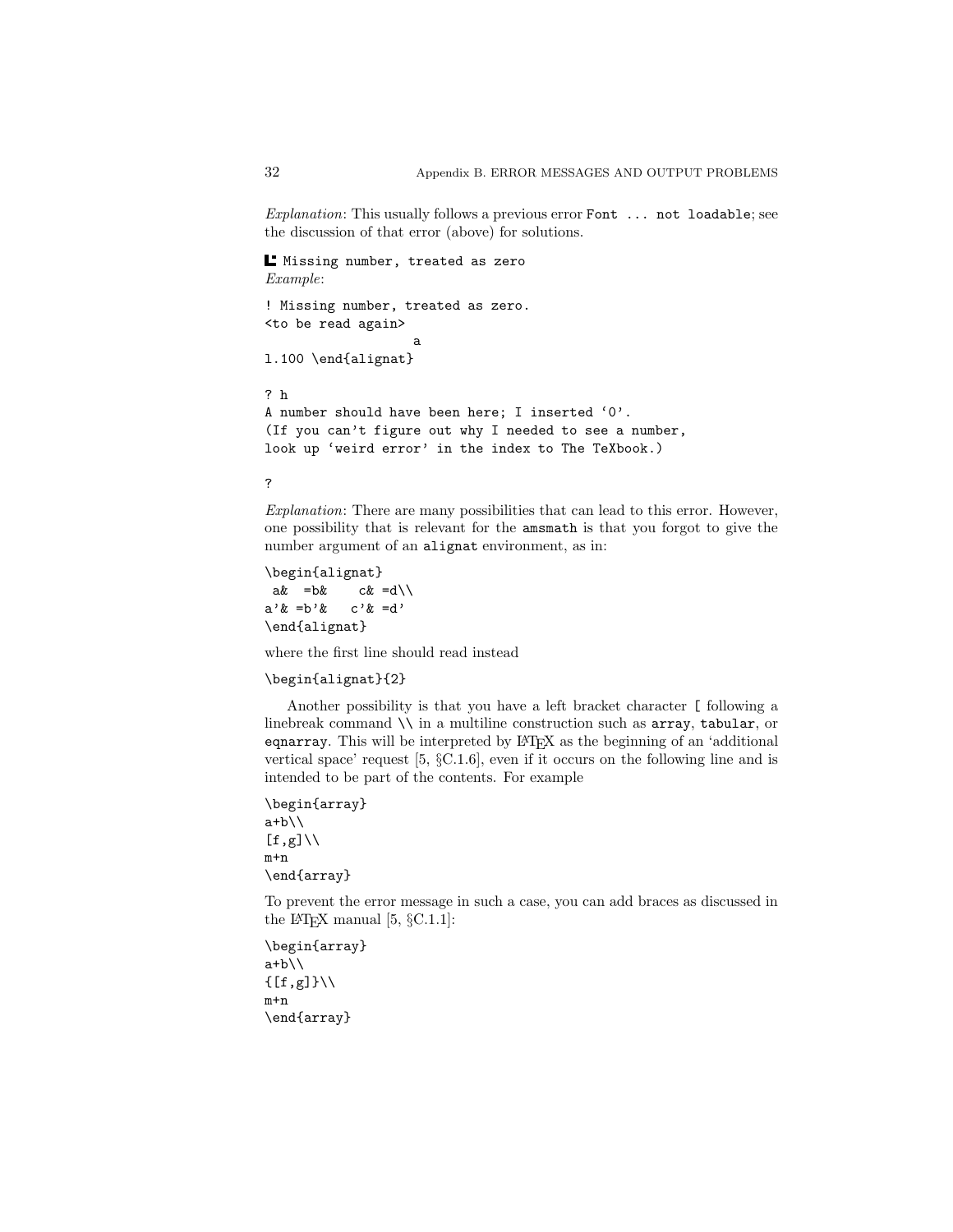Appendix B. ERROR MESSAGES AND OUTPUT PROBLEMS 33

```
L Missing \right. inserted
Example:
! Missing \right. inserted.
<inserted text>
                \right .
l.10 \end{multline}
? h
I've inserted something that you may have forgotten.
(See the <inserted text> above.)
With luck, this will get me unwedged. But if you
really didn't forget anything, try typing '2' now; then
my insertion and my current dilemma will both disappear.
```
Explanation: This error typically arises when you try to insert a linebreak inside a \left-\right pair of delimiters in a multline or split environment:

```
\begin{multline}
AAA\left(BBB\\
  CCC\right)
\end{multline}
```
There are two possible solutions: (1) instead of using \left and \right, use 'big' delimiters of fixed size ( $\bigcup$   $\bigcup$   $\bigcap$   $\bigcap$   $\bigcap$   $\bigcap$   $\bigcap$   $\bigcap$   $\bigcap$   $\bigcap$   $\bigcap$   $\bigcap$   $\bigcap$   $\bigcap$   $\bigcap$   $\bigcap$   $\bigcap$   $\bigcap$   $\bigcap$   $\bigcap$   $\bigcap$   $\bigcap$   $\bigcap$   $\bigcap$   $\bigcap$   $\bigcap$   $\bigcap$   $\bigcap$   $\bigcap$   $\bigcap$   $\bigcap$   $\big$ (2) use null delimiters to break up the \left-\right pair into parts for each line:

```
AAA\left(BBB\right.\\
  \left.CCC\right)
```
The latter solution may result in mismatched delimiter sizes; ensuring that they match requires using \vphantom in the line that has the smaller delimiter (or possibly \smash in the line that has the larger delimiter). In the argument of \vphantom put a copy of the tallest element that occurs in the other line, e.g.,

```
xxx \left(\int_t yyy\right.\\
  \left.\vphantom{\int_t} zzz ... \right)
```
Paragraph ended before \xxx was complete Example:

Runaway argument?

```
! Paragraph ended before \equation was complete.
<to be read again>
                   \par
```
l.100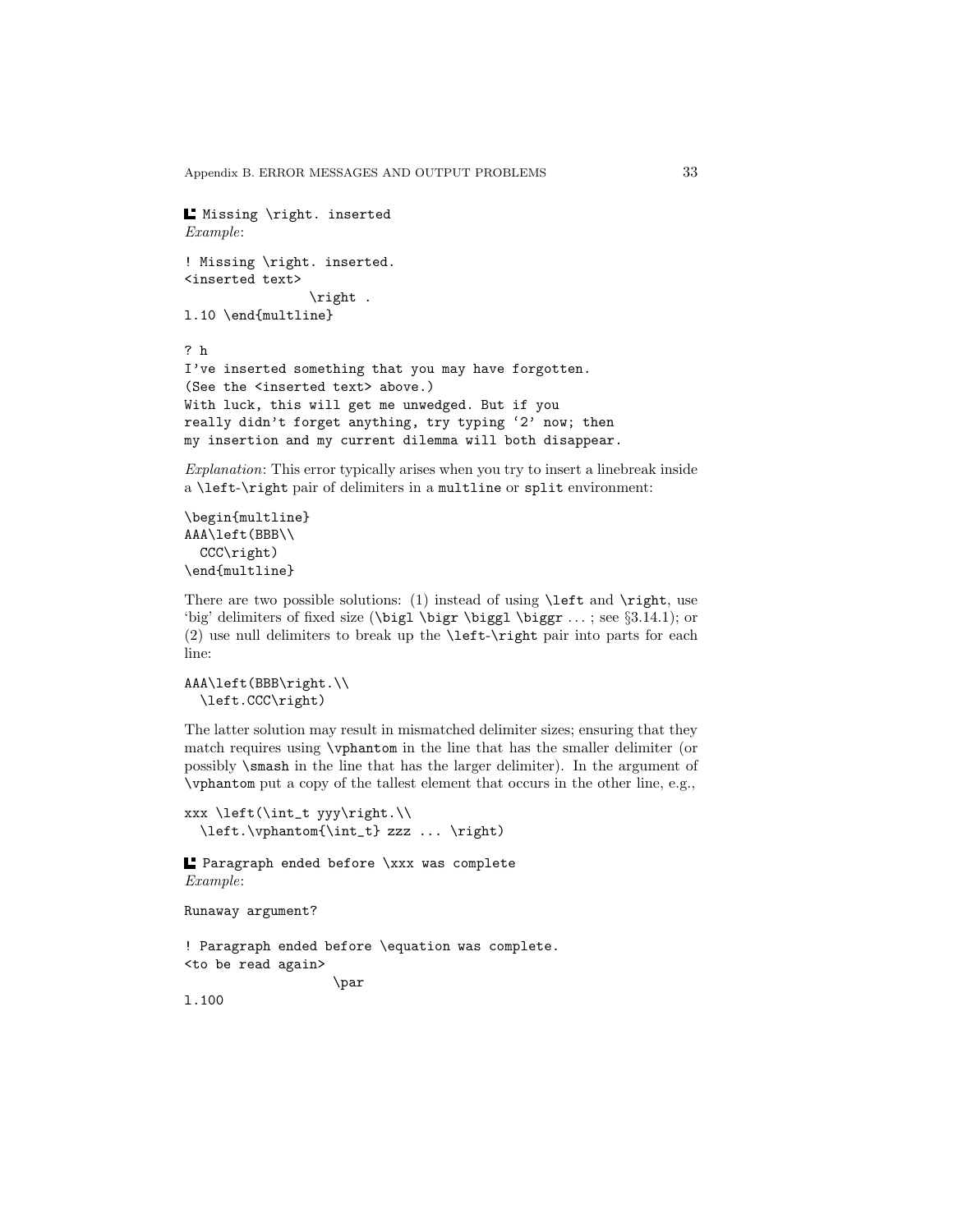```
? h
I suspect you've forgotten a '}', causing me to apply this
control sequence to too much text. How can we recover?
My plan is to forget the whole thing and hope for the best.
?
```
Explanation: This might be produced by a misspelling in the **\end{equation}** command, e.g.,

\begin{equation}

... \end{equatin}

or by using abbreviations such as \beq and \eeq for \begin{equation} and \end{equation}:

\beq

... \eeq

That kind of abbreviation works in ordinary LATEX but for technical reasons it does not work with any of the displayed equation environments (gather, align, split, equation, etc.) when the amsmath package is used. Work to re-enable the use of such abbreviations is under way, but nontrivial technical complications are involved (cf. technote.tex).

Runaway argument?

See the discussion for the error message Paragraph ended before \xxx was complete.

Unknown option 'xxx' for package 'yyy' Example:

! LaTeX Error: Unknown option 'intlim' for package 'amsmath'.

... ? h

The option 'intlim' was not declared in package 'amsmath', perhaps you misspelled its name. Try typing <return> to proceed. ?

Explanation: This means that you misspelled the option name, or the package simply does not have an option that you expected it to have. Consult the documentation for the given package.

### **B.3 Wrong output**

**B.3.1 Section numbers 0.1, 5.1, 8.1 instead of 1, 2, 3**

This most likely means that you have the arguments for \numberwithin in reverse order: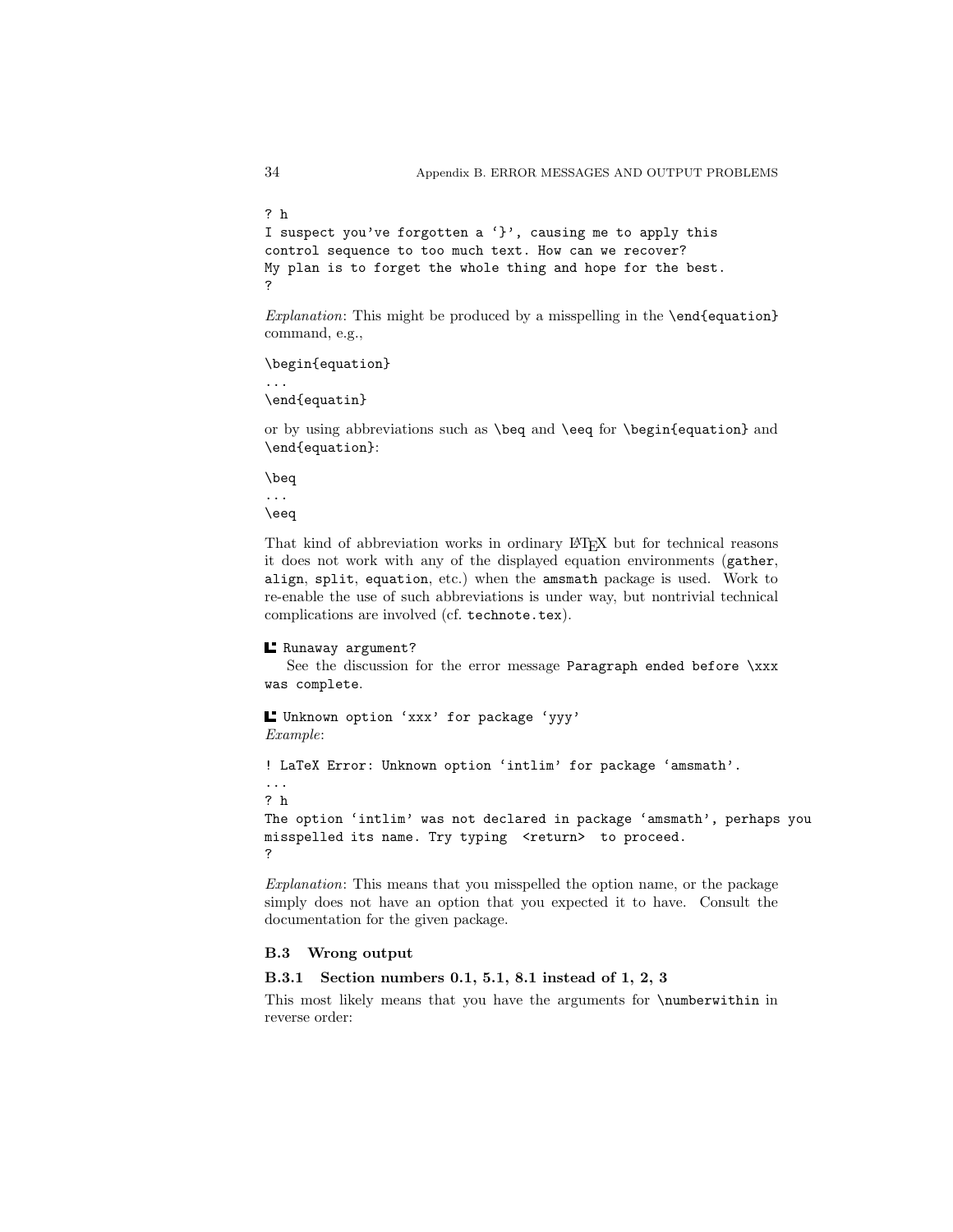### \numberwith{section}{equation}

That means 'print the section number as equation number.section number and reset to 1 every time an equation occurs' when what you probably wanted was the inverse

#### \numberwith{equation}{section}

### **B.3.2 The** \numberwithin **command had no effect on equation numbers**

Are you looking at the first section in your document? Check the section numbers elsewhere to see if the problem is the one described in §B.3.1.

### **B.3.3 Double accent command failed to position the second accent properly**

The capitalization of the command names is important. Check whether all of the accent commands are capitalized. Compare

$$
\hat{\hat{A}} \quad \hat{\hat{A}} \quad \hat{\hat{A}}
$$

#### $\[\hat{\hat{A}}\q]$ \quad\Hat{\hat{A}}\quad\Hat{\Hat{\Hat{A}}\]

### **B.3.4 The** \boldsymbol **command didn't work**

This probably means that the font necessary to produce a bold version of the symbol in question is not available on your system or not installed in a way that LATEX can use it. For example, bold versions of the AMS extra symbol fonts msam and msbm do not currently exist, so \boldsymbol{\square} will merely produce the same result as **\square** alone.

Also, the weight of the fonts cmmib and cmbsy is 'bold' rather than 'bold extended' as for cmbx. Depending on the symbol in question and the resolution of your printer (or previewer), a symbol that was taken from one of those two bold symbol fonts might be nearly indistinguishable from the non-bold version.

# **—Appendix C—**

### **Other useful items for mathematical documents**

#### **C.1 AMS documentclasses (**amsart**,** amsbook**,** amsproc**)**

The American Mathematical Society provides custom  $A_{\mathcal{M}}S$ -L<sup>A</sup>T<sub>E</sub>X document classes for AMS journals and book series. These may obtained by anonymous FTP from the e-MATH system e-math.ams.org, directory, in the authorinfo area. (Note that directory structures may occasionally change; if you have trouble locating files you need, please contact AMS Technical Support; see Appendix E.) Specific and generic classes can be requested by e-mail to amslatex@math.ams.org or ordered on floppy disk through the AMS Customer Services Department at cust-serv@math.ams.org or 800-321-4267.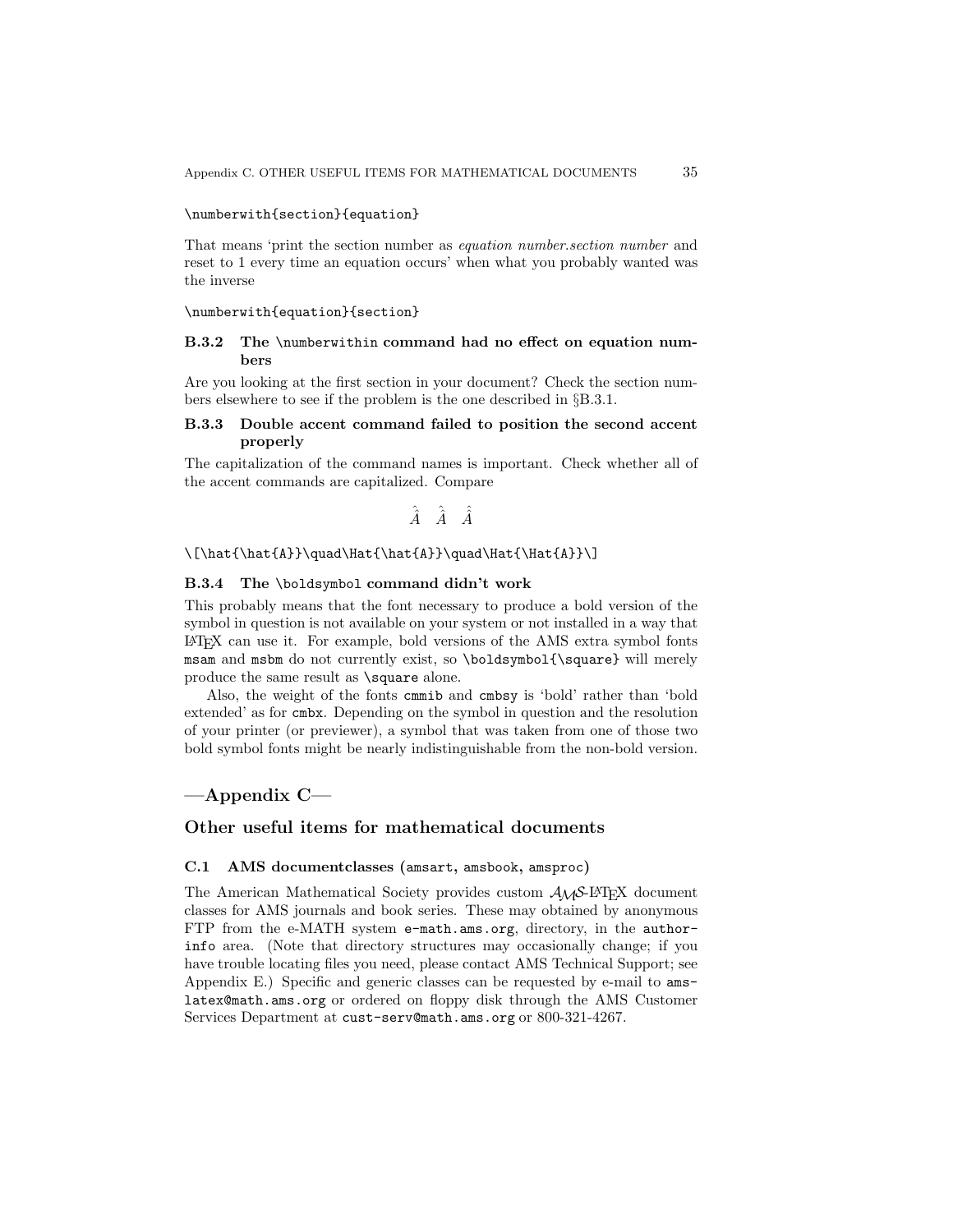### **C.2 Extra math fonts (the AMSFonts collection)**

The 'AMSFonts' font collection is a set of extra math fonts that supplements the standard set of LATEX math fonts. It includes LATEX packages called amsfonts and amssymb that make it easy to use the extra fonts in a LAT<sub>EX</sub> document. If you don't have the AMSFonts collection already on your system, and would like to use some of the symbols in it, it can be obtained by anonymous FTP from CTAN (see  $\S$ A.1) or from the e-MATH system at e-math.ams.org. It can also be ordered on disk from the AMS Customer Services Department at cust-serv@math.ams.org or 800-321-4267.

#### **C.3 Syntax checking (the** syntonly **package)**

If you are working on a relatively slow computer system you might want to try the syntonly package. This makes L<sup>AT</sup>EX skim through your document only checking for proper syntax and usage of the commands, but not producing any printed pages. As LATEX runs quite a bit faster under those conditions, for early error-checking runs of a document this can save you valuable time. The syntonly package is a standard LATEX package so you should find it already on your system; to use it, write

#### \usepackage{syntonly} \syntaxonly

When you want to produce pages, comment out the second line by adding a percent character:

#### %\syntaxonly

### **C.4 Verbatim and comments (the** verbatim **package)**

The verbatim package is another standard L<sup>AT</sup>FX package, like syntonly. In addition to some minor enhancements for the verbatim environment, it provides a comment environment that skips everything between \begin{comment} and the next \end{comment}. A command \verbatiminput is also provided for typesetting a whole file in verbatim style.

### **C.5 Commutative diagrams and other diagrams (packages** diagram**,** xypic**,** pstricks**)**

The amscd package for commutative diagrams that is included in the  $A\mathcal{M}S$ -LATEX distribution is quite limited. The following packages are worth investigation for authors who need more powerful diagram features: diagram, xypic, pstricks. These are available by anonymous FTP from CTAN (see §A.1). The diagram package, by Michael Barr, focuses on commutative diagrams and is thus smaller than the others; it uses LAT<sub>EX</sub> arrows as produced by **\vector** for diagram construction. The xypic package, by Kristoffer Rose, is a more general diagram package; it requires special arrow fonts (included in the xypic distribution) or PostScript capabilities in your system. The pstricks package, by Timothy van Zandt, also provides general diagram object commands; it is strictly for PostScript use, as the name implies.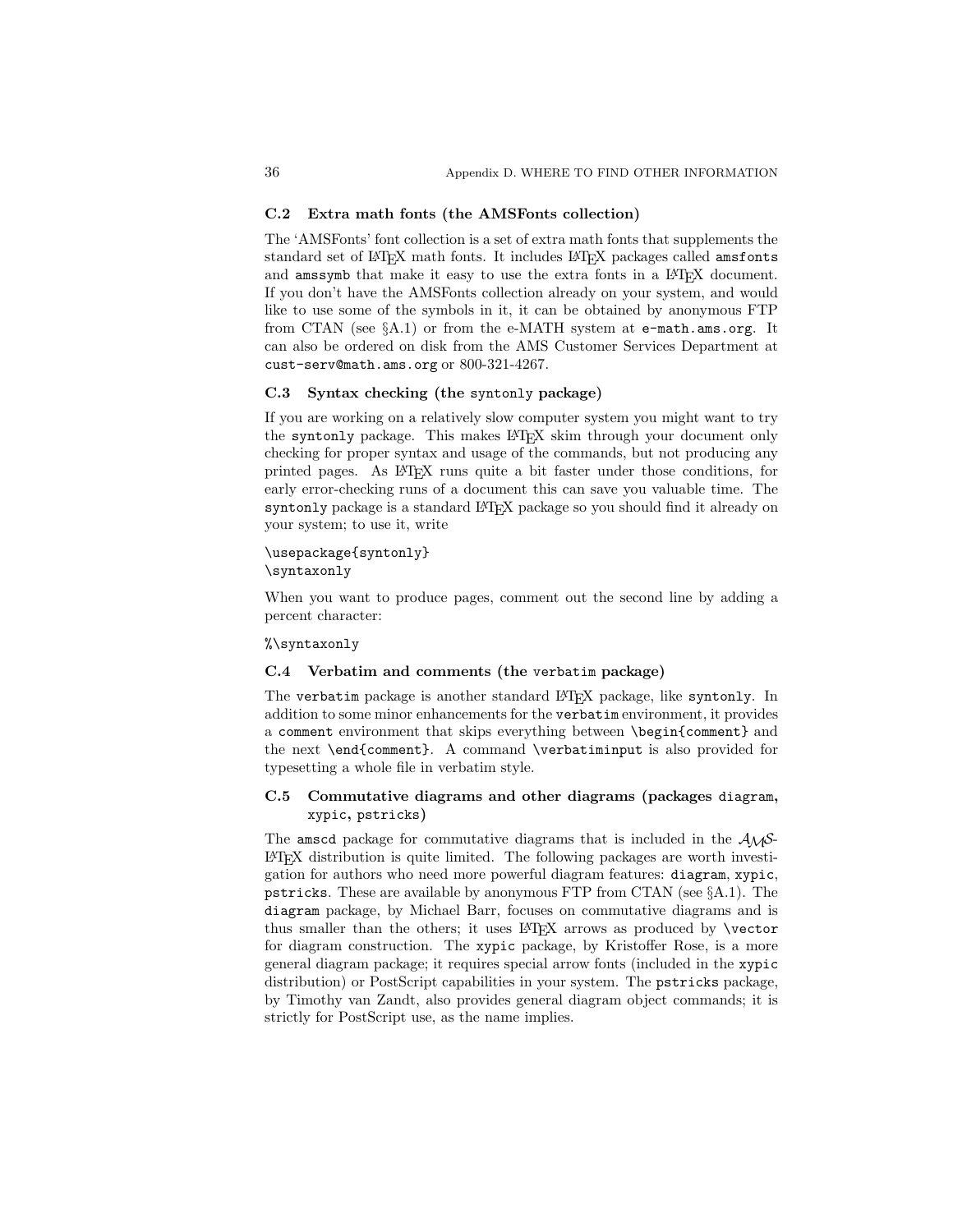Appendix E. GETTING HELP 37

# **—Appendix D—**

### **Where to find other information**

### **D.1 Technical notes**

The file technote.tex contains some remarks on miscellaneous technical questions related to  $A_{\mathcal{M}}\mathcal{S}\text{-}L\text{-}T_{\mathbf{E}}X$ ; they are relegated to a separate document because they are unlikely to be of interest to most users.

### **D.2 Differences between** *AMS***-LATEX version 1.1 and** *AMS***-LATEX version 1.2**

Version 1.2 of AMS-LATEX fills in some gaps and corrects some mistakes in the  $A_{\mathcal{M}}$ S-LAT<sub>E</sub>X 1.1 feature set. The significant differences, from a user's perspective, are described in the document diff12.tex.

# **—Appendix E—**

## **Getting help**

Questions or comments regarding the  $A\mathcal{M}S$ -L<sup>A</sup>T<sub>E</sub>X package should be sent to:

American Mathematical Society Technical Support Electronic Products and Services P. O. Box 6248 Providence, RI 02940 Phone: 800-321-4AMS (321-4267) or 401-455-4080 Internet: tech-support@math.ams.org

If you are reporting a problem you should include the following information to make proper investigation possible:

- 1. The source file where the problem occurred, preferably reduced to minimum size by removing any material that can be removed without affecting the observed problem.
- 2. A LATEX log file showing the error message (if applicable) and the version numbers of the document class and option files being used.

#### **E.1 Further information**

Information about obtaining AMSFonts or other T<sub>E</sub>X-related software from the AMS Internet archive e-math.ams.org can be obtained by sending a request through electronic mail to: e-math@math.ams.org.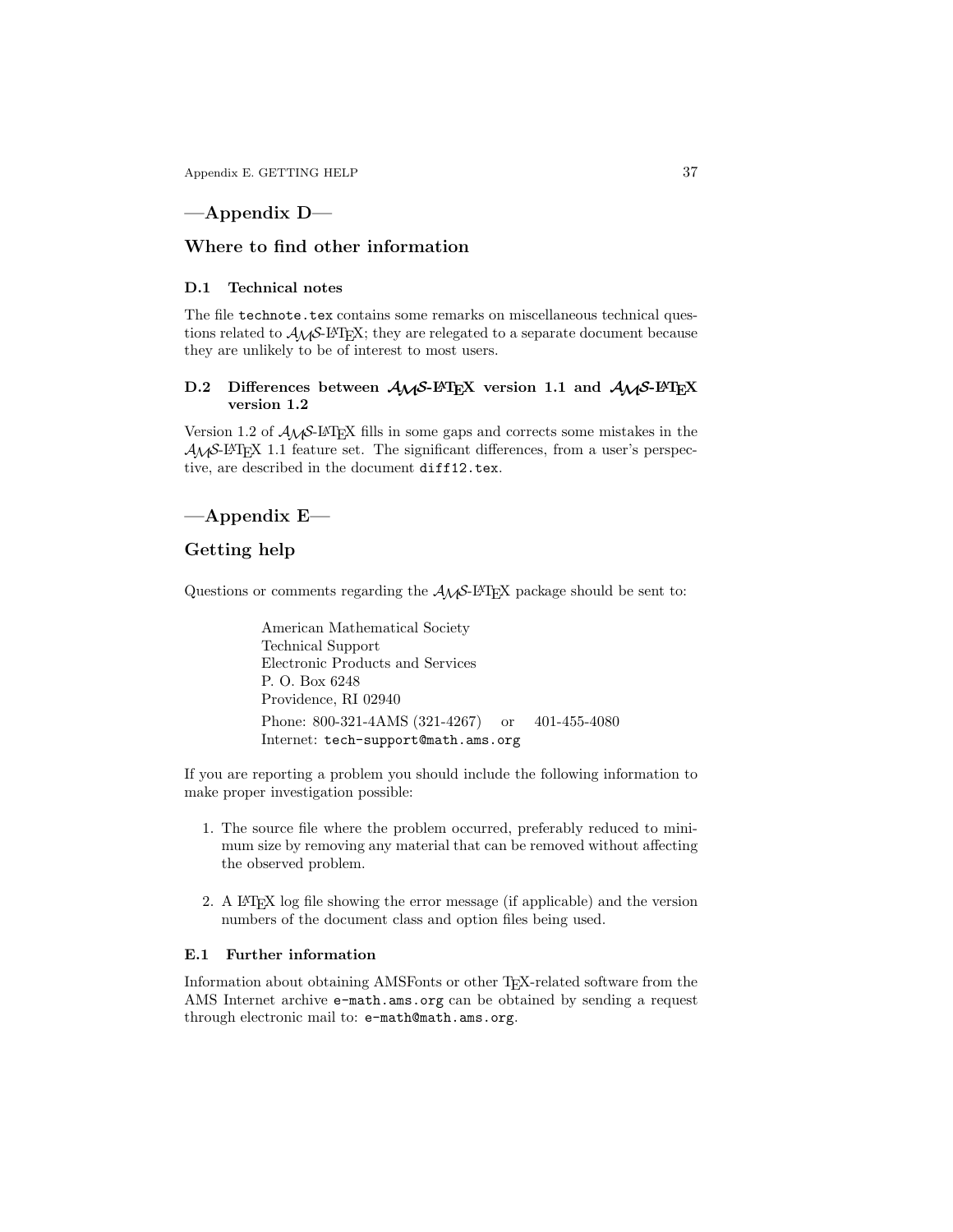Information about obtaining  $A_{\mathcal{M}}S$ -LAT<sub>E</sub>X on diskette from the AMS is available from:

> American Mathematical Society Customer Services P. O. Box 6248 Providence, RI 02940 Phone: 800-321-4AMS (321-4267) or 401-455-4000 Internet: cust-serv@math.ams.org

The T<sub>E</sub>X Users Group is a nonprofit organization that publishes a journal (TUGboat), holds meetings, and serves as a clearing-house of general information about T<sub>EX</sub> and T<sub>EX</sub>-related software.

> TEX Users Group P. O. Box 869 Santa Barbara, CA 93102-0869 Phone: (805) 963-1338 Internet: tug@tug.org

Membership in the TEX Users Group is a good way to support continued development of free TEX-related software. There are also many local TEX user groups in other countries; information about contacting a local user group can be gotten from the T<sub>E</sub>X Users Group.

There is a Usenet newsgroup called comp.text.tex that is a fairly good source of information about LATEX and TEX in general. If you don't know about reading newsgroups, check with your local system administrator to see if newsgroup service is available at your site.

### **Bibliography**

- [1] AMSFonts version 2.2—user's guide, Amer. Math. Soc., Providence, RI, 1994; distributed with the AMSFonts package.
- [2] Instructions for preparation of papers and monographs— $A_{\mathcal{M}}S$ -ETEX, Amer. Math. Soc., Providence, RI, 1994.
- [3] Michel Goossens, Frank Mittelbach, and Alexander Samarin, The  $E_{T}X$ companion, Addison-Wesley, Reading, MA, 1994.
- [4] Donald E. Knuth, *The TEXbook*, Addison-Wesley, Reading, MA, 1984.
- [5] Leslie Lamport,  $\cancel{B}T\cancel{p}X$ : A document preparation system, 2nd revised ed., Addison-Wesley, Reading, MA, 1994.
- [6] Frank Mittelbach and Rainer Schöpf, The new font family selection—user interface to standard  $BTFX$ ,  $TUGboat$  **11**, no. 2 (June 1990), pp. 297–305.
- [7] Michael Spivak, *The joy of T<sub>E</sub>X*, 2nd revised ed., Amer. Math. Soc., Providence, RI, 1990.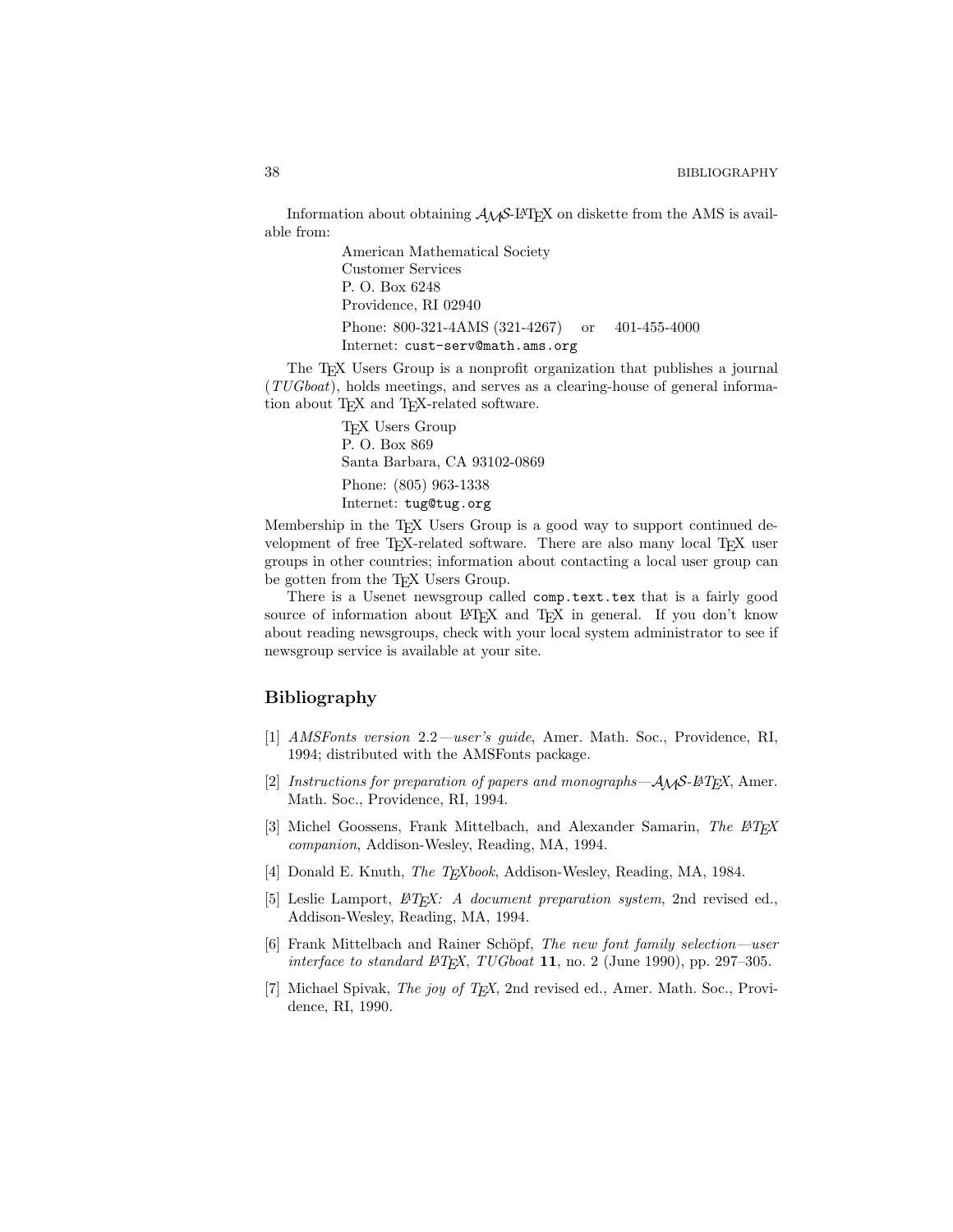### **Index**

\!, 10  $\lambda$ , 10 \:, 10  $\backslash$ ;, 10 \\, 3, 7, 8, 30, 32  $\1*$ , 8 \|, 16 \above, 13 \abovewithdelims, 13 \accentedsymbol, 1, 12 accents double, 12 \addtocounter, 9, 10 \addtolength, 3 align environment, 2, 5, 6, 34 alignat environment, 6, 30, 32 aligned environment, 6 \allowdisplaybreaks, 8 allowdisplaybreaks environment, 7 amsalpha.bst, 29 amsart class, 29, 35 amsbook class, 29, 35 amsbsy package, 1, 18 amsbsy.dtx, 29 amscd package, 1, 20, 21, 36 amscd.dtx, 29 amsclass.dtx, 29 amsdtx.dtx, 29 amsfonts package, 21, 36 AMSFonts collection, 21, 31, 36 amsgen.dtx, 29 amsintx package, 1, 19, 20 amsintx.dtx, 20, 29  $A_{\mathcal{M}}$ S-L<sup>AT</sup>FX user's guide, 27 amslatex.bug, 28 amslatex.faq, 28 amslatex.ins, 29 amsldoc.tex, 27, 28 amsmath environment, 32 amsmath package, 1–3, 5, 7, 9–19, 28, 31, 34

amsmath.dtx, 29 amsopn package, 1, 17, 18 amsopn.dtx, 29 amsplain.bst, 29 amsproc class, 29, 35 amssymb package, 36  $\mathcal{A} \mathcal{M}$ S-T<sub>F</sub>X, v amstex package, 29 amstex.sty, 29 amstext package, 1, 18 amstext.dtx, 29 amsthm package, vi, 1, 22, 24, 25, 29 amsthm.dtx, 25, 29 amsxtra package, 1, 12 amsxtra.dtx, 29 array environment, 9, 10, 32 arrows extensible, 13 in commutative diagrams, 21 article.cls, 27 \atop, 13 \atopwithdelims, 13 author-info, 35 BaKoMa fonts, 31 \big, \Big, \bigg, ... delimiters, 16 \biggl, 33 \biggr, 33 \bigl, 33 \bigr, 33 \binom, 13, 14 binomials, 14 bmatrix environment, 9 \bmod, 18 \boldsymbol, vi, 1, 18, 19, 29, 35 \boxed, 13 \C, 22 cases environment, 7 CD environment, 1, 21 centertags option, 1

\cfrac, 15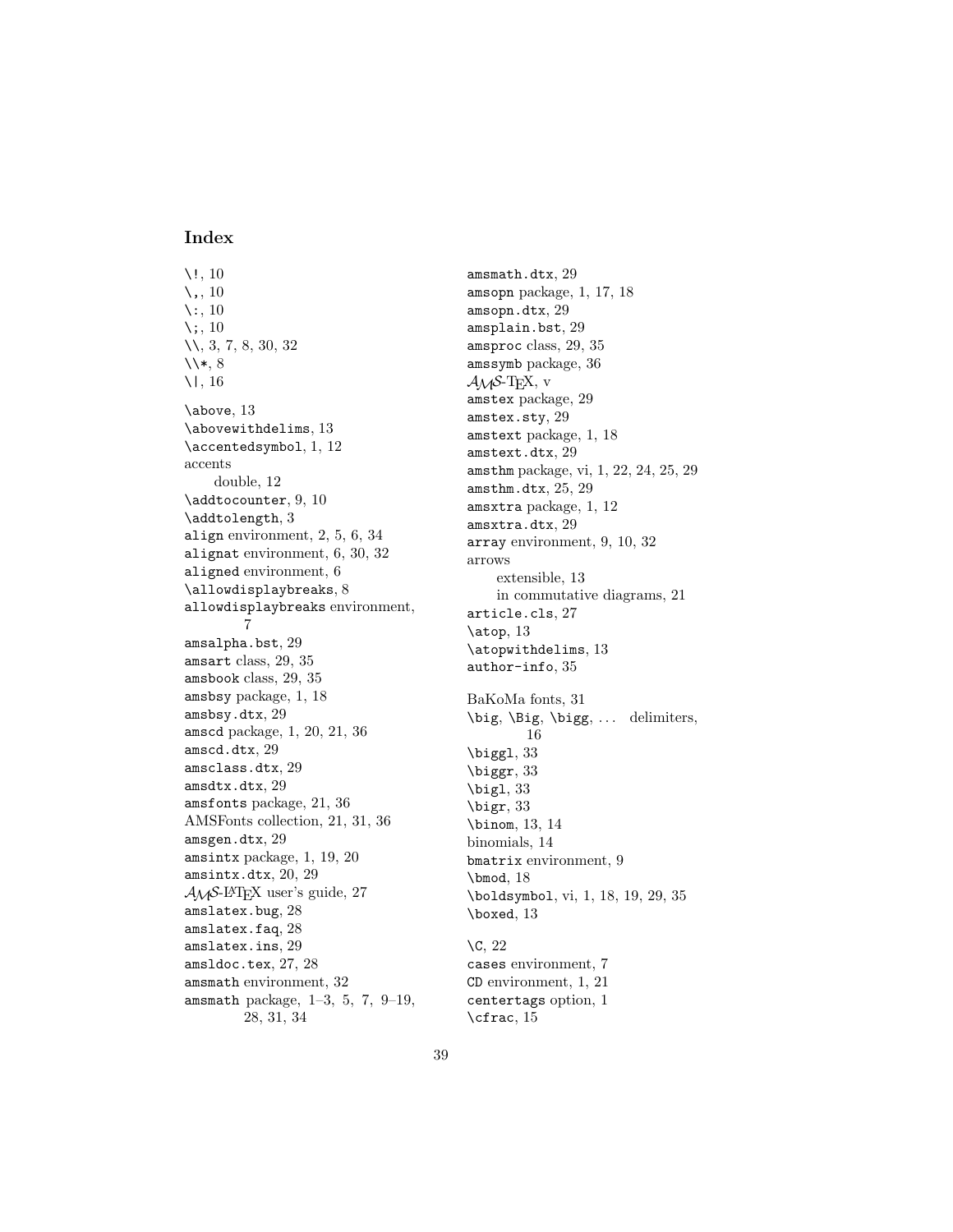40 INDEX

classes, 27 cmbsy, 35 cmbsy5, 31 cmbx, 35 cmex, 31 cmex10, 31 cmex7, 31 cmmib, 35 cmmib5, 31 comment environment, 36 commutative diagrams, 36 comp.text.tex, 38 Comprehensive T<sub>E</sub>X Archive Network, see CTAN continued fractions, 14 CTAN, 27, 36 \dbinom, 14 \ddddot, 12 \dddot, 12 \ddot, 12 \DeclareMathOperator, 1, 17 definition theorem style, 24 delimiters size adjustments, 15 \dfrac, 13, 14 diagram package, 36 diff12.tex, 29, 37 differential notation, 20 \displaybreak, 7, 8 displayed equations, 2 centering, 2 displaymath environment, 3 \displaystyle, 14 \documentclass, 2 \dot, 12 dots, see ellipsis dots \dots, 11 \dotsb, 11 \dotsc, 11 \dotsi, 11 \dotsm, 11 e-math.ams.org, 35–37 ellipsis dots in matrices, 10

\end, 11 eqnarray environment, vi, 2, 7, 32 \eqref, 9 equation environment, vi, 2, 3, 5, 30, 34 equation numbers cross-references, 9 hierarchy, 9 left or right placement, 2 overriding, 3 subordinate numbering, 9 vertical placement, 1 equation\* environment, 3 equations, see displayed equations eucal package, 21 \fbox, 13 \field, 22 fleqn option, 2, 3 fntguide.tex, 21 \frac, 13–15, 31 fractions, 13 \fracwithdelims, 1 FTP, 36 ftp.dante.de, 27 ftp.shsu.edu, 27 ftp.tex.ac.uk, 27 function names, see operator names gather environment, 5, 30, 34 gathered environment, 6 \genfrac, 13, 14, 31 \Hat, 12 \hat, 12 \hdotsfor, 10 horizontal space around operator names, 17 in math mode, 10 \idotsint, 19 \iiiint, 19 \iiint, 19 \iint, 19 inputs, 27 installation, 27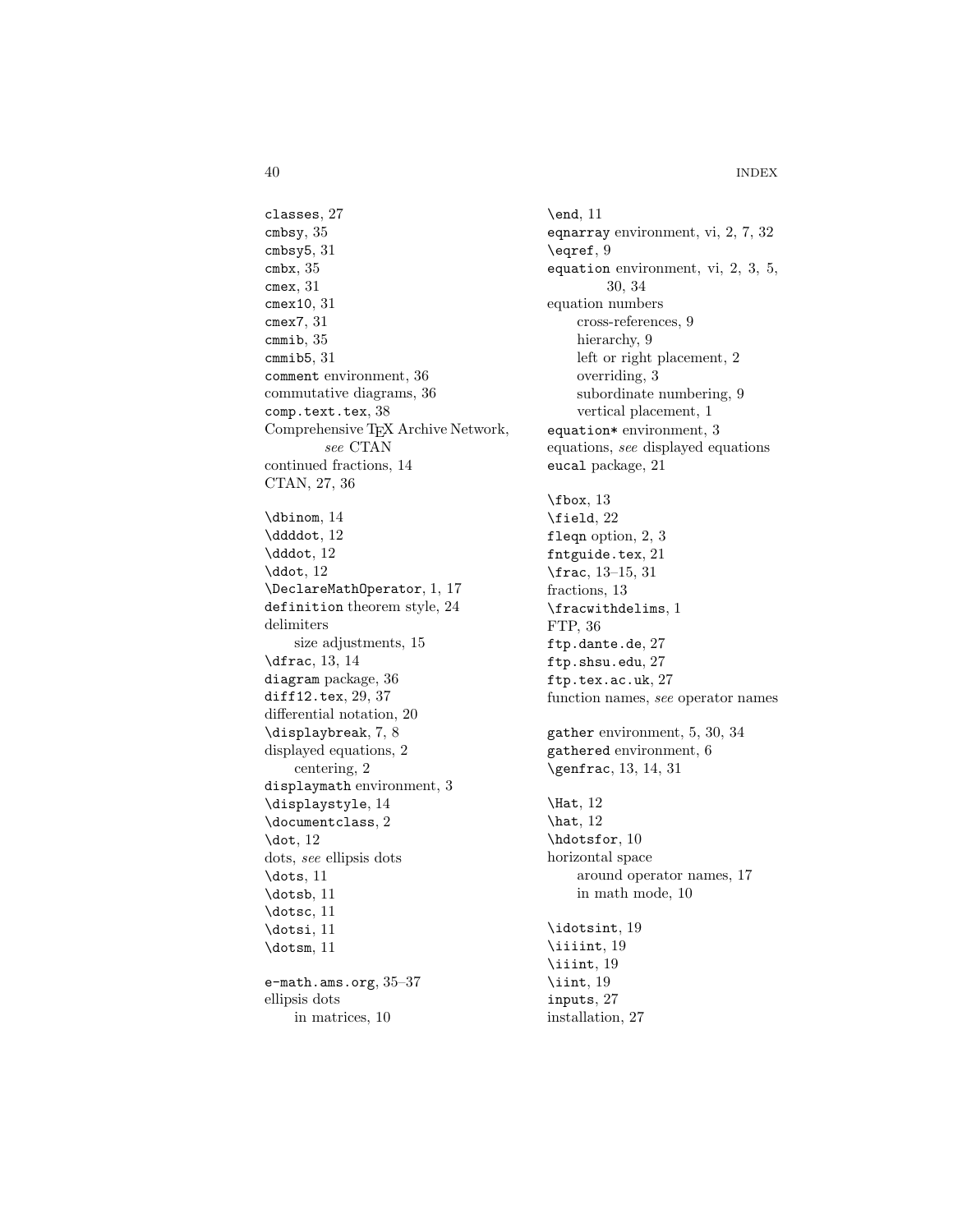#### INDEX 41

instr-l.tex, 29  $\int$ 1nt, 20 integrals, 20 multiple, 19 placement of limits, 2 \intertext, 8 intlimits option, 2 \label, 9 Lamport, Leslie, v \langle, 16 \left, 15, 16, 33 \leftroot, 12 leqno option, 2 \lim, vi, 1, 17 limits, see subscripts and superscripts \log, 17 \lVert, 16 \lvert, 16 math, 27 math fonts, 21 bold symbols, 18 math symbols, see math fonts \mathbf, 18, 21, 22 \mathcal, 21 \mathit, 21 \mathrm, 21 \mathsf, 21 \mathtt, 21 matrices, 9 ellipsis dots, 10 matrix environment, 9 \mbox, 18 \medspace, 10 Metafont source files, 31 Mittelbach, Frank, v \mod, 18 mrabbrev.bib, 29 msam, 35 msbm, 35 \mspace, 11 multline environment, 3, 5, 33  $\mathcal{L}$ namelimits option, 2

\negmedspace, 10 \negthickspace, 10 \negthinspace, 10 \newcommand, 12, 21 \newenvironment, 23 \newtheorem, vi, 1, 22–25 \newtheorem\*, 23, 29 \newtheoremstyle, 25 \nobreakdash, 11, 12 nointlimits option, 2 \nolimits, 20 nonamelimits option, 2 nosumlimits option, 2 \notag, 3 \numberwithin, 9, 34, 35 operator names, 17 \over, 13 \overleftarrow, 11 \overleftrightarrow, 11 \overrightarrow, 11 \overset, 13 \overwithdelims, 13 page breaks, 7 \pagebreak, 8 plain theorem style, 24 pmatrix environment, 9 \pmb, 1, 18, 19, 29 \pmod, 18 \pod, 18 PostScript fonts, 31 proof environment, vi, 1, 22, 25 proofs, 23 pstricks package, 36  $\text{Qed}, 25$ \qedsymbol, 25 \qquad, 10 \quad, 10, 11 \R, 22 \raisetag, 7 \rangle, 16 READ.ME, 27, 28

\ref, 1, 9, 29